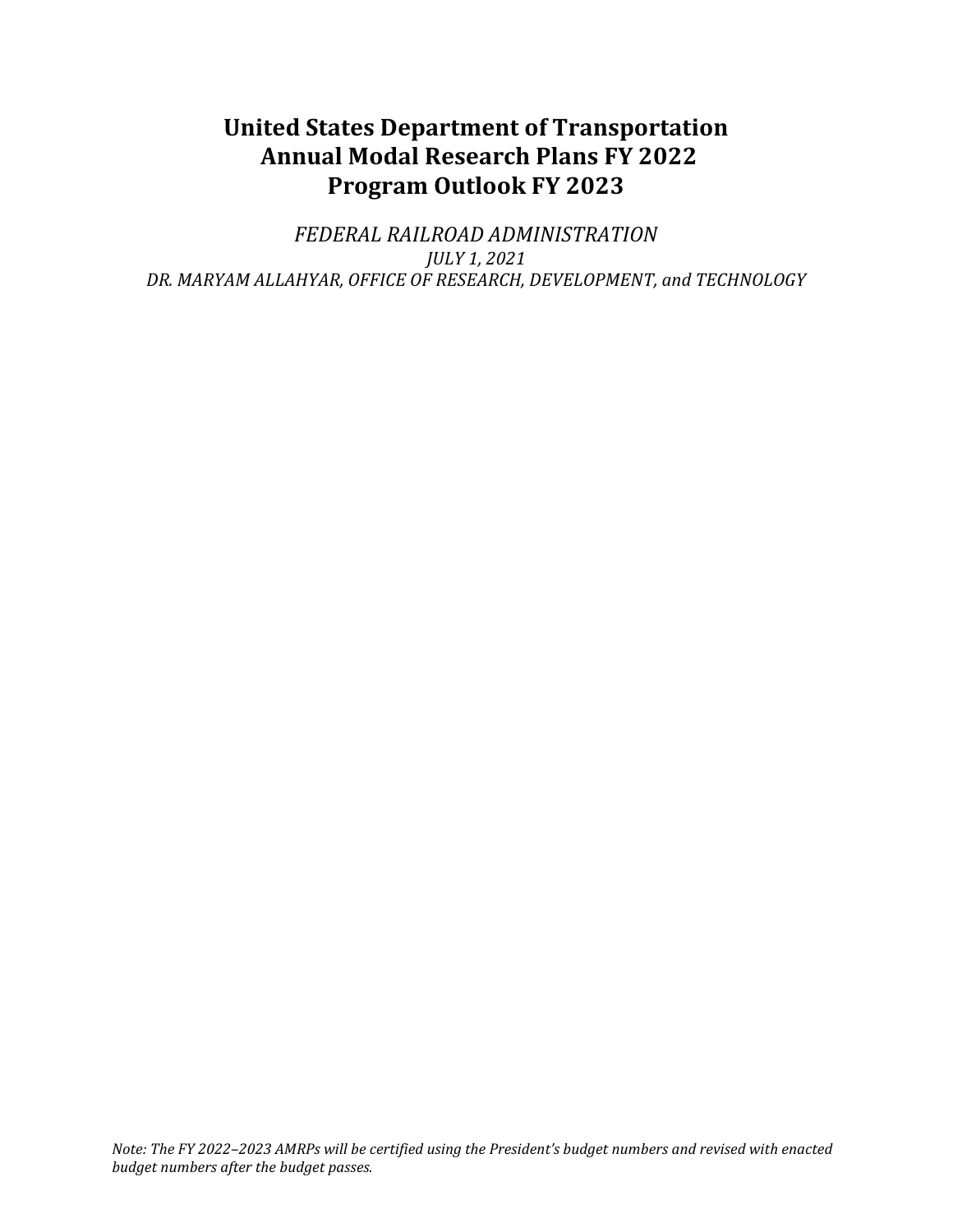# **Executive Summary**

The mission of the Federal Railroad Administration (FRA) Office of Research, Development, and Technology (RD&T) is to ensure the safe movement of people and goods by rail through the research and development of innovative technologies and solutions. As the Department of Transportation's (DOT) primary Strategic Goal, Safety is also the principal driver of the RD&T program. Additionally, RD&T's safety-focused projects offer solutions that contribute to the other DOT Goals: Economic Strength and Modernization, Equity, Climate and Sustainability, Transformation, and Organization Excellence. RD&T also has an important role to play in railroad industry workforce development (WFD).

FRA's RD&T program is grounded in understanding industry safety risks. Through threat identification and risk analysis, RD&T identifies research opportunities to reduce the likelihood of accidents and incidents or to limit the consequences of hazardous events should they occur. Key research and development strategies include stakeholder input/engagement and partnerships with external organizations—such as the Association of American Railroads (AAR), the American Short Line and Regional Railroad Association (ASLRRA), labor unions, the Pipeline and Hazardous Materials Safety Administration (PHMSA), the Environmental Protection Agency (EPA), the Intelligent Transportation Systems Joint Program Office (ITS-JPO) as appropriate—and internally with FRA's Office of Railroad Safety (RRS). RD&T works closely with the Office of the Assistant Secretary for Research and Technology (OST-R) and Topical Research Working Groups to prevent the duplication of effort

RD&T is organized into five programs: Human Factors, Railroad Systems Issues, Rolling Stock, Track, and Train Control and Communication. RD&T strategically prioritizes research and conducts cost-effective procurement. Critical research issues for FRA include: Positive Train Control (PTC); grade crossing safety; trespass prevention; autonomous vehicles; energy products research; rail energy, environment and energy technology; automation technology; predictive analytics; artificial intelligence (AI) and machine learning; accessibility; and WFD.

Aligned with OST-R research goals, FRA research identifies and addresses safety issues across the railroad industry, including high-risk and long-term research. Its work aligns to DOT priorities as well, as RD&T has been working with stakeholders to formulate a robust agenda that may take years to see a return on investment. For example, RD&T has been engaged in research that examines the impact of climate change and its implications for making rail operations both efficient and sustainable. RD&T WFD research has identified diversity, equity, and inclusion challenges for over a decade and is currently piloting programs to encourage young people in under-represented communities to consider careers in rail. Sustained funding enables the pursuit of specific research needs. FRA initially bears the costs and risks for such research that the railroad industry cannot undertake, but that lead to innovative solutions that may not otherwise be realized.

RD&T divisions work closely with stakeholders throughout the research and development (R&D) life cycle to understand adopter (industry and stakeholder) needs and barriers to adoption. As part of RD&T's Technology Transfer (T2) efforts, RD&T participates in OST-R Topical Research Groups to collaborate on research across DOT operating administrations. Research programs conduct stakeholder meetings, attend conferences and industry meetings, and facilitate program reviews to increase information sharing. RD&T publishes T2 research to inform the public and advance the practical application of new technology. The COVID-19 pandemic caused RD&T to extend some research activities and adjust protocols related to equipment and facilities. In FY 2022, RD&T will continue to mature its internal project evaluation practices and conduct internal and external project and program evaluation of research effectiveness.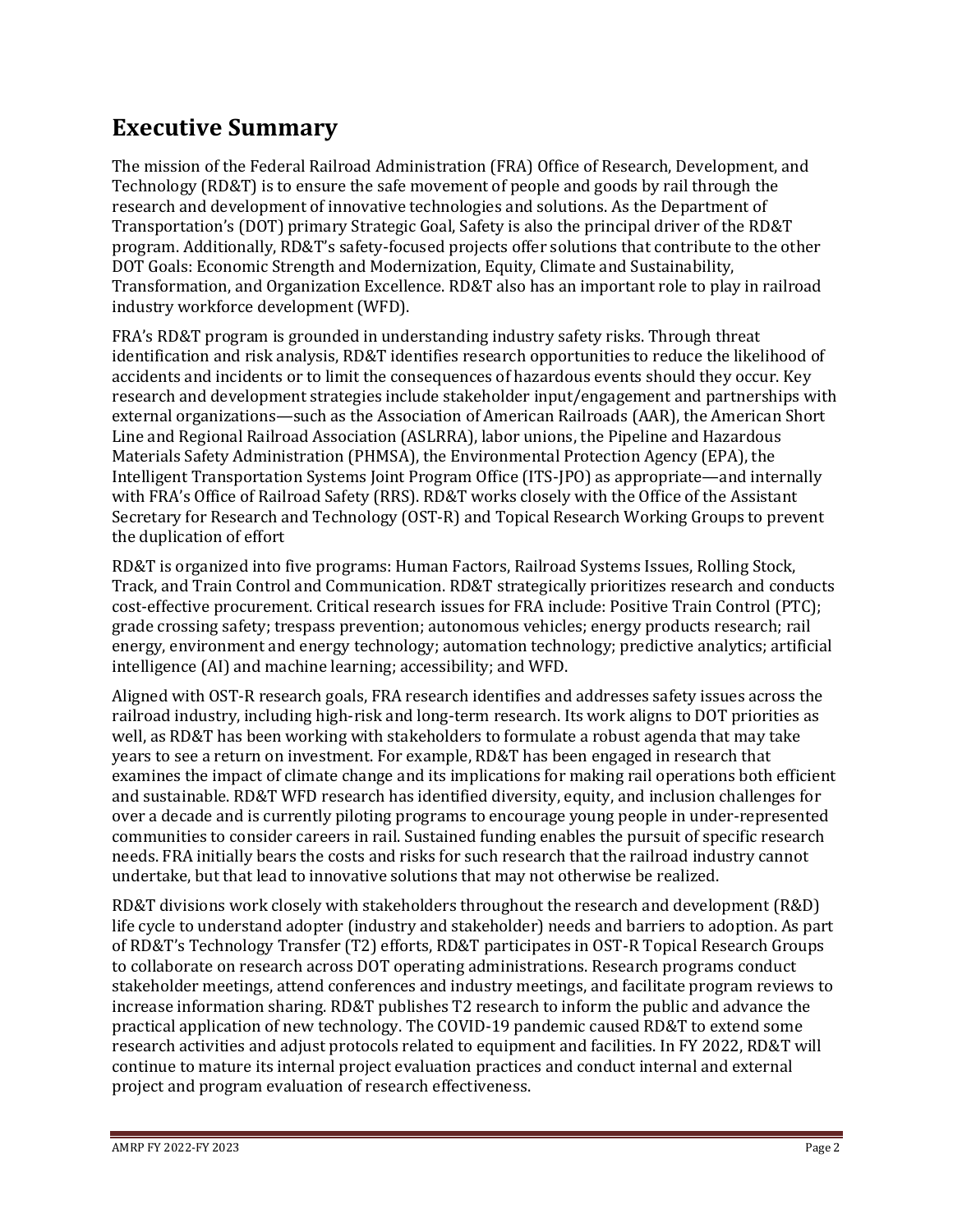|                    | <b>FY 2021</b> | <b>FY 2022</b> | FY 2022 Bipartisan        |
|--------------------|----------------|----------------|---------------------------|
|                    | <b>Enacted</b> | Pres. Budget   | <b>Infrastructure Law</b> |
|                    | (5000)         | (5000)         | $(5000)*$                 |
| R&DT Program Total | 41,000         | 58,826         | 43,000                    |

*\*The recently enacted Bipartisan Infrastructure Law (BIL) authorized R&DT totals differ from the detail in this AMRP. The total funding amounts are shared in this table while a continued effort is underway to assess and implement use of these funds.*

|                                  | Table I – FT 2022 KD&T FT0gram Funding Details |                   |                                                |                             |                                              |                                                |  |
|----------------------------------|------------------------------------------------|-------------------|------------------------------------------------|-----------------------------|----------------------------------------------|------------------------------------------------|--|
| <b>RD&amp;T</b><br>Program       | <b>FY 2022</b><br>Pres.<br>Budget*<br>(5000)   | Applied<br>(5000) | <b>Technology</b><br><b>Transfer</b><br>(5000) | <b>Facilities</b><br>(5000) | Experimental<br><b>Development</b><br>(5000) | Major<br>Equipment, R&D<br>Equipment<br>(5000) |  |
| Railroad<br>Systems Issues       | $$24,197*$                                     | \$12,749          | \$280                                          | \$1,762                     | \$1,580                                      | \$7,826                                        |  |
| Track                            | \$10.179                                       | \$8,141           | $\overline{\phantom{a}}$                       |                             | \$2,038                                      |                                                |  |
| <b>Rolling Stock</b>             | $$10,322*$                                     | \$8,050           | $\overline{\phantom{a}}$                       | $\overline{\phantom{0}}$    | \$2,272                                      |                                                |  |
| Train Control &<br>Communication | \$8,086                                        | \$8,086           | $\overline{\phantom{a}}$                       | $\overline{\phantom{0}}$    |                                              |                                                |  |
| Human Factors                    | $$6,042*$                                      | \$4,822           | $\overline{\phantom{0}}$                       |                             | \$1,220                                      |                                                |  |
| <b>Totals</b>                    | \$58,826                                       | \$41,848          | \$280                                          | \$1,762                     | \$7,110                                      | \$7,826                                        |  |

**Table 1 – FY 2022 RD&T Program Funding Details** 

*\*Amounts include congressional requests for the Short Line Safety Institute (\$2,500) in Human Factors, Energy Products Research (\$2,500) in Rolling Stock, and Research with Universities (\$1,000) in Railroad Systems Issues.* 

## **Table 2 – FY 2022 RD&T Program Budget Request by DOT Strategic Goal**

| RD&T<br>Program                  | <b>FY 2022</b><br>Pres.<br>Budget*<br>(5000) | <b>SAFETY</b><br>(5000) | <b>ECONOMIC</b><br><b>STRENGTH</b><br><b>AND</b><br><b>MODERNIZA</b><br><b>TION</b><br>(5000) | 〜<br><b>EQUITY</b><br>(5000) | <b>CLIMATE AND</b><br><b>SUSTAINABILI</b><br>TY<br>(5000) | <b>TRANSFORM</b><br><b>ATION</b><br>(5000) | <b>ORGANIZATI</b><br><b>ONAL</b><br><b>EXCELLENCE</b><br>(5000) |
|----------------------------------|----------------------------------------------|-------------------------|-----------------------------------------------------------------------------------------------|------------------------------|-----------------------------------------------------------|--------------------------------------------|-----------------------------------------------------------------|
| Railroad<br>Systems Issues       | \$24,197                                     | \$14.197                |                                                                                               | \$5,000                      | \$5,000                                                   |                                            |                                                                 |
| Track                            | \$10.179                                     | \$10.179                |                                                                                               |                              |                                                           |                                            |                                                                 |
| <b>Rolling Stock</b>             | \$10,322                                     | \$10,322                |                                                                                               |                              |                                                           |                                            |                                                                 |
| Train Control &<br>Communication | \$8,086                                      | \$8,086                 |                                                                                               |                              |                                                           |                                            |                                                                 |
| Human Factors                    | \$6.042                                      | \$6,042                 |                                                                                               |                              |                                                           |                                            |                                                                 |
| <b>Totals</b>                    | \$58,826                                     | \$48,826                |                                                                                               | \$5,000                      | \$5,000                                                   |                                            |                                                                 |

*\*Amounts include Congressional research for Short Line Safety Institute (\$2,500) in Human Factors, Energy Products Research (\$2,500) in Rolling Stock, and Research with Universities (\$1,000) in Railroad Systems Issues.*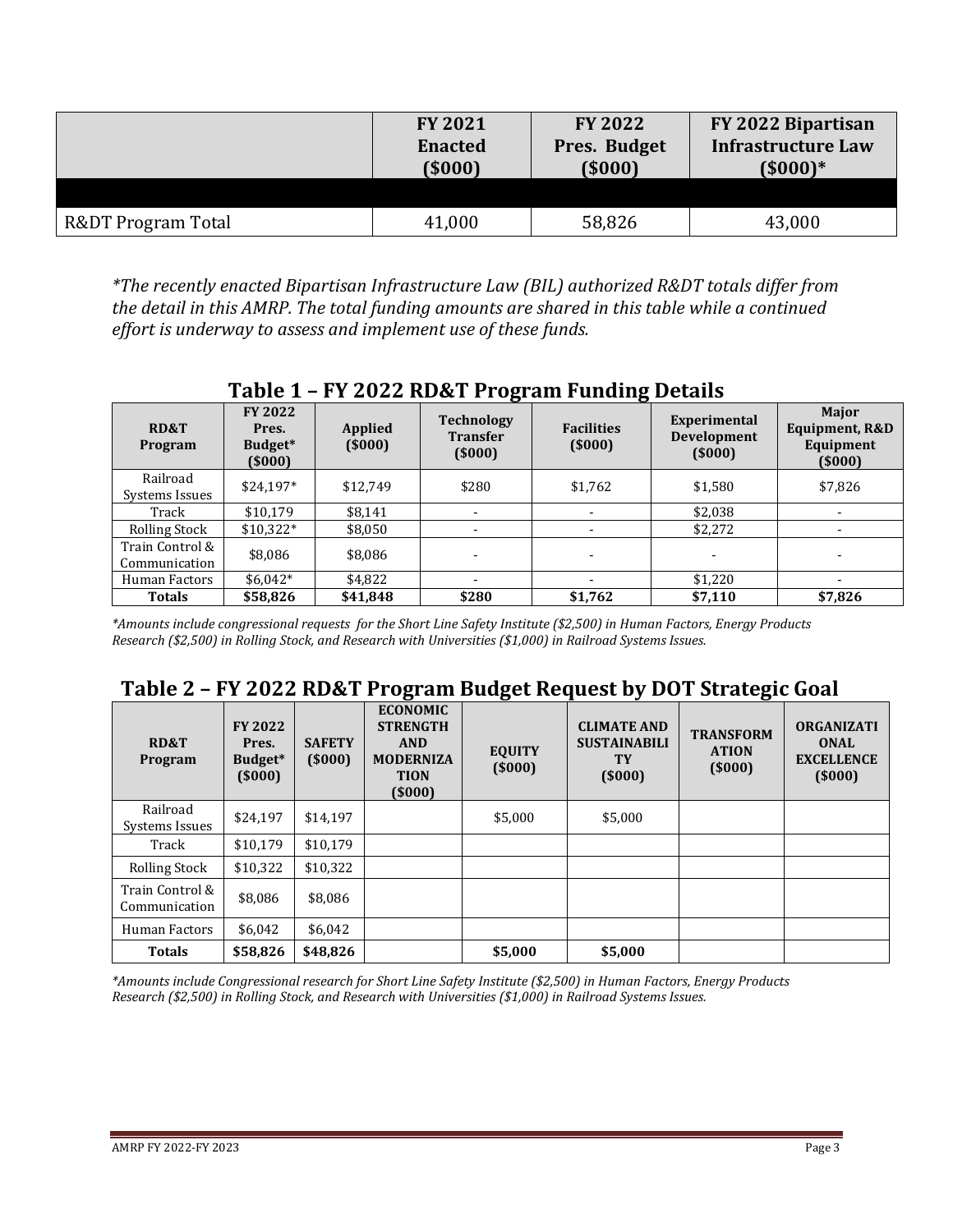# **Section 1 – FY 2022 RD&T Programs Office of Research, Development, and Technology Research Portfolio Overview**

**\$58,826,000**

## **Program Description**

The RD&T mission is to ensure the safe movement of people and goods by rail through research and the development of innovative technologies and solutions. Safety is the principal focus and goal of the RD&T program. While maintaining a safety focus, the program also yields solutions that contribute to all DOT goals to advance infrastructure, innovation, and accountability. RD&T conducts research, development, testing, and evaluation projects to support its safety mission and enhance the U.S. railroad system as a national transportation resource. It contributes vital benefits to safety regulatory processes, freight railroads, intercity and commuter rail and their passengers, railroad employees, railroad suppliers, and labor organizations.

The Committee directs FRA to undertake research and development activities in all disciplines track research, rolling stock, signals, train control and communications, human factors, and railroad systems—in order to maximize gains in rail safety and directs FRA to prioritize the introduction of new technology and data analysis methods to improve safety in all areas of railroad operations.

*Safe transportation of energy products.*—The Committee provides \$2,500,000 for FRA to research and mitigate risks associated with the transportation of crude oil, ethanol, liquefied natural gas (LNG), and other hazardous materials, including tank car research in partnership with other Federal agencies. The Committee is aware of several research and development projects FRA and the Pipeline and Hazardous Materials Safety Administration (PHMSA) are actively pursuing relating to the transportation of LNG in rail tank cars and the use of LNG as a fuel for locomotives. The Committee directs FRA, in collaboration with PHMSA, to continue to support cooperative research on the safe use of LNG in these applications which should inform rulemaking.

Note: The Rolling Stock research program continues research of energy products with PHMSA.

*Emissions reduction.*— FRA, the Department of Energy (DOE), and the private sector are conducting research, development, and testing on alternative fuels for locomotives, including the use of electric batteries, hydrogen, fuel cell technologies, LNG, biofuels, and renewable biodiesel. The Committee directs FRA, in collaboration with DOE, to continue to support cooperative research on innovative technology solutions for low- or no-emission alternative fuels, including zero emission technologies, engine improvements, and motive power technologies. In addition, the Committee directs FRA to conduct research, development, testing, and analysis to determine the safety of such technologies, any additional emergency response planning and training requirements relating to such technologies, related infrastructure requirements to support such technologies, and any other activities FRA deems necessary to ensure the safe operations of such technologies. The Committee provides \$5,000,000 to support this research, which could improve energy efficiency, hasten the transition from traditional diesel fuel locomotives, and spur the development and deployment of low- or no-emission technologies.

Note: The Railroad Systems Issues research program continues research of electric batteries, hydrogen, fuel cell technologies, LNG, biofuels, and renewable biodiesel. Railroad Systems Issues continues to collaborate with DOE.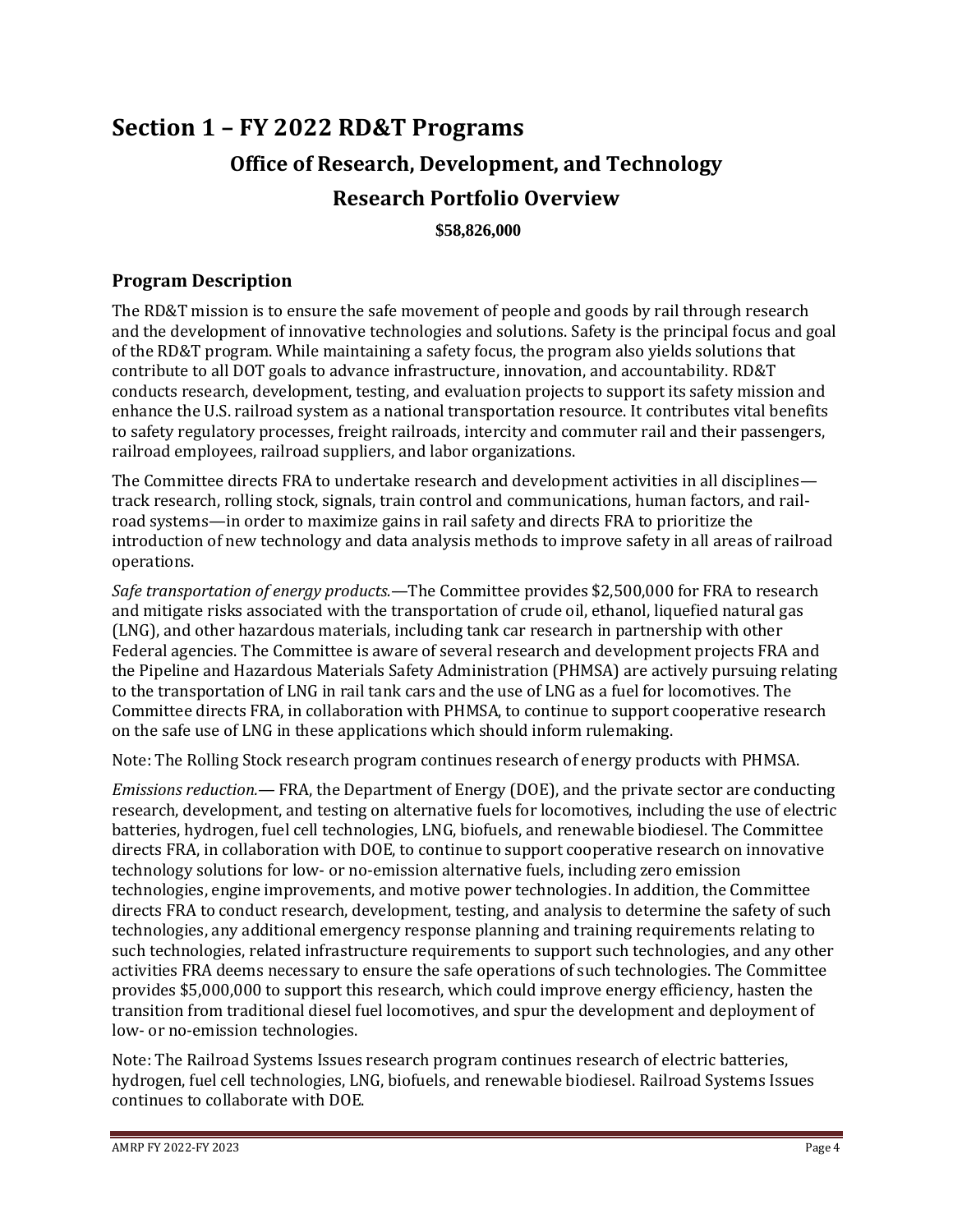*Workforce development.*—The Committee notes that FRA's railroad systems issues program has conducted workforce development activities for several years, focusing on the recruitment, retention, and development of the railroad workforce. The Committee understands that FRA's research will focus on gathering and analyzing data on trends, skill gaps, skill demands, training opportunities, and industry best practices; identifying innovative approaches to recruiting talent, attracting and retaining a more diverse workforce, and knowledge sharing and succession planning; improving training and educational opportunities; and fostering an interest in railroad related employment through science, technology, engineering, and mathematics (STEM) programs for pre-K–12, as well as minority serving institutions, technical and vocational schools, and community colleges. The Committee provides up to \$5,000,000 to support these research activities, including working with minority serving institutions (MSIs). Further, the Committee supports FRA's efforts to address diversity, equity, and inclusion in the railroad workforce through its research activities.

Note: The Railroad Systems Issues research program continues research of workforce challenges in the railroad industry. The STEM programs initiated and outreach to MSIs and historically black colleges and universities (HBCUs) in FY 2021 continue in FY 2022.

*Short-line safety.*—The Committee provides \$3,000,000 to improve safety practices and training and develop safety management systems for Class II and Class III freight railroads. This funding supports FRA's initiative to partner with short line and regional railroads to build a stronger, more sustainable safety culture through safety culture assessments, training and education, including on the safe transportation of energy products and other hazardous materials, outreach activities, and research.

Note: The Human Factors research program continues to partner with the short line and reginal railroads to improve safety culture.

## **Program Goals and Objectives**

FRA remains focused on improving rail safety for the American public and rail workers through research that produces data-driven prototypes, applications, and recommendations. RD&T's main objectives are:

- Reduce incidents and accidents involving U.S. railroads—saving lives and mitigating environmental hazards.
- Promote innovative technologies and facilitate leadership across the industry.
- Continuously improve its understanding of the impact of technology on safety and the industry workforce.

RD&T achieves its objectives with continuous stakeholder engagement throughout a project's research, T2, and acquisition life cycles. An additional RD&T objective is to promote innovation and facilitate leadership across the railroad industry in the exploration and use of technology and automation. For over a decade, RD&T has sought to better understand how rail technologies affect safety and WFD. To that end, RD&T has prioritized research on systems such as Positive Train Control (PTC) to solve the technology's development, implementation, and integration issues. Working with internal stakeholders, including RRS, RD&T meets industry needs and addresses safety issues as they evolve:

- Reducing accidents caused by human error
- Reducing track-related derailments
- Reducing incidents and accidents related to grade crossings and trespassing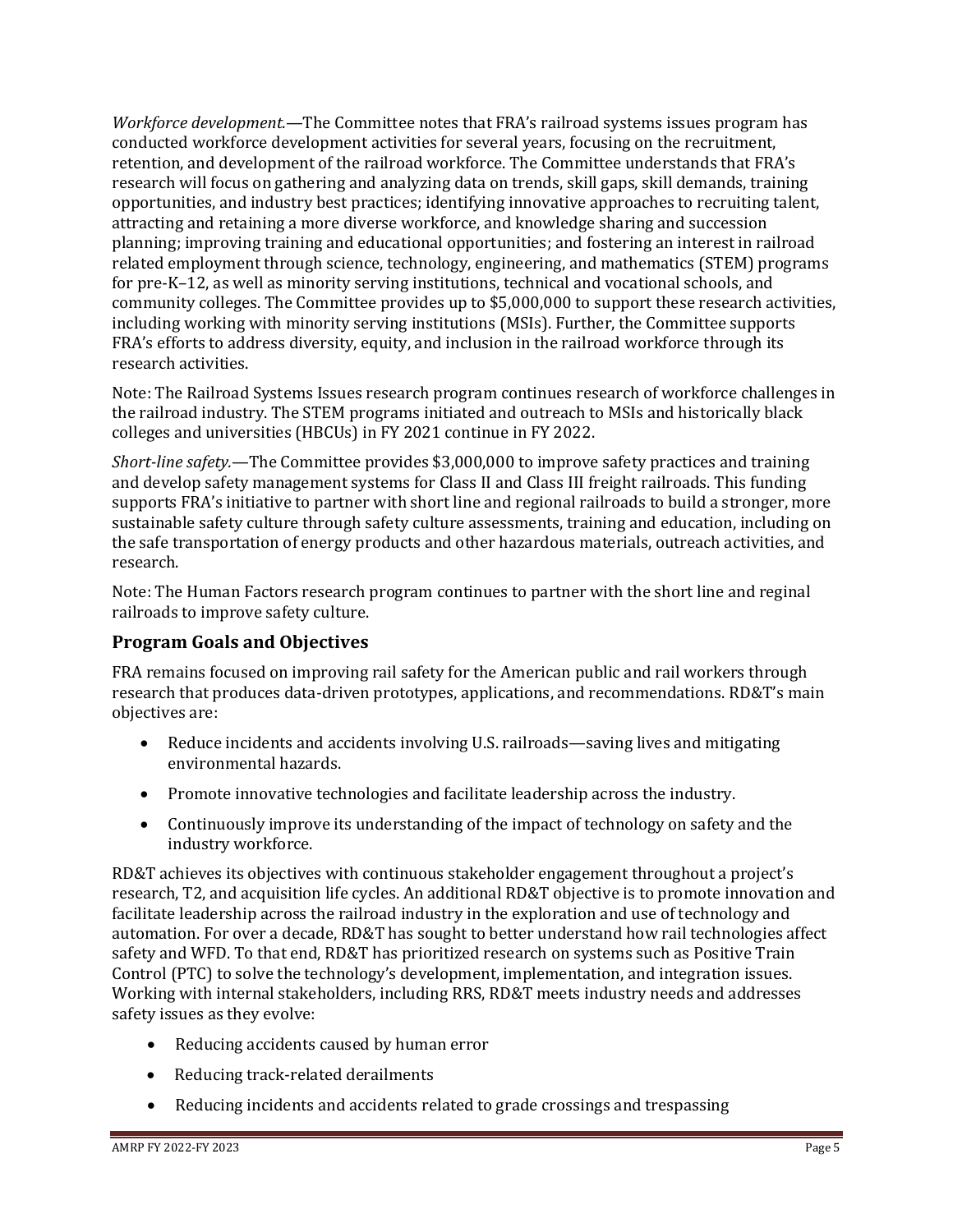- Investigating automation and technology
- Collaborating and sharing information on industry WFD challenges
- Investigating safer practices for the use and transportation of energy products

In early June 2021, RD&T divisions received several concept papers in response to FRA's 2021 Broad Agency Announcement (BAA). The BAA solicitation yielded its highest participation to date, with over 41 universities submitting 180 concept papers on topics that touch all five divisions. In the next few weeks, the divisions will review the papers and determine which should move forward to the proposal phase. RD&T's planned investments include topics they expect to award funding to in FY 2022 and FY 2023 based on received concept papers; however, final budgets will be determined after proposal phase evaluations are completed in early FY 2022.

## **Critical Research, Development and Technology Programs**

RD&T strategically aligns its research with DOT, OST-R, FRA, and the FRA Office of Railroad Policy and Development (RPD) goals and strategic plans, with a focus on improving safety. Many RD&T research projects yield additional benefits in the areas of equitable economic strength and improving core assets; rebalancing investments to meet racial equity and economic inclusion goals; climate and resilience; and transformation and "future-proofing." FRA research identifies and addresses safety issues across the railroad industry, including high-risk and long-term research. The sustained funding of FRA R&D enables the pursuit of safety-specific research needs. This allows FRA to initially bear the costs and risks for research the railroad industry is unable to pursue. Without this investment, significant safety-related research (especially in human factors) and innovative solutions would not occur, and the benefits would not be realized.

RD&T includes five research programs that contribute critical research, development, and technology to the industry:

- Railroad Systems Issues Railroad Systems Issues; Research with Universities on Intelligent Railroad Systems; and Research and Development Facilities
- Track Track and Structures; and Systems Performance and Analytics
- Rolling Stock Hazardous Materials; Energy Products Research; Rolling Stock Equipment and Components; and Train Occupant Protection
- Train Control and Communication PTC and Grade Crossing/Trespassing
- Human Factors Human Factors and the Short Line Safety Institute

## **Technology Transfer Deployment**

Partnerships and stakeholder engagement form the foundation of RD&T's T2 methodology. Each division works closely with stakeholders throughout the R&D life cycle to increase user adoption of research products and services. RD&T Program Managers (PMs) directly support technology development and implementation (Technology Readiness) and are integrated with the research project life cycle through planning, engaging stakeholders, identifying resources, and executing research activities. Over the past decade, RD&T has not seen a significant budget increase, meaning PMs must engage stakeholders on user adoption prior to the start of research efforts. Taking these steps gives them time to understand stakeholder needs and potential barriers to adoption, and then develop strategies to communicate the value and benefit of RD&T's research products.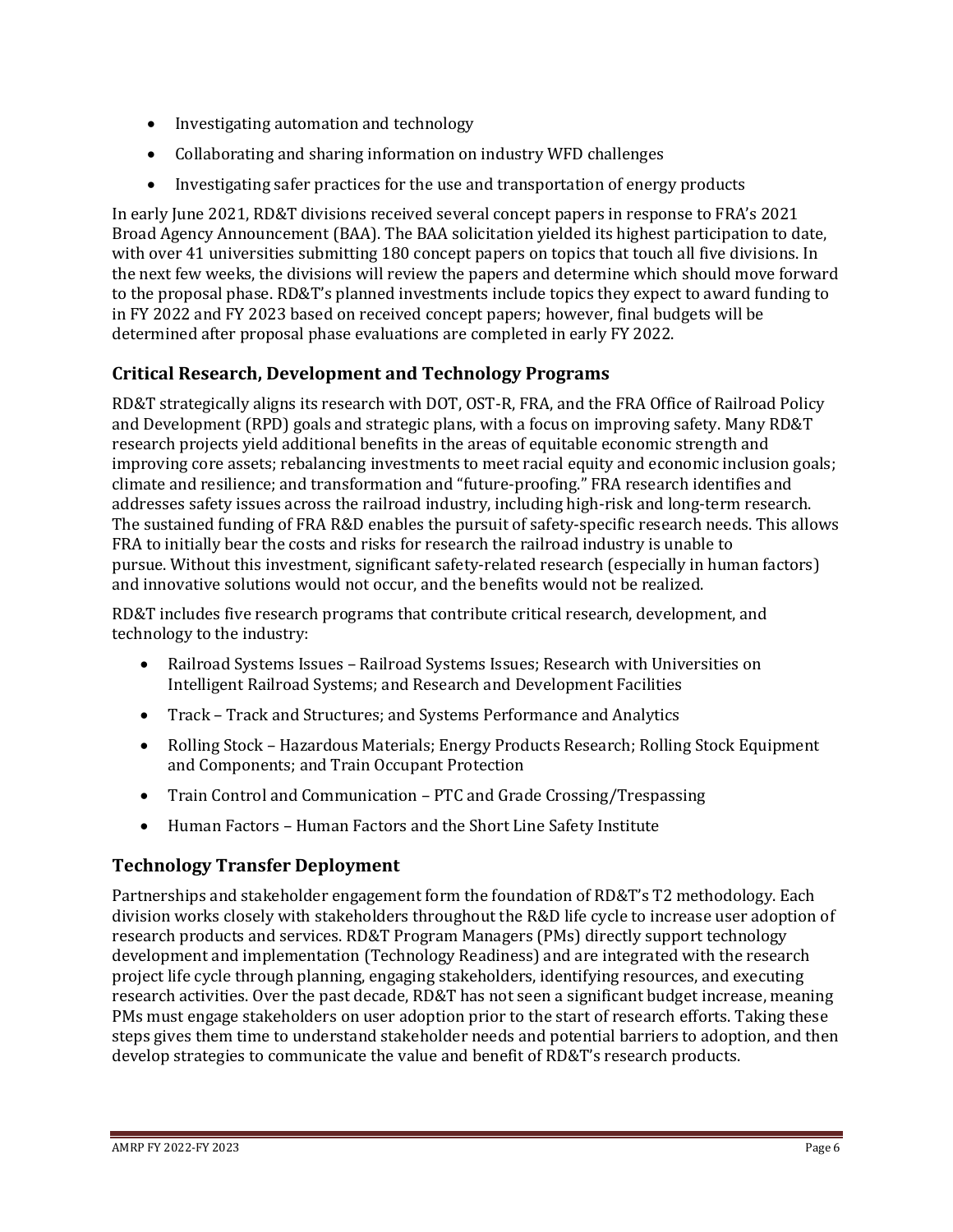PMs create partnerships across the industry, increasing the likelihood of technology adoption. As the subject matter expert (SME) in their respective areas, PMs work with internal and external stakeholders to understand and develop new technology.

RD&T T2-related spend plans will be approximately \$280,000 in FY 2022. T2 implementation costs include:

- Stakeholder engagement (industry conferences, meetings, presentations, workshops)
- Communications (support for publications and reports)

Most of RD&T's research projects include the production of Technical Reports and Research Results—published on FRA's eLibrary, the National Transportation Library, the Transportation Research Board's (TRB's) Research-in-Progress database, the DOT Repository and Open Science Access Portal, and the Transportation Research International Documentation database— after research is completed. The publications are accessible to the railroad industry stakeholders and the American public. Information regarding RD&T's work can also be found on OST-R's Research Hub.

Over the last 5 years, RD&T has increased research publication, with FY 2021 expected to continue that trend. RD&T is developing a tool to manage and track research products to further improve the publication process. To speed the publication process, RD&T has been collaborating with the FRA Web Team to develop and test the Research Report Tracking Tool (R2T2) solution. The purpose of R2T2 is to help the Technical Editors and Program Managers to better manage and track the publications—shortening the distance between researcher and potential user. The table below summarizes RD&T publishing from FY 2017 to FY 2021 (from October 2020 through May 2021).

| <b>Document Type</b>     | <b>FY 2017</b> | <b>FY 2018</b> | <b>FY 2019</b> | <b>FY 2020</b> | <b>FY 2021</b><br>(as of May<br>31, 2021) |
|--------------------------|----------------|----------------|----------------|----------------|-------------------------------------------|
| <b>Technical Reports</b> | 25             | 41             | 44             | 52             | 28                                        |
| <b>Research Results</b>  |                | 17             | 22             | 19             | 18                                        |
| Other Reports            | 10             |                |                |                |                                           |
| <b>Total</b>             | 39             | 62             |                | 73             | 48                                        |

## **Collaboration Efforts**

FRA's relationships with industry stakeholders and external research partners delivers accelerated information-sharing and T2 to achieve safety goals. To guide FRA's investments, RD&T sets a research agenda defined by a clear set of priorities to investigate current and future safety issues. These priorities draw from the Department's priorities as well as from OST-R, FRA, and RD&T Strategic Goals—and RD&T emphasizes the relevance of those priorities in stakeholder outreach and engagement activities.

RD&T stakeholders include railroad carriers, labor unions, railroad manufacturers, universities, RRS, the Federal Transit Administration, PHMSA, EPA, the Department of Energy (DOE), the Federal Highway Administration (FHWA), ITS-JPO, and the American public. FRA partners internationally on suicide prevention, climate and energy research, and hazardous materials research. These stakeholder groups benefit from RD&T research through information-sharing and transparency; development and testing of innovative technology; WFD; safety recommendations; improved safety culture; safety tools; improved infrastructure; safety training; research risk mitigation; exploration of automation and the impact of automation on transportation; and safer transportation of goods and passengers throughout America's railroads.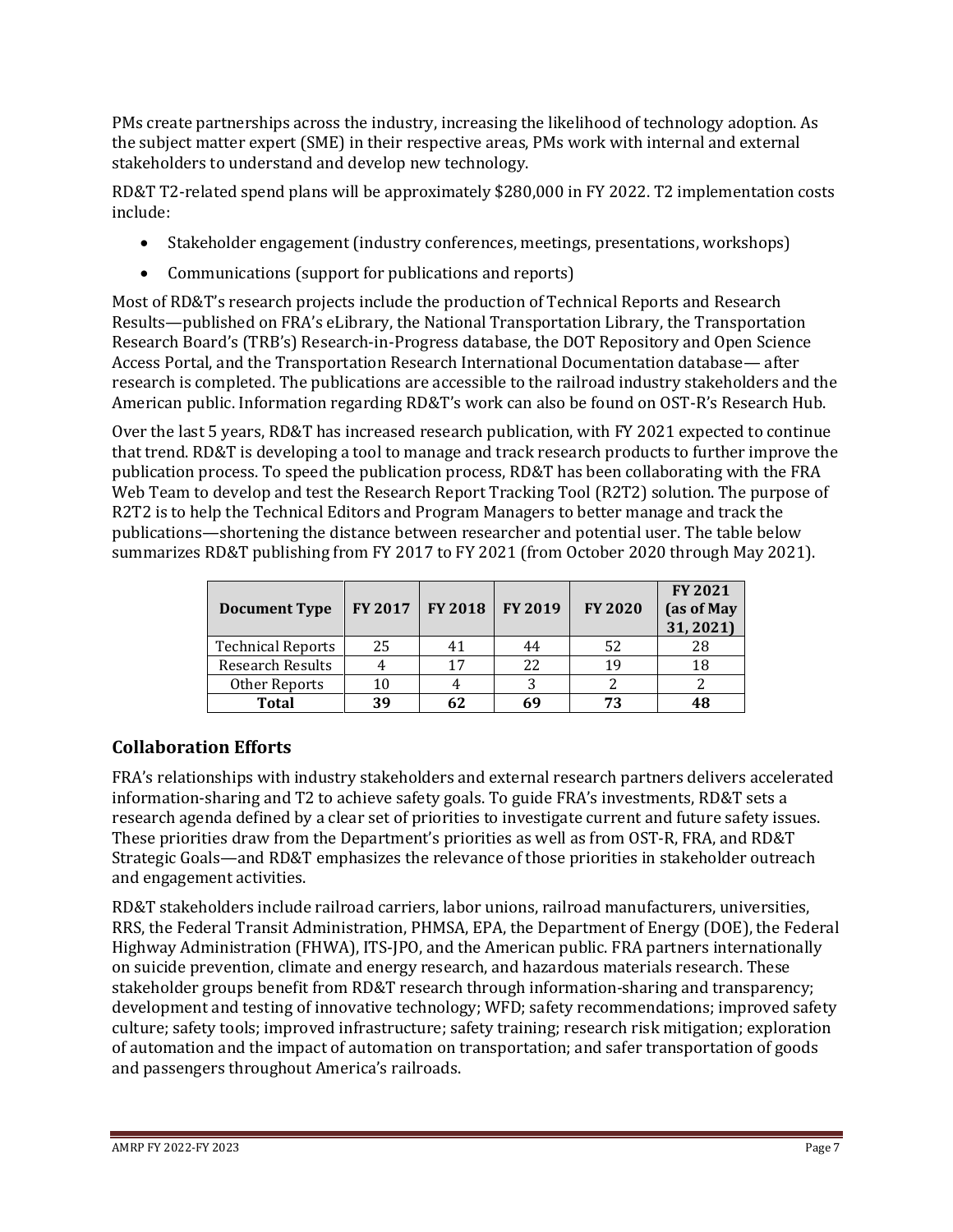Internal stakeholders, such as RRS, provide safety data for RD&T research. Conversely, RRS uses RD&T research to support safety standards and requirements. RRS use of RD&T research has improved the safety of U.S. railways and decreased fatalities over the last 10 years. External stakeholders (e.g., railroads, labor unions) provide insights, trends, and data used to initiate and prioritize research. These same stakeholders participate in research by providing expertise, equipment, or feedback during research projects, or as participants in research studies. Internal and external stakeholders consume RD&T research, implement training, establish standards, and adopt equipment suggested in RD&T research and development.

## *Cross-Modal Collaboration Activities*

In FY 2021, RD&T and FHWA collaborated and co-funded two Small Business Innovation Research (SBIR) efforts to use AI to improve public safety at highway-rail grade crossings. Phase I was focused on feasibility and engineering design for a potential prototype. By placing forward-facing video cameras on locomotives, FRA and FHWA hope to develop an AI-based application that eventually allows real-time inspection of grade crossings for the presence and functionality of safety-related infrastructure, such as gate arms. This effort will continue in FY 2022 by way of a SBIR Phase II award.

#### *Working Groups Activities*

Public Access Implementation Working Group (DOT): As an RD&T Planning Team Topical Research Working Group, PAIWG's mission is to enable cross-modal collaboration to ensure the best possible public access to DOT scientific research through implementation of the DOT Public Access Plan, common best practices, and shared resources.

Data Access Task Force (DOT): A specialized sub-group of PAIWG, DATF is focused on supporting PAIWG regarding public access of R&D-related data sources.

AI & Privacy Working Group (General Services Administration [GSA]/Technology Transformation Service [TTS]): Engage members of the AI community of practice established by GSA's TTS to identify needs, discuss issues, and to collectively drive development of products, tools, resources, and initiatives for the Federal AI community. This group is specifically focused on privacy-related issues associated with the implementation and use of AI in the Federal environment.

AI Workforce Working Group (GSA/TTS): Engage members of the AI community of practice established by TTS to identify needs, discuss issues, and to collectively drive development of products, tools, resources, and initiatives for the Federal AI community. This group is specifically focused on WFD and worker interaction with AI systems in the Federal environment.

| <b>Partner Name</b>                                         | <b>Contributions</b>                                                             | <b>Benefits of Partnership</b>                                                                    |
|-------------------------------------------------------------|----------------------------------------------------------------------------------|---------------------------------------------------------------------------------------------------|
| Universities across the U.S.                                | Expertise and research                                                           | Subject matter expertise and WFD                                                                  |
| American Public Transportation<br><b>Association (APTA)</b> | In-kind contribution; subject matter<br>expertise, data                          | Provide data on noise emissions<br>design features                                                |
| Railroads                                                   | In-kind contribution; subject matter<br>expertise; access to rail facilities     | Provide locomotive engine, duty<br>cycle data; support test activity;<br>subject matter expertise |
| Labor Unions                                                | Subject matter expertise                                                         | Subject matter expertise                                                                          |
| Associations                                                | In-kind contributions; subject<br>matter expertise; access to rail<br>facilities | Support test activity; subject<br>matter expertise                                                |

#### *Partner Detail*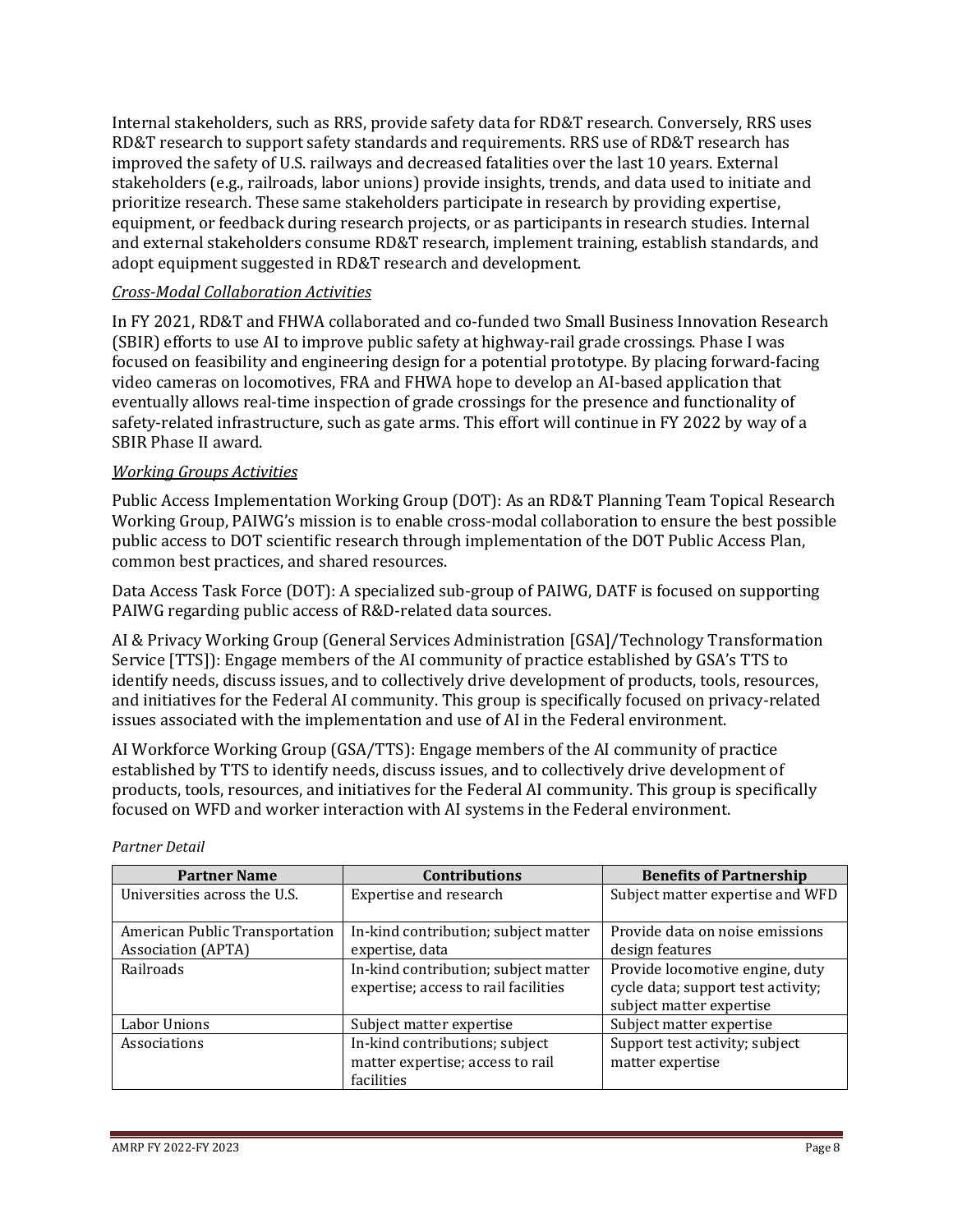*Benefits Detail*

| <b>Beneficiary</b>                 | <b>Benefits Received</b>                                                |
|------------------------------------|-------------------------------------------------------------------------|
| <b>RRS</b>                         | Improved safety standards/recommendations                               |
|                                    | Improved science to amend standards and requirements in support of      |
|                                    | EPA's hydrogen fuel and batteries                                       |
| Rail Industry                      | Improved safety standards/recommendations                               |
|                                    | Lower operating costs                                                   |
|                                    | Improved visibility for railroad workers and grade crossings            |
|                                    | Reduced railroad accidents and fatalities                               |
|                                    | Reduced regulations                                                     |
| Small Businesses and               | Improved railroad research resources and capabilities                   |
| <b>University Research Centers</b> |                                                                         |
| Railroads                          | Standardized matrix to determine most efficient technology for improved |
|                                    | energy and efficiency of locomotive engines                             |

## **Evaluation and Performance Measurement Efforts**

In compliance with the Government Performance and Results Act (GPRA) and the GPRA Modernization Act of 2010, the RD&T program performs project evaluations specifically designed to:

- Guide and strengthen RD&T program execution.
- Facilitate the collection of feedback to improve project performance.
- Assess achievement of target audience needs.
- Assess and drive research investment decisions.

For better performance measurement, RD&T developed an evaluation tool and conducted a pilot exercise to obtain user feedback. In 2022 RD&T will continue to develop internal project evaluation capabilities and ensure alignment to DOT learning agendas through the development of new tools, logic models, and measurement criteria. RD&T remains committed to using evidence-based performance measures to improve research and development throughout the life cycle process, with the goal of standardized performance measurement across the organization.

FRA will measure performance for T2 as part of the DOT Strategic Goal: Innovation. This will include tracking measures for the development and deployment of innovation, as represented in the table below.

| <b>Metric: Transportation Innovations</b> | 2018    | 2019 | 2020  | 2021            |                 |
|-------------------------------------------|---------|------|-------|-----------------|-----------------|
| Research Outcomes Made Publicly           | Targets | N/A  | 54    | 10%<br>increase | 10%<br>increase |
| Available in Research Hub                 | Actuals | N/A  | 54    | N/A             | N/A             |
| Technical Reports Made Publicly Available | Targets | N/A  | 42.5K | 44.5K           | 46.5K           |
| in the National Transportation Library    | Actuals | N/A  | 42.5K | N/A             | N/A             |

| <b>Metric: T2 Effectiveness</b>    |         | 2018 | 2019            | 2020 | 2021 |
|------------------------------------|---------|------|-----------------|------|------|
|                                    | Targets |      |                 | 75   | 100  |
| Technologies Toward Implementation | Actuals |      | <b>Baseline</b> | N/A  | N/A  |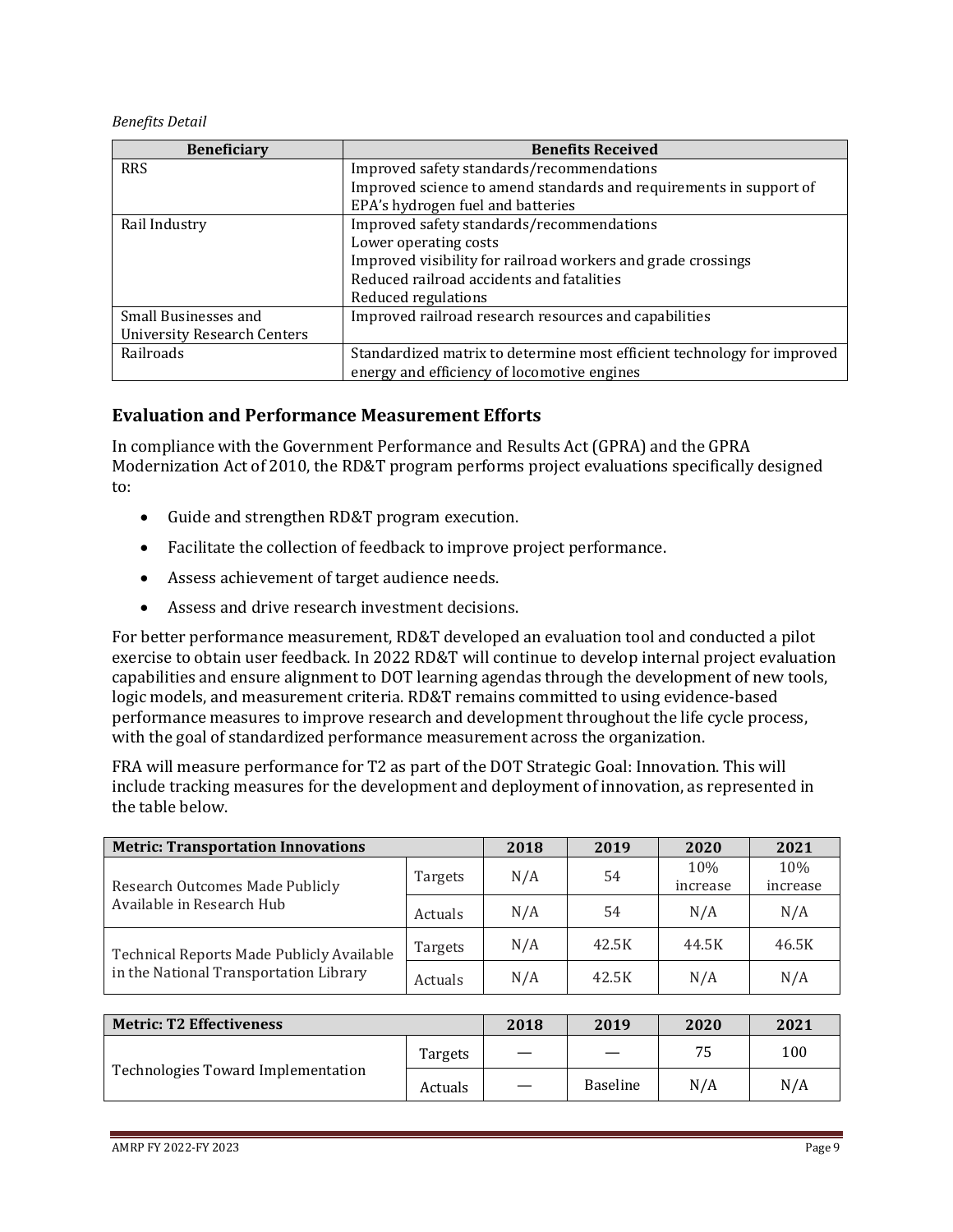| Success Stories (Evidence of Societal<br>Benefits) | Targets | 10  |     | N/A |
|----------------------------------------------------|---------|-----|-----|-----|
|                                                    | Actuals | N/A | N/A | N/A |

PMs and stakeholders define metrics relating to T2, including Technology Readiness level and industry adoption (e.g., stakeholder participation, commitment, contribution, adoption levels). Based on the current readiness level and the anticipated objectives of the research project, targets and measures are established to monitor the progress of the research and the impact on the readiness of the technology for commercial adoption.

## **Involvement in OST-R Topical Research Groups**

RD&T participates in each of the OST-R Topical Research Groups to increase collaboration on research across the modes. The following table highlights the areas that each research program addresses directly and indirectly.

| <b>OST-R Strategy</b>                 | <b>Railroad Systems</b><br>Issues | Track       | Rolling Stock             | Train Control &<br>Communication | Human Factors |
|---------------------------------------|-----------------------------------|-------------|---------------------------|----------------------------------|---------------|
| Automation                            |                                   | X           | $\mathbf X$               | X                                | X             |
| <b>Systemic Safety</b><br>Approach    | $\mathbf X$                       | X           | $\boldsymbol{\mathrm{X}}$ | X                                | X             |
| <b>Human Factors</b>                  |                                   |             |                           |                                  | X             |
| State of Good Repair                  |                                   | $\mathbf X$ | $\mathbf X$               |                                  |               |
| Environmental<br>Stewardship          | X                                 |             | $\mathbf X$               |                                  |               |
| Economic<br>Competitiveness           | $\mathbf X$                       | X           | $\mathbf X$               | X                                | X             |
| Emerging/Enabling<br>Technologies     | X                                 | $\mathbf X$ | $\boldsymbol{\mathrm{X}}$ | X                                | X             |
| Mobility Innovation                   |                                   |             | X                         | X                                |               |
| Cybersecurity                         |                                   |             |                           | X                                |               |
| Technology<br>Transfer/Deployment     | X                                 | X           | X                         | X                                | X             |
| Evaluation/Performance<br>Measurement | X                                 | X           | $\mathbf X$               | X                                | X             |
| Data                                  | X                                 | X           | X                         | X                                | X             |

## **RD&T Alignment to USDOT Priorities, FY 2022**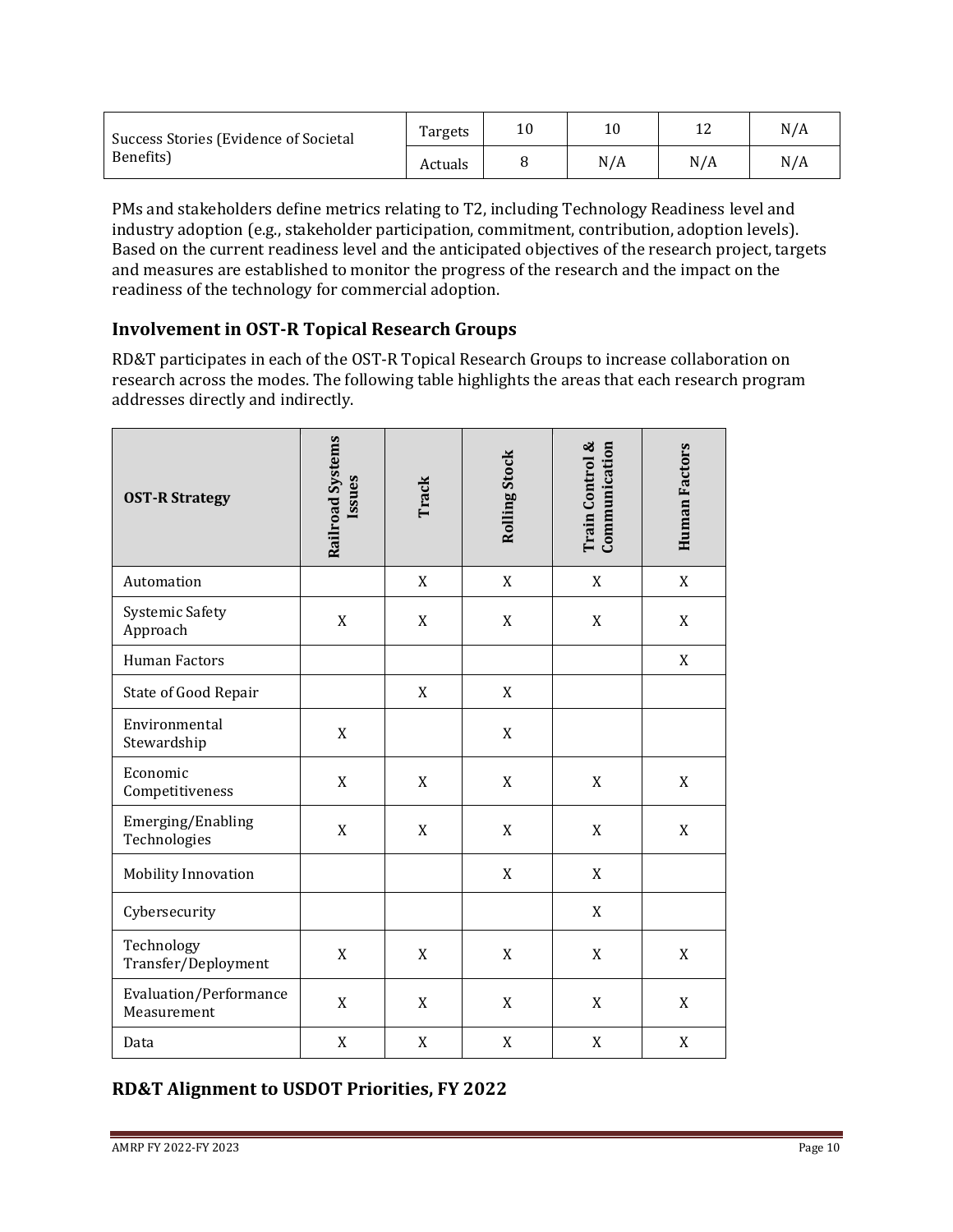Following FRA's *Moving Rail Forward* motto is a key factor to ensure the relevance, alignment, and agility in RD&T's strategy. RD&T leadership reviewed and refreshed (in some cases) the work of each division and considered FRA's role and commitment in executing the Department's priorities. The following table highlights areas in which RD&T's research agenda aligns with the Department's priorities: Safety, Economic Strength and Modernization, Equity, Climate and Sustainability, Transformation, and Organization Excellence.

| <b>RD&amp;T Research Activities</b>                                                                                                 |
|-------------------------------------------------------------------------------------------------------------------------------------|
| RD&T continues to focus on new technologies and methods to reduce                                                                   |
| derailments and improve safety in rail operations through research. It                                                              |
| will continue its research to better understand the root causes of rail                                                             |
| grade crossing and trespass incidents to develop strategies to prevent                                                              |
| future incidents or mitigate their consequences.                                                                                    |
| Since 2009, RPD has conducted research on rail industry WFD to                                                                      |
| understand workforce trends and challenges. In FY 2021, RD&T kicked                                                                 |
| off three science, technology, engineering, and math (STEM) education                                                               |
| pilot programs in collaboration with universities, including two                                                                    |
| Minority-Serving Institutions (MSIs). In FY 2022, RD&T plans to fund                                                                |
| research to increase the recruitment and retention of under-                                                                        |
| represented groups in the railroad industry.                                                                                        |
| In FY 2021, RD&T began developing a strategy to cultivate                                                                           |
| relationships, research partnerships, and collaborations with MSIs.                                                                 |
| Further, RD&T plans to increase awareness of research funding                                                                       |
| opportunities and build research partnerships with MSIs and other                                                                   |
| associations.                                                                                                                       |
| RD&T is focused on quantifying track structural conditions that can                                                                 |
| have a positive impact on climate change by reducing energy                                                                         |
| consumption during safety-related maintenance. Research is also                                                                     |
| investigating the efficacy of alternative fuels and advanced motive                                                                 |
| power technologies to improve energy efficiency and reduce emissions                                                                |
| of rail transportation. RD&T plans to test alternative fuels for use in                                                             |
| rail and other clean energy solutions to build on rail's already superior                                                           |
| energy efficiency and contribute to reductions in the transportation                                                                |
| sector's greenhouse gas emissions. In FY 2022, RD&T will partner with                                                               |
| RRS to host a transcontinental workshop on the advancement of safe                                                                  |
| clean fuel and motive power technologies for railroad applications.                                                                 |
| RD&T's infrastructure investments consider generational impact and                                                                  |
| will be informed with a holistic approach to develop shovel-ready,<br>enduring, safe, equitable, and sustainable rail projects. The |
| Transportation Technology Center (TTC) provides RD&T, the railroad                                                                  |
| industry, and other DOT modes a facility to conduct infrastructure                                                                  |
| research and share information.                                                                                                     |
| RD&T continues improving organizational processes which includes                                                                    |
| research publication, project evaluation, and project selection. To                                                                 |
| speed the publication process, RD&T has been collaborating with the                                                                 |
| FRA Web Team to develop and test the Research Report Tracking Tool                                                                  |
| (R2T2) solution. Project evaluation activities include demonstrating                                                                |
| the significance, value, and impact of RD&T research in improving                                                                   |
| railroad safety. RD&T conducts an annual prioritization to ensure that                                                              |
| stakeholder and industry needs are factored into the RD&T investment                                                                |
| planning processes.                                                                                                                 |
|                                                                                                                                     |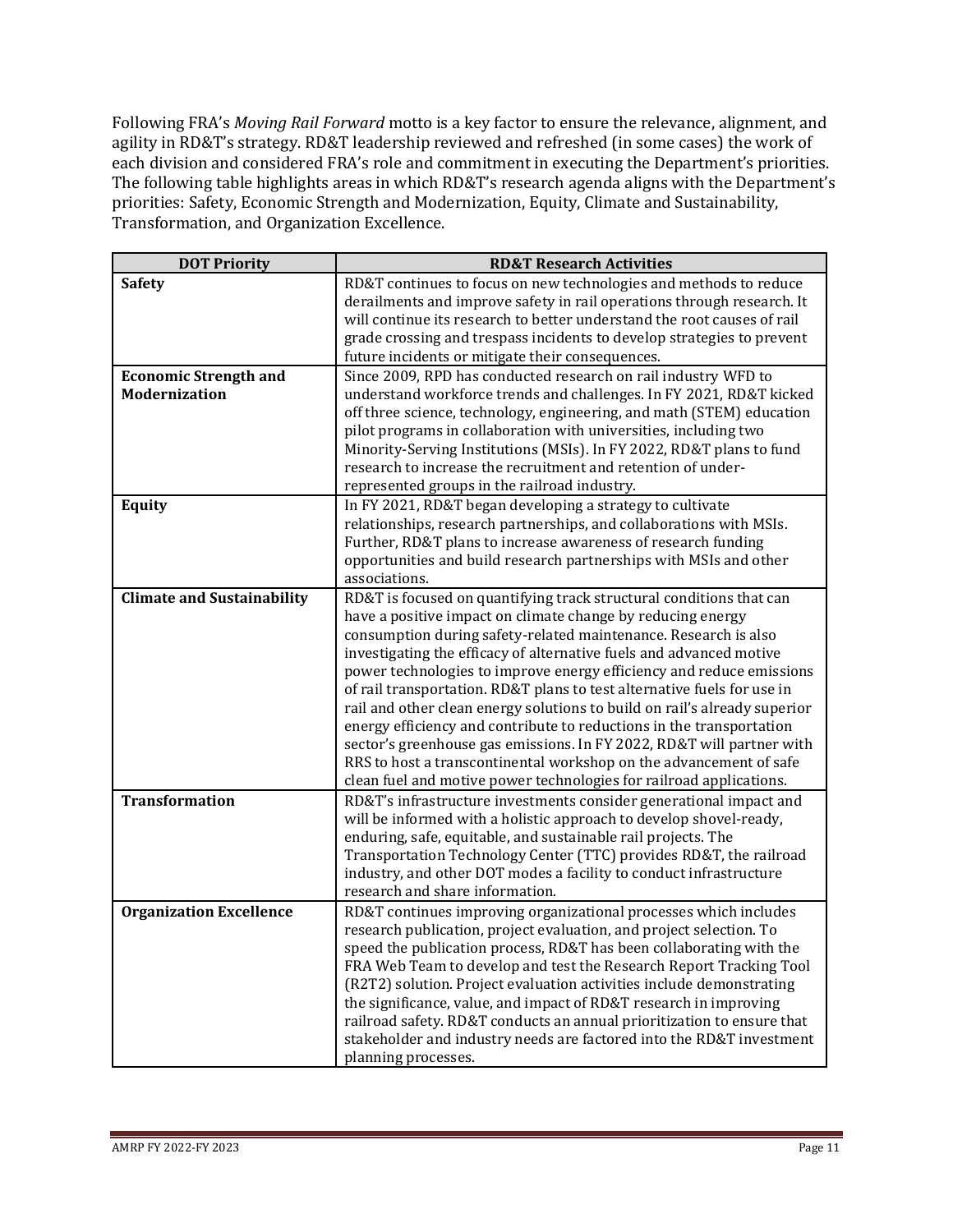## **Alignment to American Jobs Plan**

The first prong of a larger infrastructure package, the [American Jobs Plan](https://www.whitehouse.gov/briefing-room/statements-releases/2021/03/31/fact-sheet-the-american-jobs-plan/) focuses on investments in transportation, broadband, clean energy, R&D, and domestic manufacturing. RD&T research objectives align to the American Jobs Plan in supporting the improvement of reliable passenger and freight rail service. Current research priorities address the safety, reliability, and efficiency of the rail system and seek to find more climate-friendly operational alternatives. Additional, consistent investments will provide the funding streams needed to advance current research initiatives and begin research that could significantly advance new technologies, address inequities, and infrastructure resilience—by enhancing grant and loan programs that support passenger and freight rail safety, efficiency, and electrification. RD&T's WFD research agenda also supports the *broader* definition of infrastructure, to include the rail industry's *human* capital. RD&T, through its research agenda, stays current with the industry's workforce issues and challenges in preparing for the future. The research has specific focus on exposure to careers in rail and increasing funding opportunities for under-represented groups and MSIs.

## **COVID-19 Impact on RD&T Operations**

The COVID-19 pandemic has affected RD&T research projects, including those conducted at TTC and the Volpe National Transportation Systems Center (Volpe), which house test facilities and equipment. RD&T is working with Volpe to define safe operating procedures for locomotive simulators. FRA extended the period of performance end dates for all grants and many contracts to provide researchers additional time to complete their research. RD&T will continue to look for collaborative opportunities with OST-R and other DOT modes to support safety challenges related to the pandemic.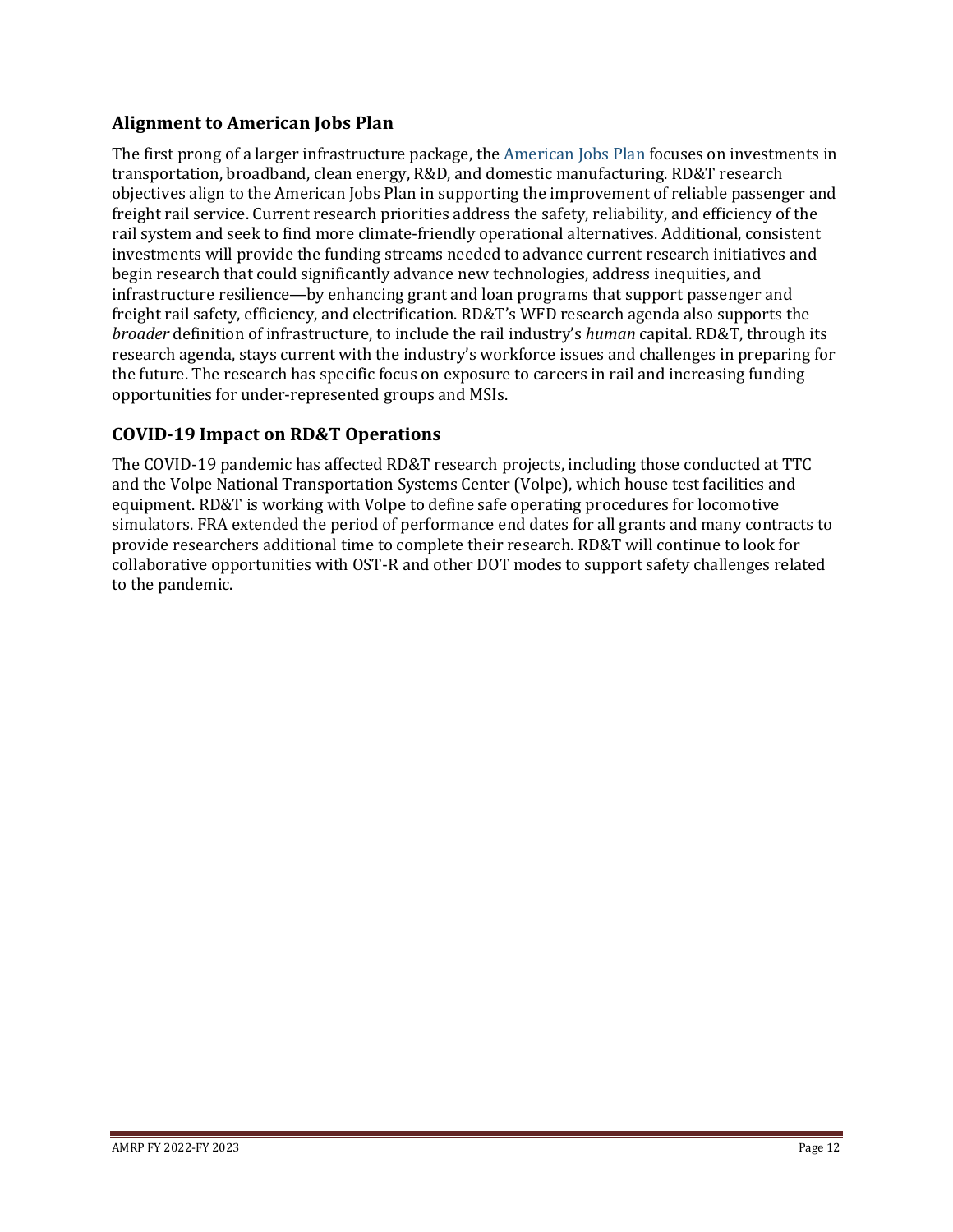# **Railroad Systems Issues \$24,197,000**

## **Program Description**

The Railroad Systems Issues (RSI) research program defines the strategy that directs the entire RD&T program toward the goals set by DOT, OST-R, FRA, and RPD. The principal focus and goal of the RSI program is safety; however, the program's activities contribute to all DOT Strategic Goals and Priorities.

The RSI research program improves railroad safety by evaluating risks and prioritizing RD&T projects to reduce safety risk and achieve DOT, OST-R, FRA, and RPD goals. RD&T works with RRS to understand their strategic goals, safety data and trends, and requirements to prioritize research to improve safety.

## **Statutory Requirements**

*Is this program statutorily mandated (Y): See page 4 for more details.*

## **Program Objectives**

RSI's objective is to determine strategic research needs and priorities through collaboration with internal and external partners and stakeholders, considering real-time safety issues requiring subject matter expertise or long-term research solutions. The RSI research program develops, facilitates, manages, and supports the following areas: RD&T's research strategy; safety risk analysis; research prioritization; strategic collaborations and partnerships; performance-based regulations; non-regulatory recommendations; railroad environmental issues; locomotive safety; project evaluation; WFD; MSI outreach; RD&T-related technology transfer and travel; operations, maintenance, and equipment at TTC in Pueblo, Colorado; and contractor support.

RD&T partners and collaborates with academia, the private sector, and the rail industry—in addition to working with other DOT modes and Federal agencies.

## **Anticipated Program Activities**

RSI activities are tailored to address a host of railroad issues—from safety to WFD.

## *Program Area – Railroad Systems Issues*

## *Rail Safety Innovations Deserving Exploratory Analysis (IDEA)*

The IDEA project solicits innovation, ideas, and advanced technology applications in railroad safety. TRB initiated this effort, in conjunction with FRA, to address safety needs and advance improvements within the railroad industry.

## *Anticipated Activities*<sup>1</sup>

TRB and FRA will issue an IDEA Program Announcement to solicit proposals for Rail Safety IDEA program exploratory research projects. The announcement describes the program and provides guidelines for eligibility and proposal submission. TRB selects a qualified Rail Safety IDEA review committee that will evaluate proposals on a competitive basis. The Rail Safety IDEA program committee will evaluate how well those proposals meet the technical eligibility criteria, and provide

 $1$  Note for Anticipated Activities sub-headings throughout this document: Activities and outcomes may be similar to previous fiscal years because new projects are selected, executed, monitored, and completed each fiscal year.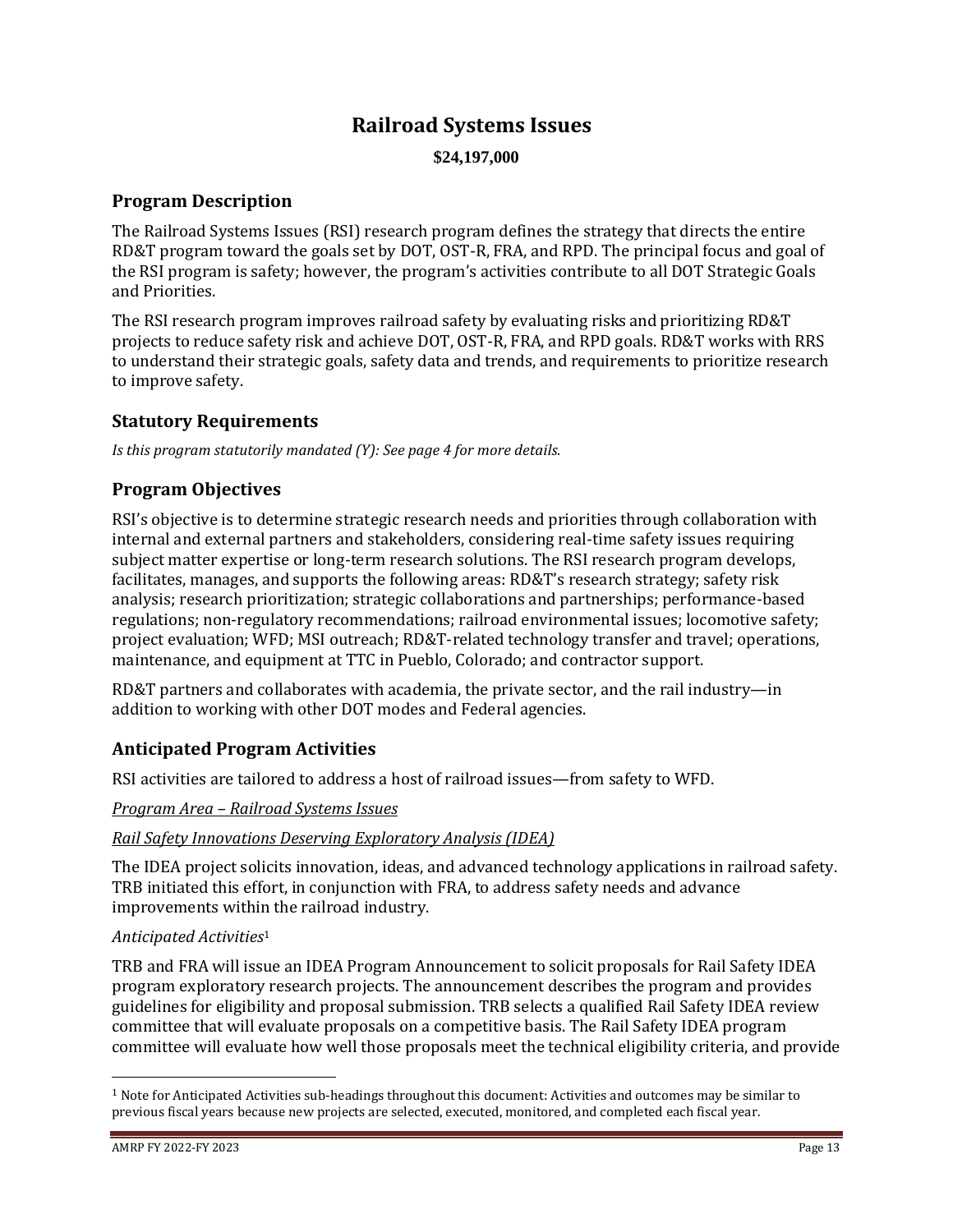comments for selected researchers. TRB will ensure the widespread announcement of contract opportunities for rail inventors. TRB and FRA will collaborate to manage the projects to completion. FRA and TRB will track the successful implementation of completed projects.

## *Project Selection*

RD&T conducts an annual prioritization to ensure that stakeholder and industry needs are factored into the RD&T investment planning processes. In addition, DOT priorities and safety priorities, especially those provided by RRS, are a major consideration.

#### *Anticipated Activities*

This project includes the activities and costs associated with maintaining the Decision Lens prioritization software license and implementing the prioritization process. FRA will renew the software license for an additional option year. RD&T will use lessons learned and apply the improved rating process to candidate research projects for FY 2022 (October–December 2021 timeframe). Each research program will use lessons learned and results to inform the FY 2022 AMRP.

#### *Strategic Planning*

The objective of RD&T's strategic planning is to engage the stakeholder community in establishing research needs and assure that RD&T conducts research to meet current and future industry needs. RD&T strategically aligns with the DOT Strategic Goals. RD&T strategies also align to OST-R Strategies of Automation, Systemic Safety Approach, Human Factors, State of Good Repair, Environmental Stewardship, Economic Completeness, Emerging/Enabling Technologies, Mobility Innovation, Cybersecurity, Technology Transfer/Deployment, Evaluation/Performance Measurement, and Data.

#### *Anticipated Activities*

RD&T will continue implementation of its 5-Year Strategic Plan 2020–2024. The strategies build on current successes and take steps to increase the awareness and communication of industry needs and problems, and adopt and deploy FRA solutions, products, recommendations, and research data. RD&T staff will continue to engage internal and external stakeholders to understand industry challenges to provide solutions, research, and data. RD&T will continue to plan, assess, and execute strategies to increase partnerships and collaboration with MSIs. RD&T will also begin framing its 5- Year Strategic Plan 2024–2028.

#### *RD&T Technology Transfer*

The objective of RD&T T2 is to engage stakeholders and increase user adoption and the consumption of RD&T's innovative concepts, research, and methods—to improve safety and enhance performance for railroads.

#### *Anticipated Activities*

Utilizing RD&T's T2 methodology, each division will execute collaborative stakeholder engagement activities, seeking T2 and the adoption of innovative concepts and methods that will enhance railroad safety and performance. RD&T will test and pilot the R2T2 SharePoint application to track and manage the RD&T publication process.

#### *Program Support*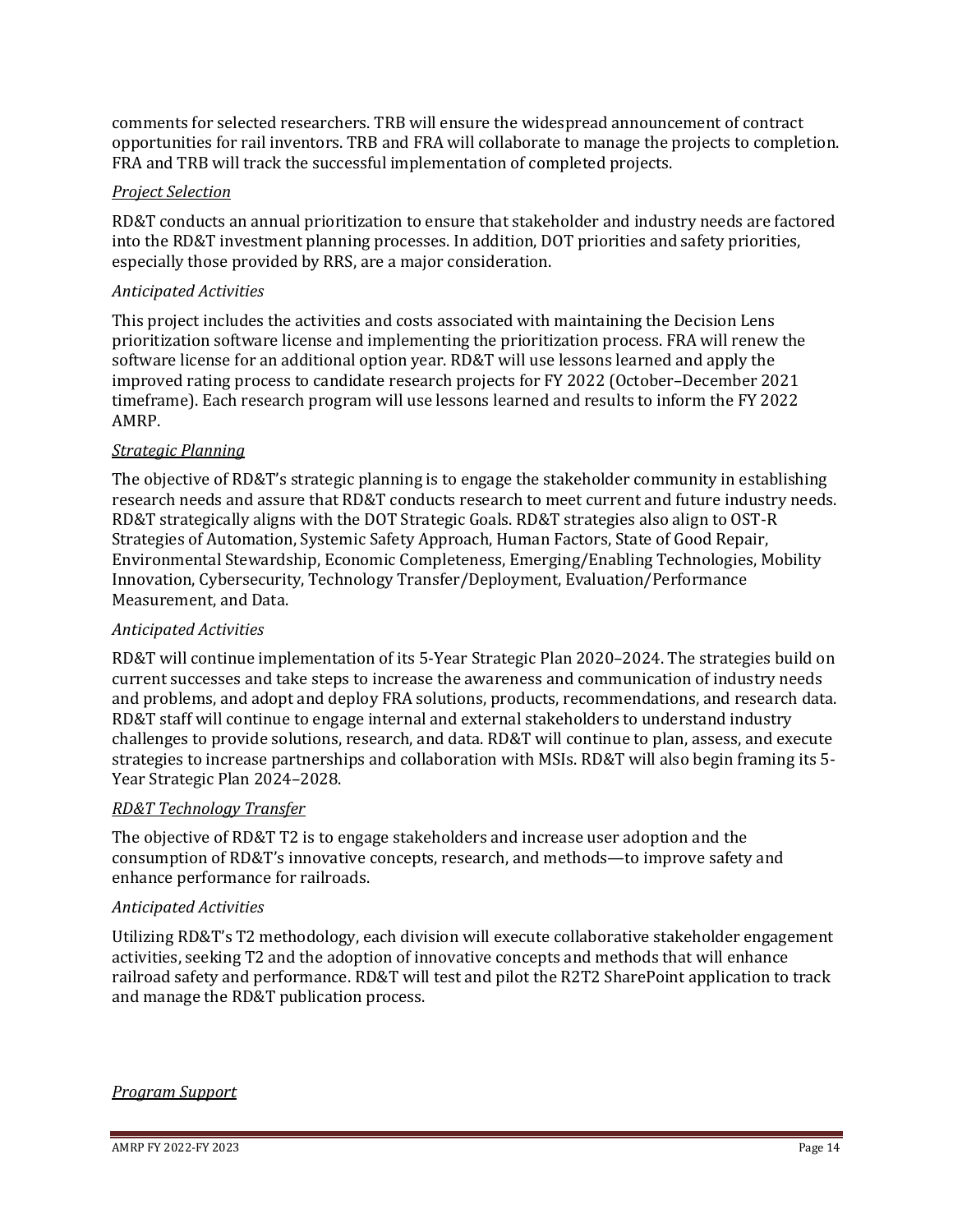Objectives include analysis; subject matter expertise; strategic planning and advice; data, records, and information management; project, program, and strategic portfolio management; and technical editing support to RSI research, development, and T2 processes.

## *Anticipated Activities*

As part of RD&T's T2 and publishing process, the Technical Editors will review Technical Reports, Research Results, conference papers, and other material. The editors will also provide reportrelated social media content to the FRA Office of Public Affairs for RD&T's social media campaigns. Contractors will provide program management, analysis, and subject matter expertise to support project, program, and portfolio management.

#### *Project Evaluation*

RD&T PMs conduct internal and external project evaluations to assess and improve the value of research activities. PMs use the SharePoint Project Evaluation tool to document answers to critical evaluation questions throughout the life cycles of their acquisitions. Goals of PMs' project evaluation activities include: demonstrate the significance, value, and impact of RD&T research in improving railroad safety; assess the achievement of target audience (beneficiaries) needs; drive sound and consistent project management practices and activities to enhance performance measurement and progress tracking; strengthen RD&T's case for needed financial support; assure the soundness and credibility of RD&T's internal evaluations in meeting external requirements and inquiries; and assess and promote T2 to the private sector.

## *Anticipated Activities*

RD&T will update its project evaluation practice to align with changes introduced by the new presidential administration. RD&T will update the evaluation questions to align with FRA's learning agenda (expect full draft due September 2021 and final draft published February 2022). RD&T will continue project evaluation training. RD&T will use, modify, and create project evaluation tools. Each research program will continue implementing RD&T's project evaluation methodology and will establish performance management metrics and collect performance management measures.

## *Railroad Systems Issues*

The objective of this research is to conduct research focused on safety with secondary strategic alignment to innovation, infrastructure, and accountability in the railroad industry.

## *Anticipated Activities*

RSI will conduct research through BAAs, which support topic areas for the five divisions. The announcement describes the program and criteria and provides guidelines for eligibility and proposal submission.

#### *Workforce Development*

This research is focused on identifying, understanding, and increasing awareness of railroad industry workforce-related trends and challenges through publications, stakeholder engagement, and conferences. FRA has connected with stakeholders through surveys, conference participation, and industry dialogues, which provide a deeper understanding of workforce trends and challenges, and the data that industry uses to understand and to address common challenges. Based on past research, RD&T has emphasized expanding initiatives and programming to address railroad industry diversity, equity, and inclusion, with an eye toward cultivating future talent.

## *Anticipated Activities*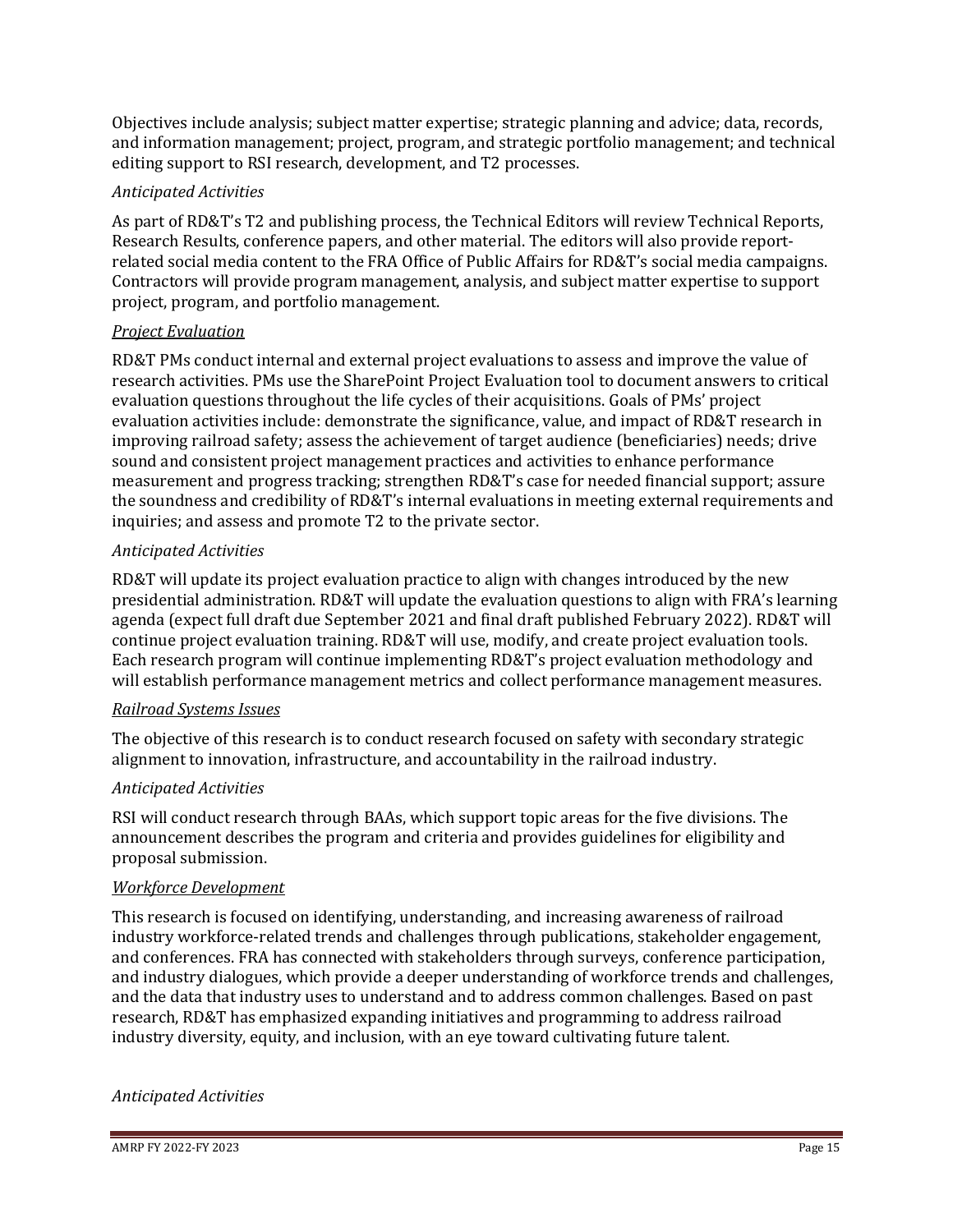RD&T will conduct research and publish updates to FRA's railroad industry workforce assessment, the Railroad Industry Modal Profile. Stakeholder collaboration activities include: establishing rail industry forums to identify and generate best practices and information exchange; supporting youth programs (Pre-K through 12th grade and college) and under-represented populations in rail transportation and STEM topics; expanding strategic outreach to build research partnerships with MSIs; increase awareness, capacity and interest in railroad research and careers; and STEM curriculum and learning.

RD&T will fund two BAA research proposals from the following submissions:

- 1) Three research topics from FRA's 2021 Research Initiatives in Support of Railroad Safety BAA:
	- Addressing Equity Challenges in Evolving Railroad Workforce Training Trends and Best Practices
	- Workforce Recruitment: Attracting and Retaining Women in Rail
	- Influencing Successful Practices in Knowledge Management within the Railroad Industry
- 2) Three research topics from FRA's Research with Universities—Research Initiatives in Support of Railroad Safety BAA:
	- Pre-college STEM Rail Transportation Club to Increase Racial Equity in Rail Workforce Recruitment
	- Workforce Recruitment: Attracting and Retaining Women in Rail (New Contract)
	- Racial Equity in Rail Workforce Recruitment: Identifying and Training Leadership for Succession Planning, and LGBTQ+ Equity and Inclusion in the Railroad Industry

In addition, RD&T plans to develop partnerships with rail associations to create and support programs targeting underrepresented populations to encourage them to select careers in rail.

## *Energy and Emissions*

As new technology reduces emissions and increases efficiency in rail transportation, research is needed to evaluate the safety of such technologies. RD&T—working with RRS, DOE, and the rail industry—will evaluate various technologies aimed at the decarbonization of rail transportation. Research will assess the safety of alternative energy sources, electric batteries, and locomotive efficiency technologies. To ensure the safe use of such technologies, the research will assess the efficacy of current Code of Federal Regulations (CFR) and industry standards. The research provides RRS with the scientific basis for decision-making and the development of standards and requirements.

## *Anticipated Activities*

RD&T, in cooperation with RRS, will plan and host a conference on the advancement of safe, clean alternative fuels and motive power technologies for railroad applications. The conference will convene experts, end users, manufacturers, academia, international partners, and Federal agencies to discuss the decarbonization of rail. Opportunities and barriers will be identified for research agenda development. Small-scale battery cell impact tests will be conducted to understand the performance of these technologies under normal and accident loads consistent with the rail environment. RD&T will provide feedback and direction to RRS on performance of such equipment under normal and accident scenarios.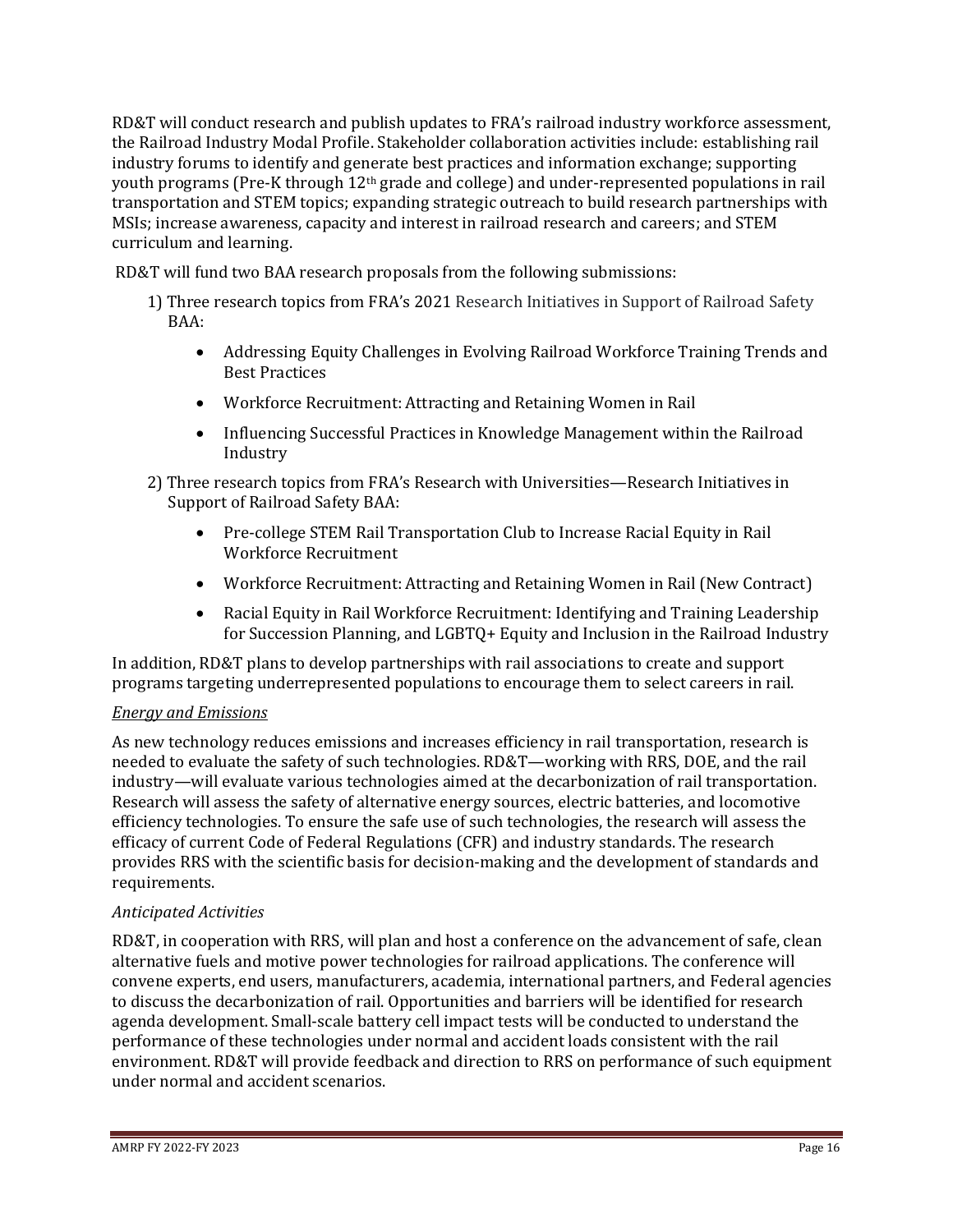RD&T will select BAA research proposals which may include the following topics: Rail's Contribution to  $CO<sub>2</sub>$  Emissions, Modal-Shift Impacts and Energy and Environmental Sustainability, and Climate Change and Resiliency Planning. These topics may include research related to hydrogen fuel, electric battery safety,  $CO<sub>2</sub>$  emissions on shortline railroads, or testing hydrogen cylinders under fire and collision simulations.

## *Accessibility*

Passenger rail transportation is the preferred form of public transportation for most people who use wheeled mobility devices (WhMDs). Accessibility research has yielded recommendations for improved accessibility on passenger railcars, thereby enhancing the travel experience for passengers with disabilities and ultimately all rail passengers. The objective of this research is to provide safety and protections to all passengers when they ride in railcars. Research to date has focused on the relative movement of WhMDs and their occupants in various seating configurations in low-speed collisions. RD&T research has also assessed recommendations for new accessibility standards on rail vehicles being considered by the U.S. Access Board.

## *Anticipated Activities*

RD&T will engage with the U.S. Access Board as it considers rulemaking recommendations for improved accessibility on passenger rail equipment for larger spaces, greater maneuverability in restrooms, and better communication systems. Results from RD&T investigations—on feasibility and cost associated with the Rail Vehicle Access Advisory Committee recommendations for improved accessibility—will be disseminated.

## *Locomotive Safety*

The goal of this research is to investigate innovative locomotive engine technologies to ensure they are safe and enhance rail transportation efficiency.

## *Anticipated Activities*

RD&T will complete an assessment of innovative, high-pressure heat exchangers in a real-world environment. RD&T plans to complete the development and prototype demonstration of hybrid systems, focusing on improving locomotive efficiency while meeting safety requirements and emissions standards.

## *Office of Railroad Safety Support*

All RD&T divisions support RRS by providing SME consultation, research, data, and tools to improve railroad safety and reduce accidents and incidents. RD&T collaboration with RRS provides insight into research needs. RD&T support of RRS assists FRA with responding to time-sensitive safety issues.

## *Anticipated Activities*<sup>2</sup>

RD&T will continue to partner with RRS and industry on Railroad Information Sharing Environment (RISE), a secure data-sharing and analysis platform. RD&T will conduct research of urgent safety issues identified by RRS or Congress. RD&T will also continue to provide SME support to RRS.

## *Public, Private, and University Cooperative Research Agreement*

<sup>2</sup> Funding will come from multiple divisions. A new contract vehicle for RISE is starting in FY 2021 for RD&T to continue to develop the RISE platform and partnerships.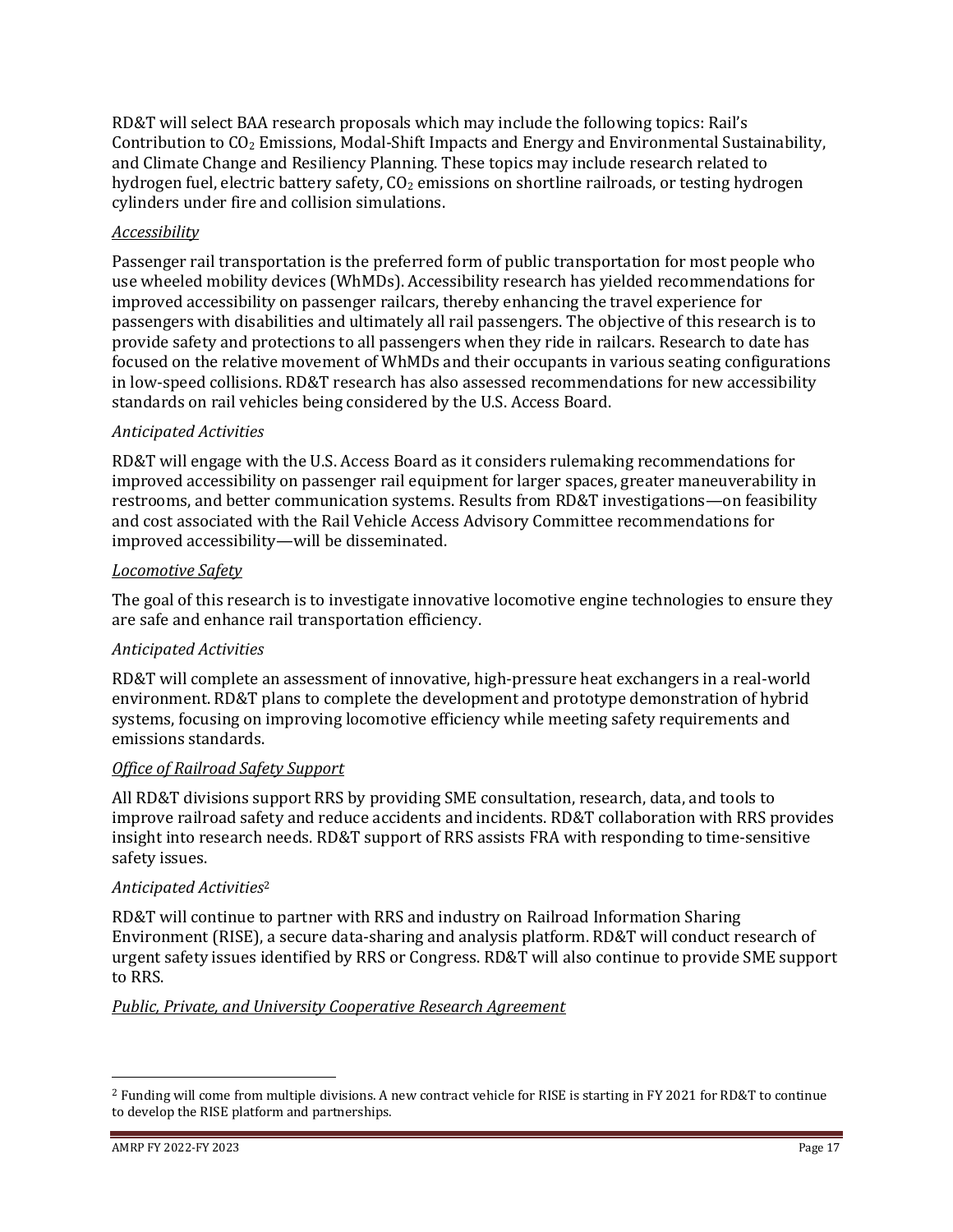The objective of this research is to collaborate with academia on research opportunities to fund proposals that have the potential of improving safety and performance in railroad systems in the following areas: Railroad Systems Issues, Track, Rolling Stock, Train Control and Communication, and Human Factors. All selected proposals have the ultimate goals of improving railroad safety and performance; enhancing infrastructure conditions and services by stimulating economic growth, productivity, and WFD; and serving the nation with reduced regulatory burden and greater efficiency, effectiveness, and accountability. This effort encourages college students to select careers in rail and expands the number of academic institutions participating in railroad research.

## *Anticipated Activities*<sup>3</sup>

RD&T will publish the request for proposals and review submissions. RD&T will select prospective research projects to fund and begin selected projects.

## *Program Area – R&D Facilities and Equipment – TTC*

The primary objectives of this funding are to maintain the one-of-a-kind infrastructure at TTC to accommodate the testing and evaluation of Intelligent Railroad Systems (IRS) technologies and to provide FRA with the type and quality of facilities and equipment needed to meet its missions in safety, infrastructure, innovation, and accountability. Focused on enhancing railroad safety, TTC is a key facilitator of national research and development, and the application of new technology for railways, suppliers, governments, and others involved in rail transportation. FRA and the Transportation Technology Center, Inc. (TTCI) are jointly responsible for the facility's maintenance and make significant capital improvements to ensure it can adequately support research and testing requirements.

## *Anticipated Activities*

RD&T will continue providing facilities and equipment that can perform railroad research and development, testing, and training to enhance the safety of rail systems in both safety and security operations. It will also further enhance TTC's capabilities through strategic investment in existing facilities and equipment to support upcoming research and testing needs. Upgrades and refurbishment to the TTC rail system and facilities include:

- Repair, rehabilitate, and refurbish buildings and facilities that support RD&T activities.
- Maintain, repair, or replace railroad track and test infrastructure, equipment, and instrumentation used for RD&T-related research projects.

TTC will continue to support environmental and green technology goals encouraging energy efficiency, renewable energy, the reduction of toxins, recycling, the reuse of materials, and water conservation.

In FY 2021, RD&T began contract closeouts for TTCI to phase in the new contract for ENSCO, Inc. RD&T began conducting contract planning meetings with ENSCO in FY 2021 to determine instruments and equipment needed as part of the transition.

FRA will raise awareness and encourage the broader use of TTC facilities through creative outreach to other Government agencies and the private sector, while ensuring priority for FRA-sponsored activities and providing fair access to TTC facilities. The Transportation Security Administration will continue using TTC for inspector training. PHMSA is establishing research and development facilities at TTC and is expected to start using them in FY 2022.

## *Program Area – Research with Universities on Intelligent Railroad Systems*

<sup>3</sup> Funding will come from multiple divisions. A total of \$2M across all of RD&T will be allocated for this research.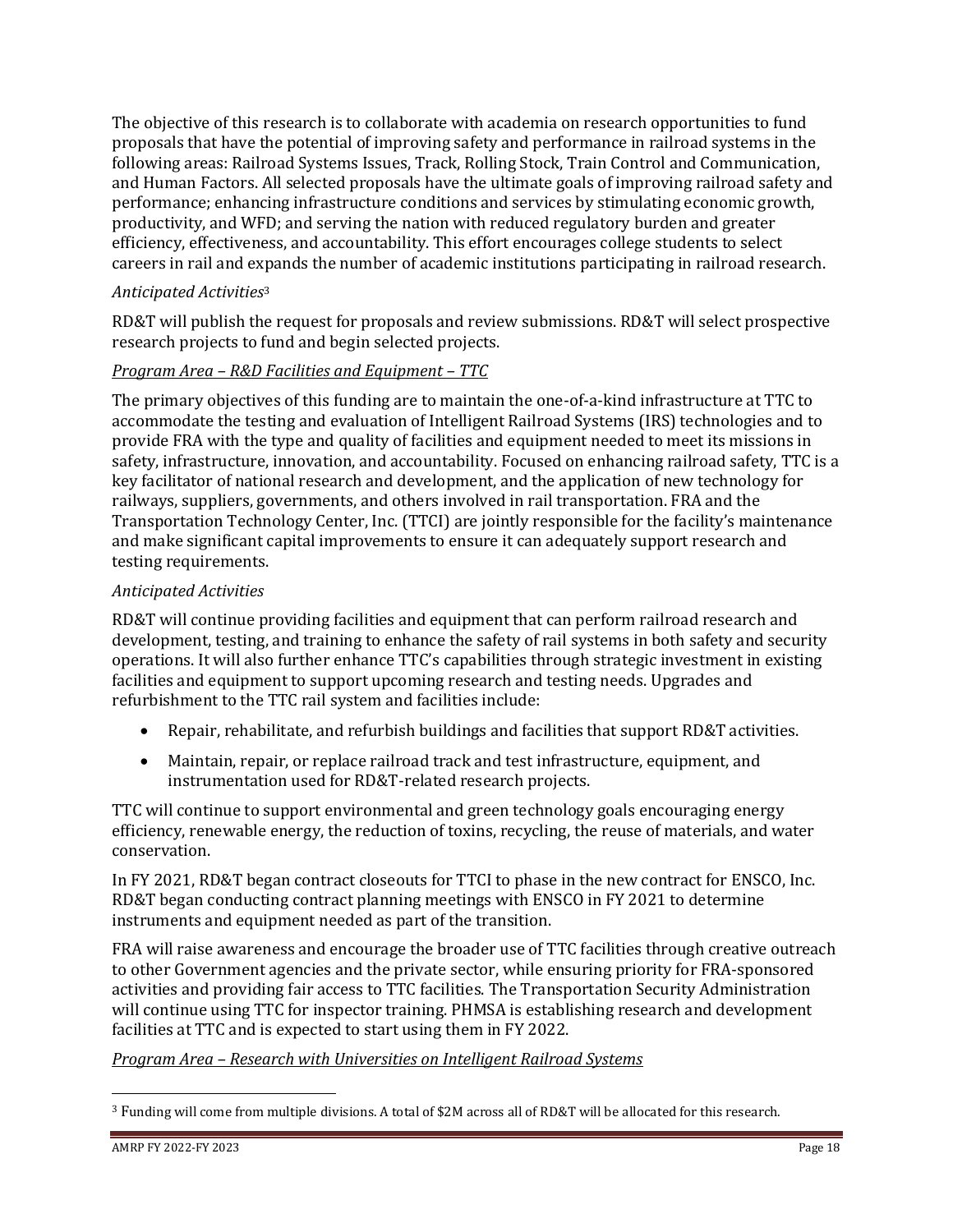FRA, in conjunction with ITS-JPO, will use a BAA to solicit applied technology research proposals that will support DOT and FRA goals to advance automation and connected vehicle technology adoption in the rail industry. Program objectives include enabling safer vehicles and roadways; enhancing mobility; limiting environmental impacts; promoting innovation; and supporting transportation connectivity.

## *Anticipated Activities*<sup>4</sup>

RD&T will review university proposals and select prospective research projects. RD&T will award funding and begin selected projects.

## **Expected Program Outcomes**

## *Rail Safety Innovations Deserving Exploratory Analysis*

RD&T will continue to develop new research and complete existing research to deliver innovative solutions to improve safety and performance in railroad systems. With multiple research activities each year, the outcomes for the Rail Safety Innovations Deserving Exploratory Analysis (IDEA) collaboration with TRB vary, based on the projects selected and the duration of research. Expected deliverables include project management documents, quarterly progress reports, final performance reports, and final research reports. T2 of 2018, 2019, 2020, and 2021 efforts (based on project duration) is also expected.

## *Project Selection*

RD&T will continue to use Decision Lens software to support RD&T project safety risk decisions, improve efficiency in project spending, and update its prioritization methodology for investments. RD&T leadership and PMs will use lessons learned from the 2019 Decision Lens pilot to improve the rating process for FY 2022 and use the results to inform the FY 2022 AMRP.

## *Strategic Planning*

RD&T will continue to improve research project evaluation and T2 reporting. RD&T will coordinate program reviews and stakeholder engagement activities to begin planning for the next Strategic Plan. RD&T will increase the number of MSI collaborations and partnerships. MSIs will benefit from acquisition and research training from RD&T.

#### *RD&T Technology Transfer*

RD&T will increase information sharing, partnerships, and utilization of TTC. T2 activities will be focused on improving awareness and increasing the use of RD&T research, standards, recommendations, and products. RD&T will publish more research products than in previous years. RD&T will capture user feedback for R2T2 and draft user stories documenting new requirements and areas to incrementally optimize.

#### *Program Support*

RD&T will continue with strategic planning, project management, project evaluation, and editing. In addition, RD&T aims to increase publication of research reports.

## *Project Evaluation*

In FY 2022, all RD&T divisions will document metrics and capture measures. Expected outcomes include increased maturity of RD&T's project evaluation practices and understanding modifications

<sup>4</sup> Funding has been provided by Congress for the Research with Universities on Intelligent Railroad Systems in addition to the total budget for FRA RD&T. If Congress chooses NOT to fund the \$1M additional funds, this activity will not be executed in 2022.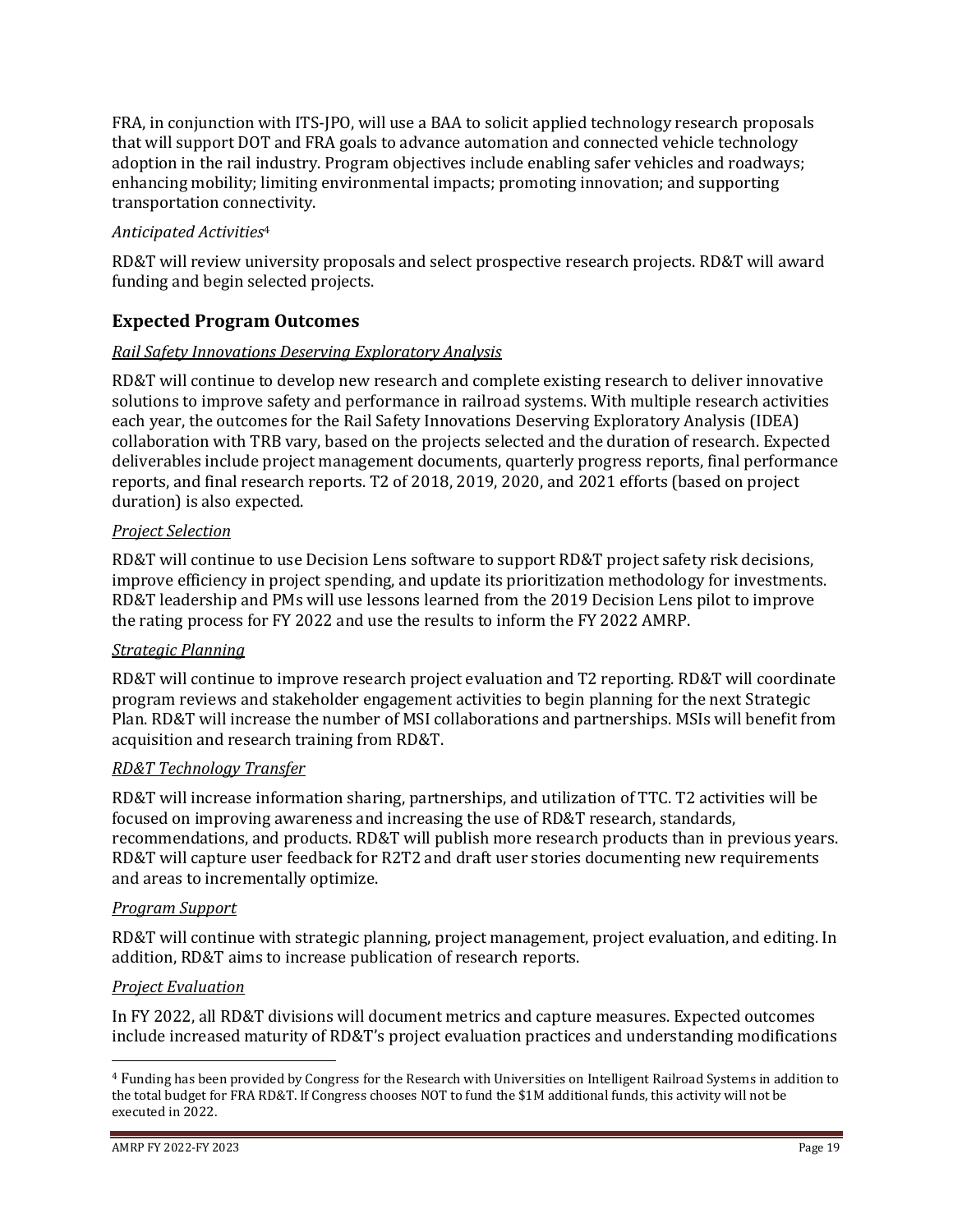required for FY 2023 to continue alignment to FRA's learning agenda and Office of Management and Budget (OMB) requirements.

## *Railroad Systems Issues*

This project conducts research focused on improving safety, with a secondary strategic alignment to innovation, infrastructure, and accountability in the railroad industry. Outcomes depend on BAA selections.

## *Workforce Development*

Expected outcomes for WFD research include increased railroad stakeholder engagement and information-sharing to enhance FRA's research and understanding of trends, and the identification of new research topics in equity across the rail industry.

Expected outcomes for WFD strategic outreach include: greater awareness and interest in railrelated careers for teens and college students; engagement in industry efforts to build a pipeline of diverse, qualified talent for the railroad industry, including increasing the percentage of women in the railroad workforce; and more research funding opportunities for MSIs.

## *Energy and Emissions Safety Research*

RD&T will develop a robust research strategic plan focused on assessing the safety and efficacy of technologies for the decarbonization and overall "greening" of rail transportation. Cooperative research partnerships will be established to further the development of rail energy and emissions technologies. Further development of the Rail Module in the Greenhouse Gases Regulated Emissions and Energy Use in Transportation (GREET) Model will give the rail industry a multimodal tool that can be used to assess emissions and energy use of different fuel alternatives. RD&T will also expand research in fuel technologies and establish new safety criteria for hydrogen cylinder safety.

## *Accessibility*

RD&T will continue to work with the U.S. Access Board and the rail industry to develop guidance for securing of WhMDs on board passenger railcars.

## *Locomotive Safety*

The goal of this research is to investigate innovative locomotive engine technologies to ensure the safe and efficient transportation of people and goods. In collaboration with Class I railroads, RD&T will complete an assessment of technological innovation using high-pressure heat exchangers in a real-world environment. RD&T will determine the performance of locomotive engine systems that improve efficiency while maintaining safety. RD&T will ensure that emerging locomotive engine efficiency improvement technologies are safe.

## *Office of Railroad Safety Support*<sup>5</sup>

RD&T provides RRS with the scientific basis to drive standards and requirements development, and to support emissions limits for both passenger and freight equipment. All RD&T divisions support RRS by providing SME consultation, research, data, and tools to improve railroad safety and reduce accidents and incidents. Studies will analyze safety risks and identify mitigations to those risks. Collaboration and research will continue to yield growth, participation, and maturity of the RISE project.

<sup>5</sup> Funding will come from multiple RD&T divisions to support RRS research. The new RISE contract vehicle is expected to start at the end of FY 2021, with expected outcomes still to be determined.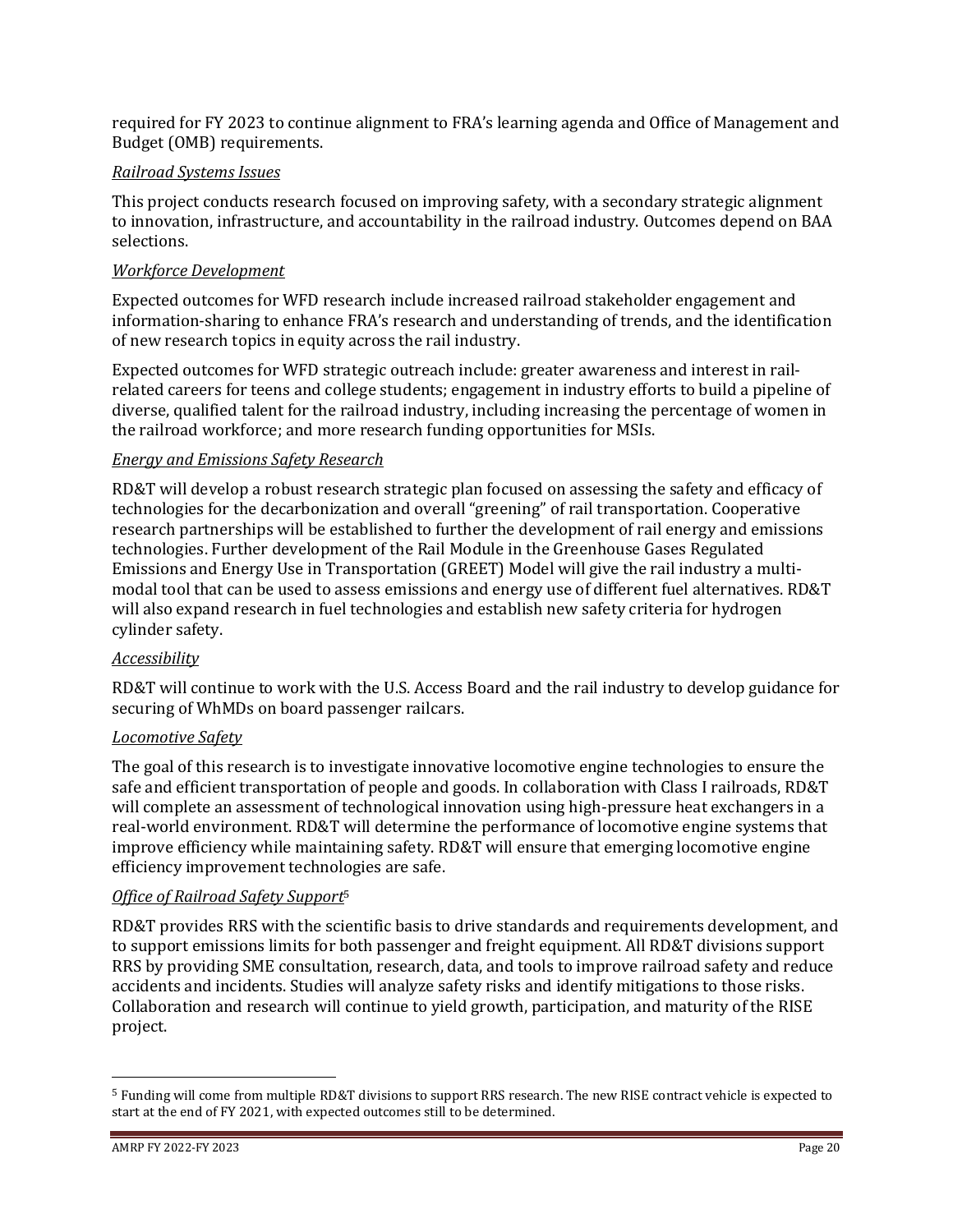## *Public, Private, and University Cooperative Research Agreement*

RD&T published the BAA for this research in FY 2021. In FY 2022, RD&T will continue to build partnerships to support universities. Projects focus on advanced technology, automation, and connected vehicle technologies; advancing technologies for rural application; and WFD. Expected deliverables include final research reports, project management documents, and progress reports. T2 of 2020 and 2021 efforts (based on project schedule and duration of each effort) is also expected.

## *R&D Facilities and Equipment –TTC*<sup>6</sup>

RD&T will continue development and application of new technology at TTC for FRA, other Federal agencies, and others involved in transportation. TTC is instrumental in research, testing, and evaluation of track- and vehicle-based safety standards and performance guidelines that enhance the safety and security of rail systems. These activities will complement the capabilities of conducting rail transportation technology development, testing, standards development, and training at TTC.

RD&T will enhance the capabilities of facilities and equipment by: supporting and conducting highspeed testing; commissioning new rail equipment such as transit, passenger, light and freight rail and locomotives; refurbishing the railroad system and components around TTC; and upgrading buildings by applying High Performance Sustainable Building guidelines.

## *Research with Universities on Intelligent Railroad Systems*

Research with universities on IRS focuses on advanced technology, automation, and connected vehicle technologies; contracts are starting to be awarded. Research will address intelligent transportation systems as well as technologies for rural application to enhance mobility and promote innovation. T2 of 2019, 2020, and 2021 efforts (based on project duration) is also expected. The BAA was produced in collaboration with ITS-JPO.

## **Collaboration Partners**

RSI utilizes stakeholder input to establish research needs and priorities. PMs are members of industry organizations and regularly engage stakeholders at meetings throughout the year to remain current on industry issues and needs. RSI research collaboration partners include railroads, labor, manufacturers and suppliers, universities, non-profits, private industry, city/State/Federal DOTs, and DOT Operating Agencies.

#### *Partner Detail*

| <b>Partner Name</b>                  | <b>Contributions</b>            | <b>Benefits of Partnership</b>      |
|--------------------------------------|---------------------------------|-------------------------------------|
| <b>Transportation Research Board</b> | TRB collaborates with DOT modes | RD&T receives a biennial review     |
|                                      | to improve innovation and       | of its research, stakeholder        |
|                                      | technology within the           | engagement, strategic planning,     |
|                                      | transportation industry.        | priority setting, and evaluation    |
|                                      |                                 | work-and recommendations on         |
|                                      |                                 | how it can improve.                 |
|                                      |                                 | Contract includes registration, for |
|                                      |                                 | all FRA members, to attend TRB      |
|                                      |                                 | annual conference and receive       |
|                                      |                                 | TRB publications; and an FRA        |
|                                      |                                 | booth at the TRB conference.        |

<sup>6</sup> Activities and outcomes are similar to previous fiscal years because equipment and facilities assessment take place each fiscal year.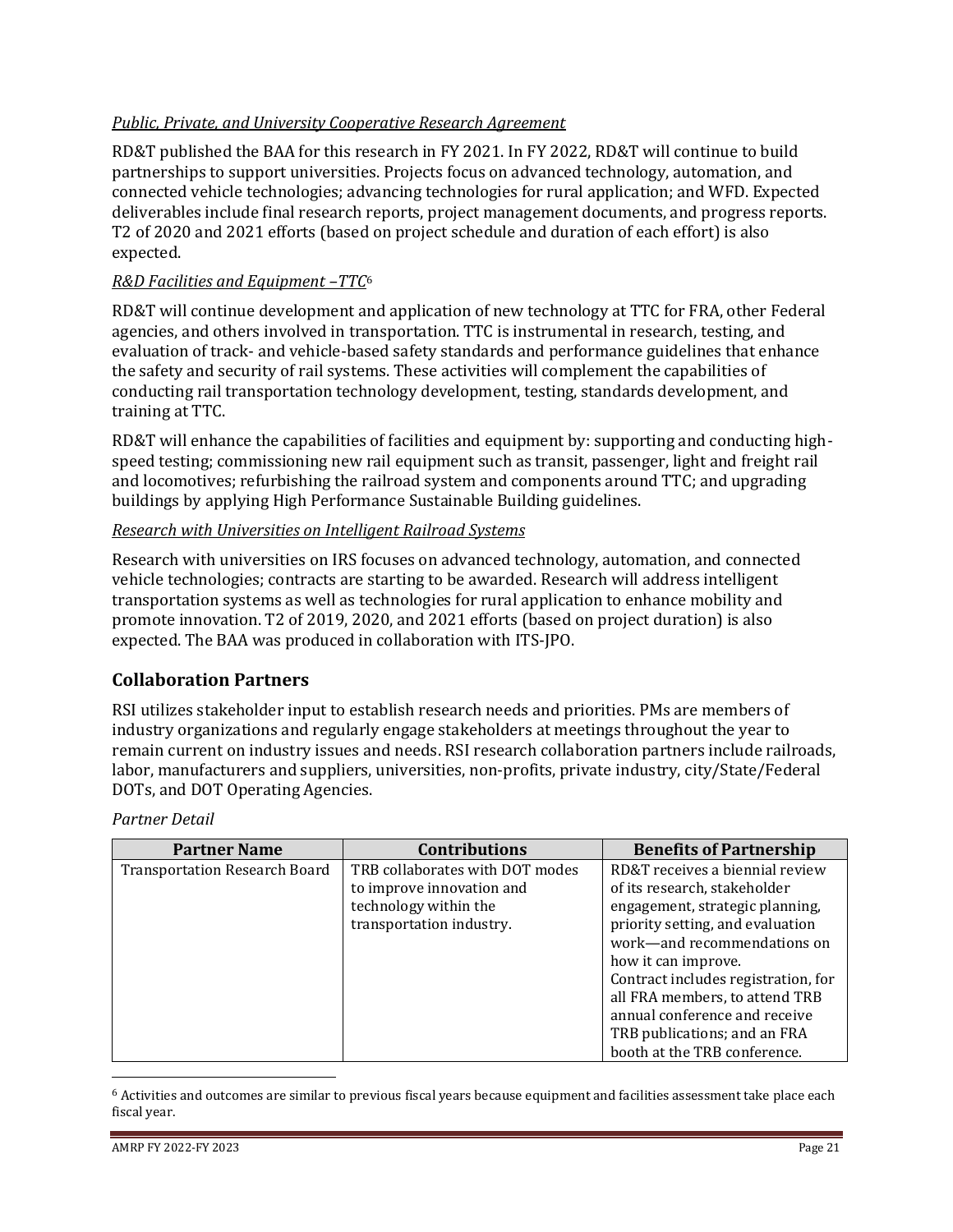| <b>Partner Name</b> | <b>Contributions</b>                 | <b>Benefits of Partnership</b>       |
|---------------------|--------------------------------------|--------------------------------------|
| U.S. Universities   | In-kind contributions; subject       | Provide locomotive engine, duty      |
|                     | matter expertise and research        | cycle data; support testing          |
|                     |                                      | activities; subject matter           |
|                     |                                      | expertise; and WFD.                  |
|                     | Guidance on current regulatory       | Input and feedback on the            |
| EPA                 | environment; subject matter          | boundaries of the tool as it relates |
|                     | expertise                            | to the new noise emissions limits.   |
|                     | In-kind contribution; subject matter | Provide locomotive engine, duty      |
| Class I Railroads   |                                      | cycle data; support testing          |
|                     | expertise                            | activities.                          |
| Railroads           | Access to rail facilities            | Subject matter expertise             |
| Private Industry    | Product commercialization            | Subject matter expertise             |
| AAR                 | Funding, in-kind contribution;       | Subject matter expertise; insight    |
|                     | subject matter expertise             | into safety trends and problems      |
|                     |                                      | and research needs                   |
| <b>DOE</b>          | In-kind contribution; subject matter | Funding; subject matter expertise    |
|                     | expertise                            |                                      |
| U.S. Access Board   | Subject matter expertise             | Provide guidance on accessibility    |
|                     |                                      | research.                            |

## *Benefits Detail*

| <b>Beneficiary</b>              | <b>Benefits Received</b>                                                    |
|---------------------------------|-----------------------------------------------------------------------------|
| <b>RRS</b>                      | Improved safety standards/recommendations                                   |
|                                 | Improved science to improve standards and requirements in support of        |
|                                 | EPA.                                                                        |
| Rail industry                   | Improved safety standards/recommendations                                   |
|                                 | Lower operating costs                                                       |
|                                 | Improved visibility for railroad workers and grade crossings                |
|                                 | Reduced railroad accidents and fatalities                                   |
|                                 | Reduced regulations                                                         |
| Public                          | Reduced railroad accidents and fatalities                                   |
|                                 | High-speed rail transportation, safer rail travel, reduced noise emission   |
|                                 | The manual will encompass both the open and tunnel environments for         |
|                                 | high-speed trains and increase the safety of passengers, train crews, track |
|                                 | workers, and the public.                                                    |
| Small businesses and university | Improved railroad research resources and capabilities                       |
| research centers                |                                                                             |
| Rail equipment suppliers and    | Standardized matrix to determine cost of noise emission mitigation          |
| manufacturers                   | technology for high-speed rail.                                             |
| Railroads                       | Standardized matrix to determine most efficient technology for improved     |
|                                 | energy and efficiency of locomotive engines.                                |
| <b>EPA</b>                      | Improved guidelines for noise emissions limits                              |
|                                 |                                                                             |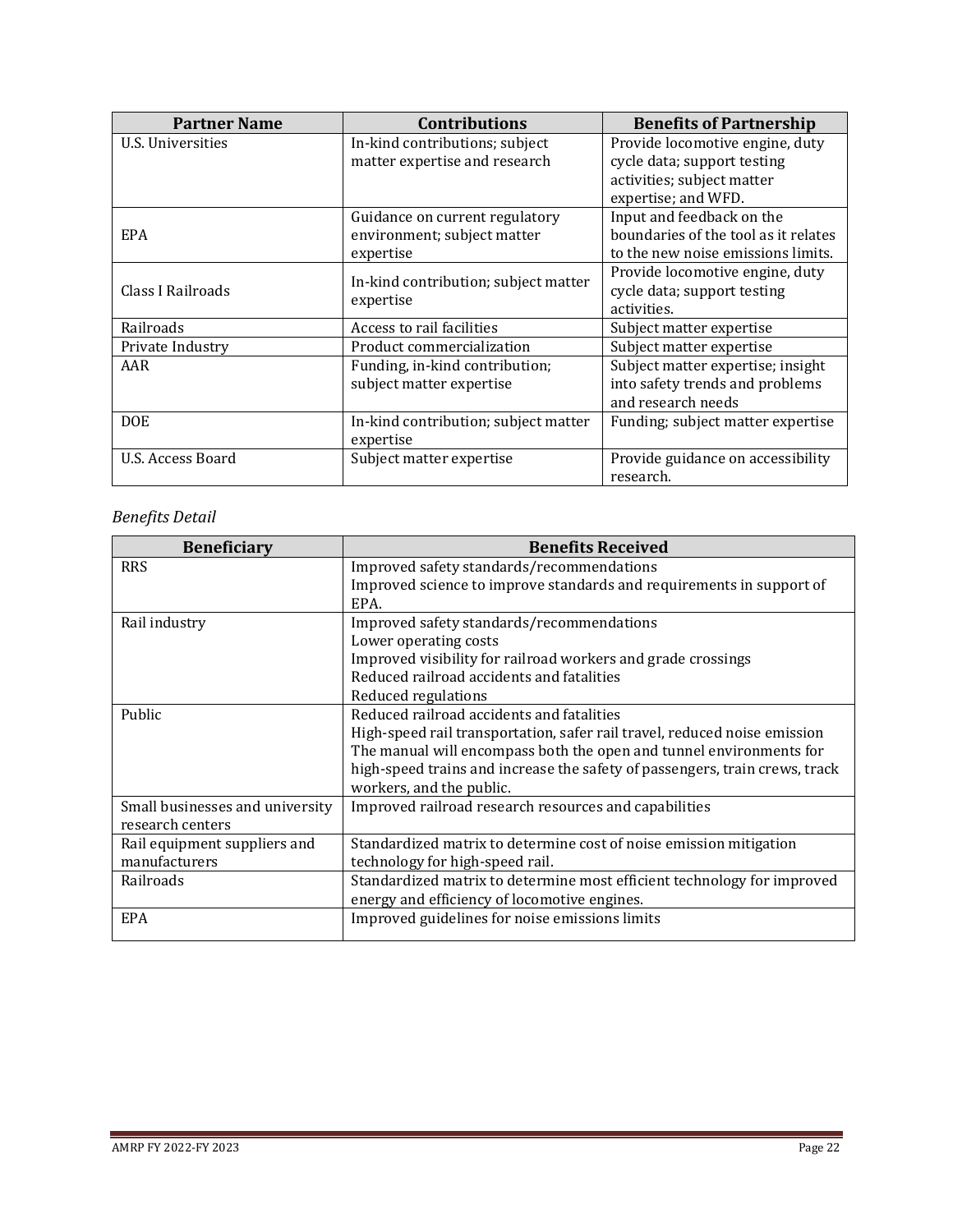# **Track \$10,179,000**

## **Program Description**

The Track Research program helps to ensure the U.S. railway infrastructure is safe and capable of meeting the nation's transportation needs—today and in the future. Its applied research, development, and demonstration projects provide crucial technical information and data for both regulators and industry. This information and data guides decisions about the safe operation of rail vehicles on U.S. track. It also guides investment and maintenance decisions so that track infrastructure can handle growing rail traffic effectively and be resilient to climate change. The program supports the goals and objectives of DOT and FRA; conducts safety-related research for new and in-service railroad system investments; develops and demonstrates new track condition assessment technologies; and coordinates research teams with representation from railroads, universities, technology leaders, and Government. The program includes two primary research areas:

- Track structures and components
- Systems performance and analysis

## **Statutory Requirements**

*Is this program statutorily mandated (Y): See page 4 for more details.*

## **Program Objectives**

The Track Research program conducts scientific and engineering research to reduce track-caused derailments and thus improve railroad safety. It especially aims to prevent high-consequence derailments that cause loss of human life and significant damage to communities and properties. Research results assist RRS in setting and enforcing appropriate minimum regulatory standards related to track safety. To further improve overall rail safety, the program collaborates with the railroad industry to develop and/or implement new technologies, data analyses, and maintenance practices.

## **Anticipated Program Activities**

#### *Program Area – Track and Structures*

## *Track and Structures – Rail Performance*

Broken rail-caused derailments and accidents cost the U.S. and its railroads about \$50 million per year—more than any other track defect. FRA works with researchers and the railroads to improve rail performance and rail defect detection.

#### *Anticipated Activities*

RD&T will continue to collaborate with industry, researchers, non-destructive evaluation experts, TTCI, and FRA to reduce or eliminate rail performance and flaw detection issues. RD&T continues to collect defective rail donations from at least three Class I railroads and TTC, characterize these defects, and add them to the FRA rail defect database at TTC for use by the entire research community to develop better rail flaw detection systems. RD&T will wrap up an ultrasonic rail inspection project, a system designed to find rail defects in ways humans cannot. RD&T will evaluate and validate several new 3D rail flaw imaging technologies, as the current rail flaw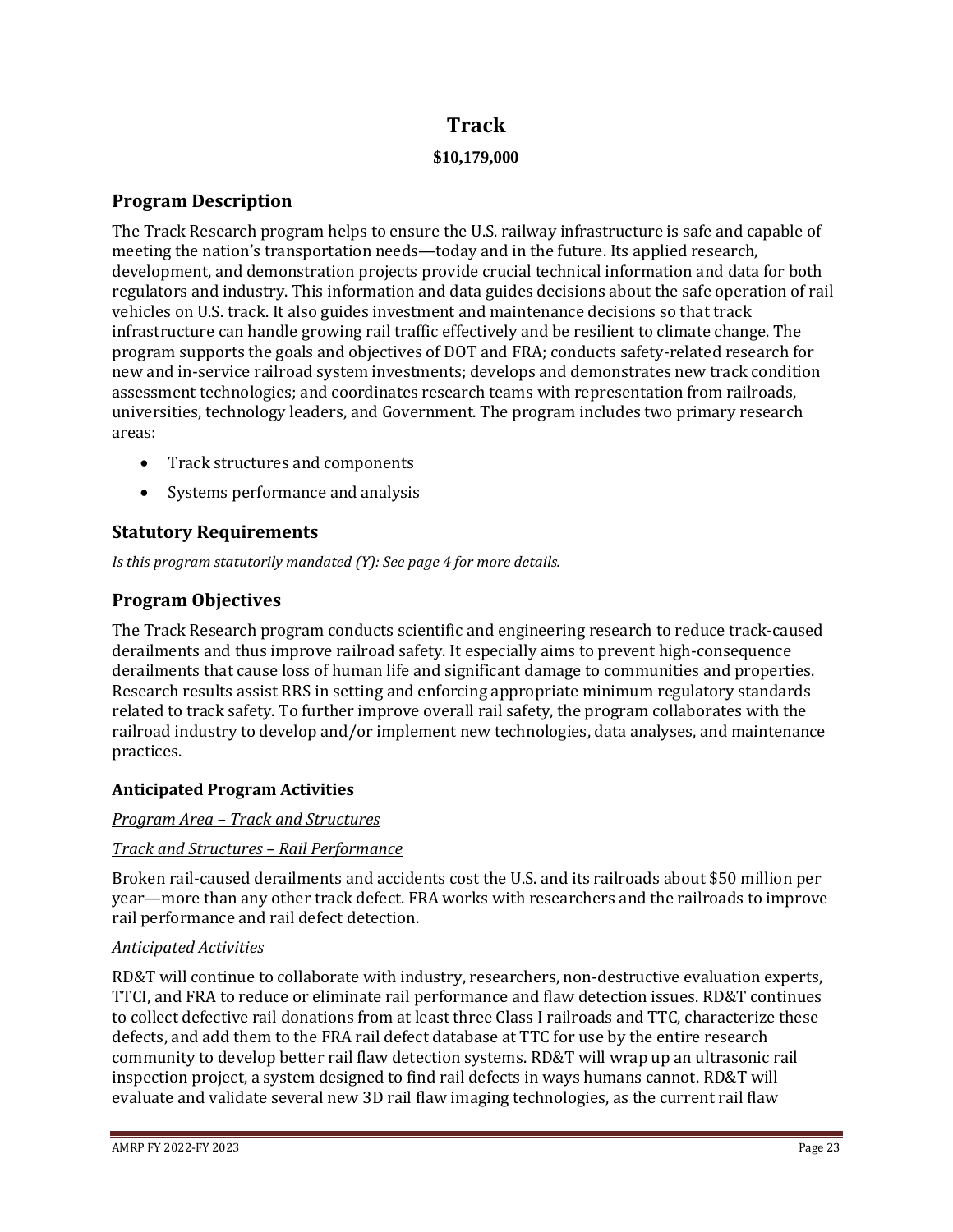verification techniques are inaccurate. RD&T will continue to develop technology for non-contact, autonomous, internal rail flaw inspection. RD&T will develop an understanding and data on defect growth inside of rail welds—a frequent point of failure. RD&T will also advance phased array imaging technology to better detect flaws in rails with surface conditions and severe wear.

## *Track and Structures – Track Inspection Technology and Processes*

The objective of the Track Inspection and Technology Processes program area is to improve the safe performance of the U.S. rail system through the application of advanced and emerging technologies to both track inspection tools and techniques. This objective will be achieved through applied research on inspection instruments and systems and through the development of new inspection paradigms that enable more efficient and effective condition assessment. These activities are intended to improve the state of awareness for railroad and government safety professionals and will promote improvements in track maintenance planning, reduce risks to all rail industry stakeholders, and decrease derailments and their severity.

## *Anticipated Activities*

RD&T continues the research and develop automated track change detection technology, using industry advancements in machine learning, deep neural networks, and AI. When fully developed, these technologies will provide track inspection personnel with a more complete picture of the track elements that affect safety. This technology will augment human inspection operations and create the basis for progressive regulatory change. RD&T will continue developing innovative approaches to sensor design and wireless communication technologies to enable the selfenunciation of track conditions that warrant remedial maintenance or pose a threat to safe rail operations. Other research will focus on developing self-enunciating technologies for critical track performance issues, including ballast condition, rail wear in special track work, and train dynamics on and around grade crossings and other areas with varying vertical stiffness. RD&T will continue to research the root causes of broken spikes and will begin testing strategies to mitigate these failures. Additional efforts will be directed towards advancing automation in track inspection.

## *Track and Structures – Special Activities*

This research area is focused on improving the safety and state-of-good-repair of bridges, structures, track design, and special track work. The scope of this research includes joint projects with industry, including AAR.

## *Anticipated Activities*

The research in this area will use advanced and emerging technologies to improve inspection efficiency and effectiveness. Areas of concentration include developing technologies to capture and report bridge strikes and to determine the magnitude of such impacts. RD&T is also evaluating use cases for unmanned aerial vehicle (UAV) technology to improve railroad safety—in coordination with the Federal Aviation Administration (FAA) and BNSF Railway.

## *Track and Structures – Track Stability*

Buckled track derailments are rare, but when they happen, they cause significant, expensive damage. This research area focuses on understanding and preventing track buckles through applied research, awareness tools, and the development of rail force measurement technologies. In a similar manner, track support and substructure derailments are rare yet particularly damaging, with costly and time-consuming repairs that can lead to lengthy transportation delays. As climate change has led to more extreme weather events, track support-caused derailments have increased and must be addressed to help mitigate supply chain bottlenecks associated with climate change.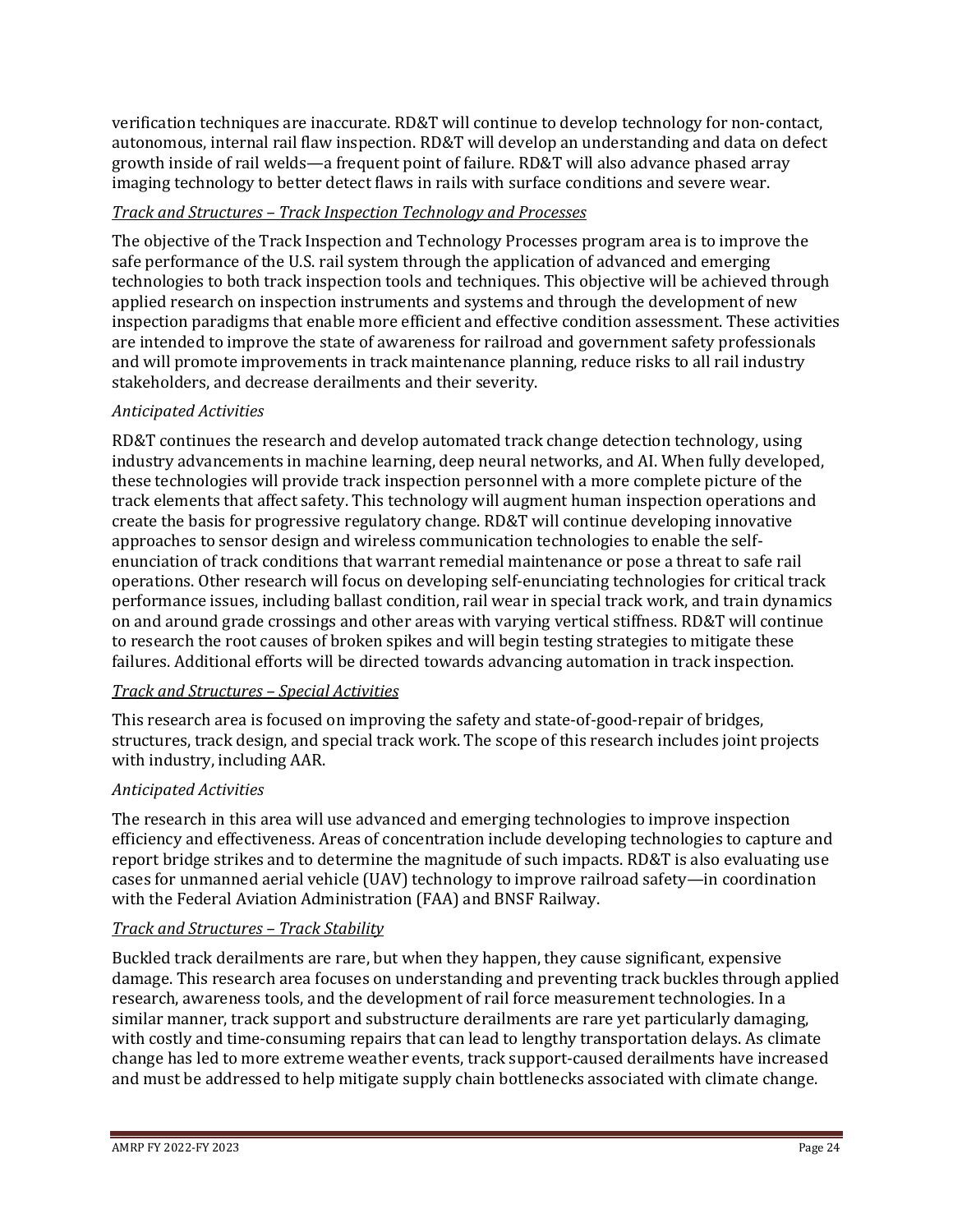## *Anticipated Activities*

To prevent buckled track derailments, RD&T will continue to develop technologies that measure rail stress without a reference. Also, RD&T will initiate projects to create a proxy measurement for buckling risk on track, since direct measurement of this risk is impossible. In addition, RD&T will expand and improve available video trainings and software to help the railroad industry better manage rail forces and prevent track buckles. In partnership with AAR and the University of Illinois, RD&T will fund several tests to better qualify the longitudinal restraint of different track configurations. This knowledge will aid railroads in making better rail adjustments and thus prevent track buckles. Finally, in partnership with AAR, RD&T will invest in the design of a rail force test bed at the TTC for researchers and railroads across the country to develop methodologies and technologies to prevent track buckles.

RD&T will continue research in the areas of lateral stability and track support and substructure. RD&T will further develop ballast models that predict conditions and behaviors that can adversely affect track stability and advance technologies that identify, categorize, and assess risks associated with track failure and/or derailment.

## *R&D Facilities and Equipment – On-Track Research and Testing (FRA Research Assets)*

This research aims to prevent high-consequence derailments caused by track and structures fatigue and failure.

## *Anticipated Activities*

RD&T will continue revenue service testing focused on the effects of various (and often interrelated) factors on the integrity of track systems. RD&T will investigate root causes of potential issues that may arise in FY 2022 affecting heavy axle load (HAL) operations. RD&T will install and evaluate innovative ideas and technologies, both at the TTC and in revenue service, intended to mitigate the adverse effects HAL operating conditions pose to track system integrity. Among the experiments to be installed for long-term study is an instrumented test bed to research fastening system performance, especially those featuring spikes, as well as longitudinal rail forces in revenue service.

## *Program Area – Systems Performance and Analysis*

## *System Performance and Analysis – Predictive Analytics*

This research focuses on the utilization of "Big Data" sources as well as the automation of trackrelated data processing and analyses using AI to improve track safety and decrease derailments.

## *Anticipated Activities*

RD&T will complete research creating methodologies for the evaluation of track inspection technology effectiveness, and initiate processes to incorporate them as a recommended practice. In FY 2022, RD&T will continue to focus on the application of AI into track-related safety inspection techniques, including advancement of AI-based track integrity risk assessment models for both freight and passenger rail lines. RD&T will evaluate the utilization of automated procedures for the alignment, processing, and reporting of autonomous track geometry measurement systems (ATGMS) data in an actual operational environment to predict areas approaching maintenance and safety limits. Additional work will be initiated to evaluate more advanced forecasting models to improve predictability within the context of this application.

#### *System Performance and Analysis – Vehicle Track Performance*

The goal of this research is to better understand how track and trains interact and how infrastructure reacts with vehicles, given the industry trend toward higher loads and faster service,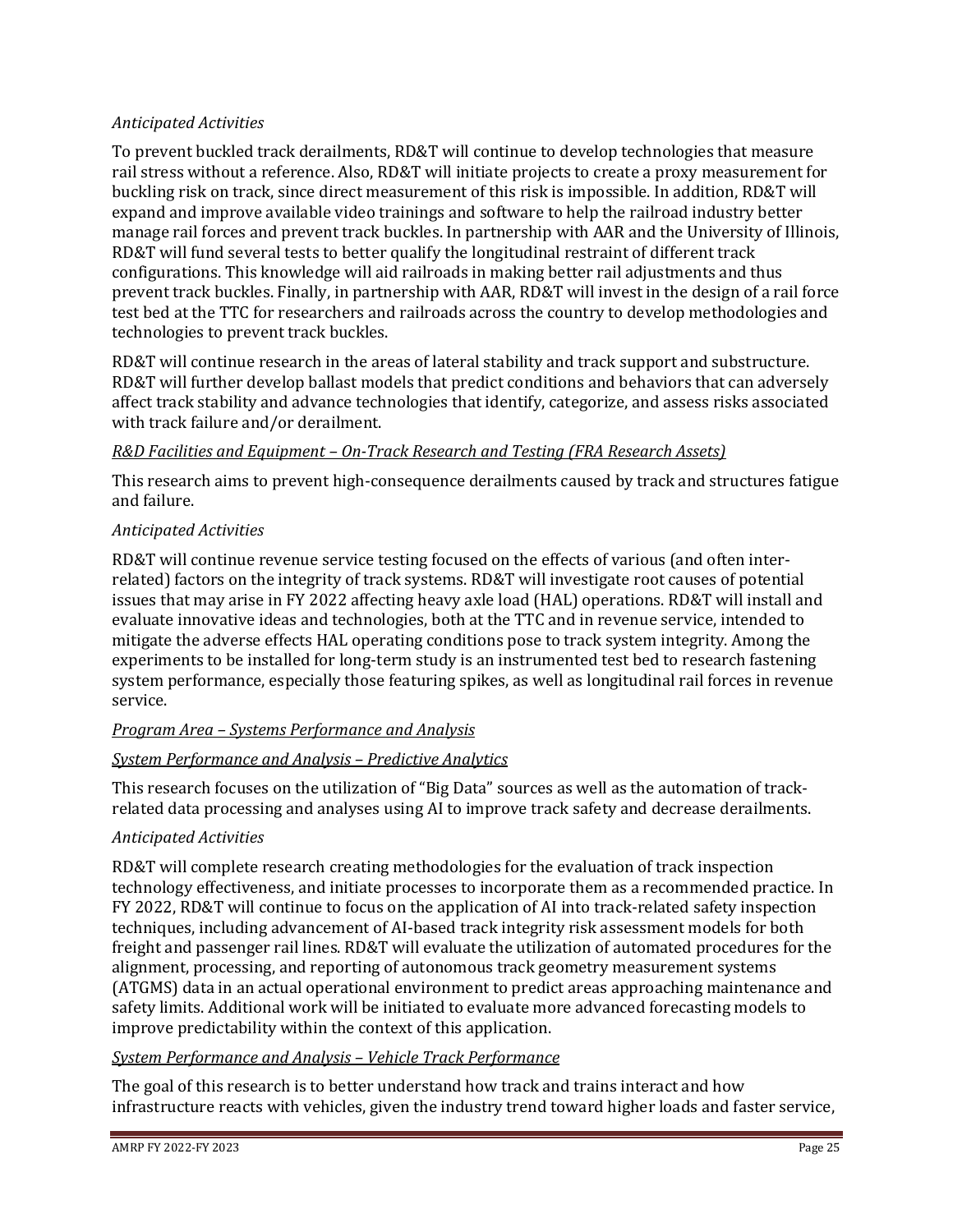and to provide tools and guidelines for vehicle/track qualification and wheel/rail contact condition evaluation.

## *Anticipated Activities*

RD&T will continue construction of the TTC curved test track and will use both the curve and tangent test track to test the accuracy of track geometry measurement systems. This activity will continue to support the development of procedures for both model building and model validation. RD&T will support the development of procedures to include advanced friction models that examine the effects of falling friction, speed, a third-body layer on wheel-rail contact forces, and modeling friction wedges. RD&T continues to examine the effects of wheel/rail contact conditions on the development of rolling contact fatigue (RCF). RD&T will initiate projects examining rail shape and wheelset alignment in revenue service tracks, and projects utilizing rail surface inspection systems for identifying and quantifying RCF. RD&T plans to test and model vehicle suspension components, and will continue to support building vehicle and track models for various equipment and operating practices to be used for derailment investigations or improving safety. Additionally, RD&T will continue to support RRS in the evaluation and qualification of high-speed vehicles.

## *Public, Private, and University Cooperative Research Agreement*

See Railroad Systems Issues for more details on this research.

## **Expected Program Outcomes**

## *Track and Structures – Rail Performance*

Rail integrity derailments and accidents cost the U.S. and its railroads more than any other track defect. RD&T research will lead to improved automated detection for internal rail flaws. As part of this research, RD&T will identify and optimize the best technologies to generate 3D maps of internal rail flaws. Research will yield improved capabilities of non-contact rail integrity inspection systems; expand the rail flaw library at TTC; and improve the understanding and inspection of flaws inside of rail welds, a frequent point of failure. RD&T will increase its understanding of defect growth rates in modern rail steels and recommend optimal inspection intervals. Research will lead to improved technologies to detect flaws in rails with severe wear and adverse surface conditions.

## *Track and Structures – Track Inspection*

This research addresses inspection technology and processes to improve track safety and decrease derailments. Automated Track Change Detection (ATCD) technology will be advanced through continued development and demonstration, with participation from rail operators. RD&T will begin field testing and demonstrating systems that will self-enunciate track safety issues, using the latest developments in sensor and communications technologies. In 2022, RD&T will continue developing and field testing an automated system for the detecting failed spikes in wood-tie track to support the broken spike research effort. Additional testing of mitigation strategies to solve the broken spike problem are planned with Class I rail partners through a cooperative program involving TTCI and AAR.

## *Track and Structures – Special Activities*

An early prototype of bridge impact and characterization technology will be field demonstrated. In 2022, RD&T will initiate project(s) to assist the industry in the adoption of unmanned aircraft systems (UAS/UAV), concentrating on technologies that can assist in achieving Beyond Visual Line of Sight (BVLOS) operations over railroad track, and the adaption of terrestrial inspection technologies to drone-based operation.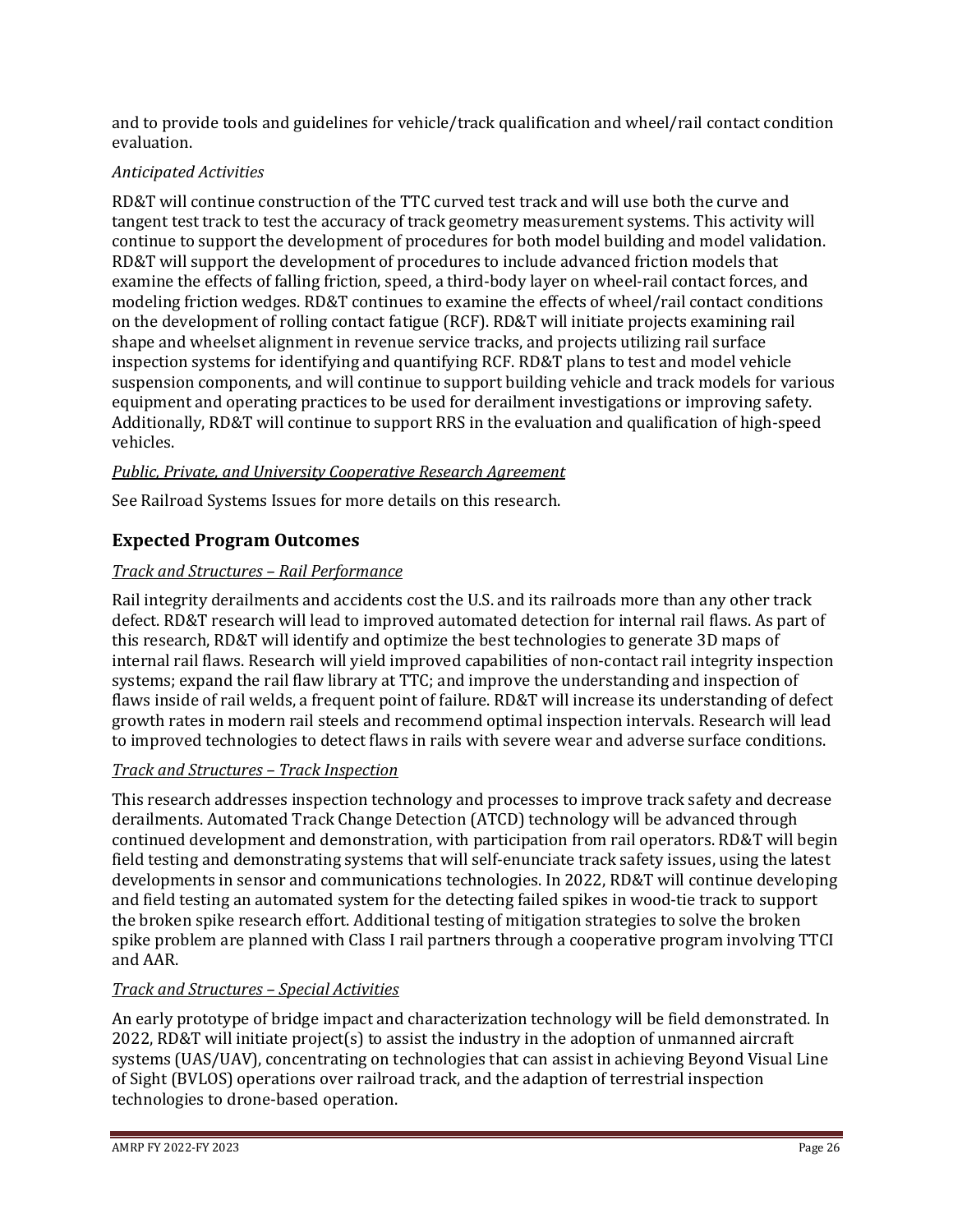## *Track and Structures – Track Stability*

RD&T will continue to develop and test reference-free longitudinal rail stress measurement technologies to non-destructively assess the potential for a track to buckle. RD&T will develop new technologies to assess the buckling risk of track from moving platforms. RD&T will expand and advance rail adjustment software and trainings to reduce errors in rail adjustments that can lead to track buckles or rail breaks. RD&T research will better define longitudinal restraint parameters in different track conditions, thus enabling railroads to make more accurate rail adjustments to prevent track buckles. RD&T will work collaboratively with industry and AAR to design a rail stress test bed at TTC. This will allow for the evaluation of new technologies and build upon research and practices to reduce stress in rails that leads to buckled track derailments.

In addition, the resistance of track to applied lateral track buckling loads will also be assessed relative to the influence of moisture, content, fouling, and degree of ballast consolidation/compaction. Further outcomes include improved inspection systems with refined criteria for detecting problematic ballast fouling zones at risk for advanced deterioration of track structural performance, such as buckling or excessive vertical deformation as well as excessive track geometry deterioration. RD&T will also work toward implementing improved quality assurance criteria and measurements for ballast consolidation after maintenance. As more extreme weather events affect track integrity, the moisture content of the track substructure will be a key indicator of track performance. Techniques to assess the track support stiffness will provide a direct indication of the effects of moisture and fouling on the track support. This information is expected to become more important to routine inspections and to settled or soft roadbed accident investigations.

This research area will gather and provide data on the condition of existing rail infrastructure. RD&T will continue research on ground-penetrating radar (GPR) to provide quantitative and qualitative data and analysis for ballast instability—in support of multiple RRS projects. Research in this area provides improved understanding of both saturated and unsaturated characteristics of fouled ballast, including the role of different fouling materials, changing water content, and shear strength through improved understanding of the GPR response of fouled ballast during field measurements.

Research in automated, machine vision-based ballast scanning systems will develop and demonstrate a machine vision-based ballast inspection system mounted on a moving platform capable of performing continuous track inspection, including ballast condition detection and quantifying changes in fouling level.

## *System Performance and Analysis – Predictive Analytics*

In partnership with an operating railroad, in FY 2022 RD&T will complete a revenue service demonstration of an automated decision-making tool that will align, segment, process, analyze, and report on ATGMS data to predict areas approaching maintenance and safety limits. The development and demonstration of a new, versatile approach for the design and execution of performance evaluation testing for track inspection technologies will be completed to provide the basis for future recommended practices in the industry. Research efforts will continue to focus on the application of AI into track-related safety inspection techniques. Forthcoming SBIR and BAA acquisitions will bring in new analytics partners and vendors.

## *R&D Facilities and Equipment – FRA Research Assets – On-Track Research and Testing*

RD&T plans to initiate a long-term study investigating the effects of varying track and operational parameters on fastening system performance, including those featuring variations of spikes for hold-downs as well as rail neutral temperature loss and remediation in a revenue service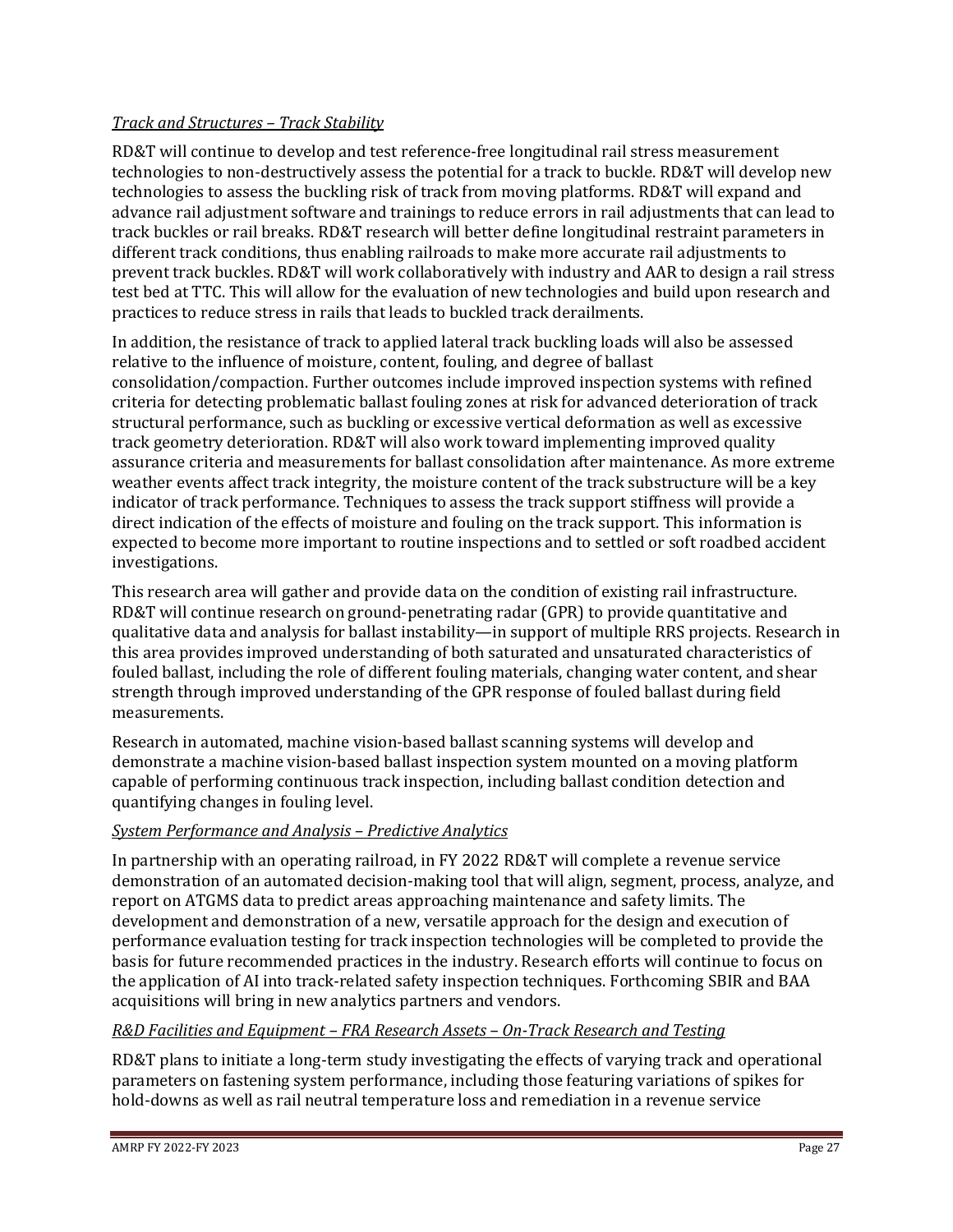environment. This will involve an effective collaboration of research entities, including TTCI, the University of Illinois, and Penn State, Altoona. In addition to this proposed work, a new revenue service Mega Site location will be established in partnership with BNSF.

## *System Performance and Analysis – Vehicle Track Performance*

This research area focuses on aspects of vehicle/track interaction safety. RD&T will continue to collaborate with the railroads to establish root causes of RCF and wheel/rail surface damage and a method to effectively evaluate the depth of RCF to aid in its removal. In FY 2022, FRA will continue track geometry characterization for different operations in the U.S. rail network. The research in this area will establish thresholds for individual and combined geometry irregularities based on vehicle performance. Research will also establish procedures and guidelines for creating and evaluating friction modifiers, friction wedges, and other suspension elements for modeling vehicles for evaluating vehicle performance. RD&T will conduct testing, simulations, and evaluate railroad test results for RRS in vehicle qualification. RD&T will assist RRS in testing and qualification of FRA track geometry measurement systems and will provide guidelines for testing the systems' accuracy. Also, RD&T will finish construction of the TTC curved test track and start demonstration testing. Partners in this work include AAR, APTA, TTCI, RRS, Amtrak, and other passenger operators.

## **Collaboration Partners**

*Partner Detail*

| <b>Partner Name</b>               | <b>Contributions</b>                     | <b>Benefits of Partnership</b>   |
|-----------------------------------|------------------------------------------|----------------------------------|
| <b>ASLRRA</b>                     | In-kind support activities:              | More realistic testing than in a |
|                                   | manufacturing support, access to         | laboratory                       |
|                                   | railroads and materials, expert analysis |                                  |
| <b>Canadian National Railroad</b> | In-kind support activities:              | More realistic testing than an   |
|                                   | manufacturing support, access to         | average laboratory set-up        |
|                                   | railroads and materials, expert analysis |                                  |
| Genesee and Wyoming Railroad      | In-kind support activities:              | Critical samples for research    |
|                                   | manufacturing support, access to         | and expert advice                |
|                                   | railroads and materials, expert analysis |                                  |
| Western NY and Pennsylvania       | In-kind support activities:              | Professional laboratory results  |
| Railroad                          | manufacturing support, access to         | without having to pay for new    |
|                                   | railroads and materials, expert analysis | laboratory equipment.            |
| Indiana and Southern Railroad     | In-kind support activities:              | Real-world testing               |
|                                   | manufacturing support, access to         |                                  |
|                                   | railroads and materials, expert analysis |                                  |
| Toledo, Peoria, & Western         | In-kind support activities:              | Real-world testing               |
| Railway                           | manufacturing support, access to         |                                  |
|                                   | railroads and materials, expert analysis |                                  |
| Illinois and Midland Railroad     | In-kind support activities:              | Realistic rail defects for       |
|                                   | manufacturing support, access to         | validating new detection         |
|                                   | railroads and materials, expert analysis | technologies.                    |
| Indiana and Ohio Railway          | In-kind support activities:              | More realistic testing than in a |
|                                   | manufacturing support, access to         | laboratory                       |
|                                   | railroads and materials, expert analysis |                                  |
| <b>BNSF</b>                       | Track materials for test bed             | More realistic testing than an   |
|                                   |                                          | average laboratory set-up        |
| Edison Welding Institute          | Test facilities and data collection      | Professional laboratory results  |
|                                   |                                          | without having to pay for new    |
|                                   |                                          | laboratory equipment.            |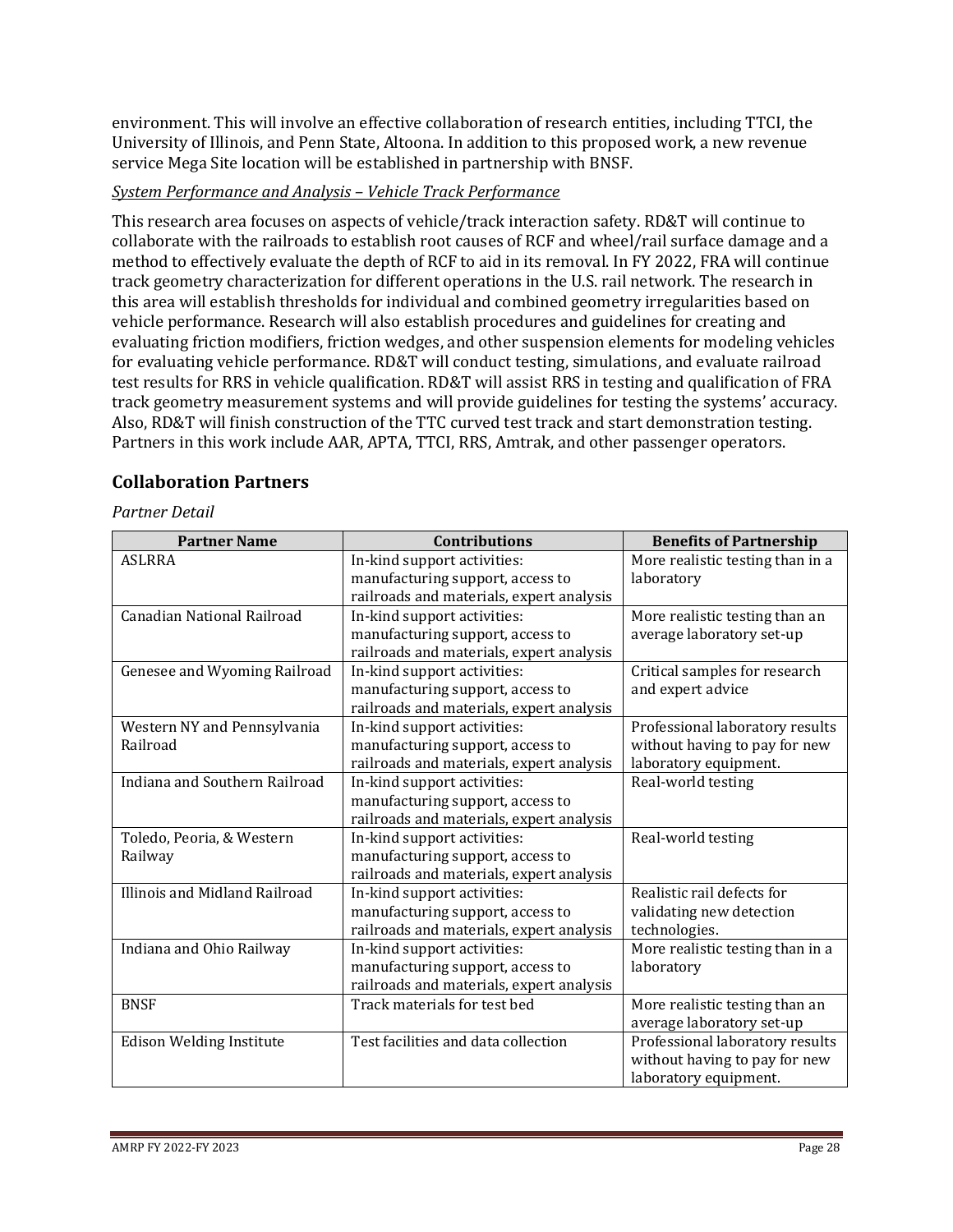| <b>Partner Name</b>             | <b>Contributions</b>                      | <b>Benefits of Partnership</b>  |
|---------------------------------|-------------------------------------------|---------------------------------|
| Massachusetts Bay               | Real-world, on-track testing grounds      | Real-world testing              |
| <b>Transportation Authority</b> | and equipment                             |                                 |
| (MBTA)                          |                                           |                                 |
| 3 Class I Railroads             | Donations of rail defects                 | Real-world testing              |
| AAR                             | Relevant data, on-track support,          | Materials, expertise, and       |
|                                 | intellectual resources, and, in some      | funding                         |
|                                 | cases, supporting funds                   |                                 |
| <b>Rutgers University</b>       | In-kind support                           | Subject matter expertise        |
| Amtrak                          | Data, track time, intellectual resources, | Materials, expertise, and       |
|                                 | and, in some cases, supporting funds      | funding                         |
| New Jersey Transit Authority    | Data, track time, intellectual resources, | Materials, expertise, and       |
|                                 | and in some cases, supporting funds       | funding                         |
| Metro-North Railroad (MNR)      | Data, track time, intellectual resources, | Materials, expertise, and       |
|                                 | and in some cases. supporting funds       | funding                         |
| <b>APTA</b>                     | Data, track time, intellectual resources, | Materials, expertise, and       |
|                                 | and in some cases, supporting funds       | funding                         |
| TTCI/AAR                        | Transportation research, development,     | Testing and training expertise, |
|                                 | security, training, test activities       | support, and TTC operation      |
|                                 |                                           | and maintenance                 |
| Sperry Rail, Inc.               | Data and in-kind support (e.g.,           | Critical data for research and  |
|                                 | intellectual resources)                   | expert advice                   |
|                                 |                                           |                                 |
| <b>CSX</b>                      | Data and in-kind support (e.g.,           | Real-world data and testing     |
|                                 | intellectual resources)                   |                                 |
| Union Pacific Railroad (UP)     | In-kind support activities:               | More realistic testing than an  |
|                                 | manufacturing support, access to          | average laboratory set-up       |
|                                 | railroads and materials, expert analysis  |                                 |
| Norfolk Southern Railway (NS)   | In-kind support activities:               | More realistic testing than an  |
|                                 | manufacturing support, access to          | average laboratory set-up       |
|                                 | railroads and materials, expert analysis  |                                 |
|                                 | Test location and track time              |                                 |

## *Benefits Detail*

| <b>Beneficiary</b>          | <b>Benefits Received</b>                                          |  |
|-----------------------------|-------------------------------------------------------------------|--|
| Public                      | Increased safety and more efficient train operations              |  |
| Rural and urban communities | Improved safety, infrastructure, and reduced environmental impact |  |
| Rail industry               | Improved safety and operational efficiencies                      |  |
| Other transportation modes  | Increased exposure of adaptive technologies to improve safety and |  |
|                             | operations.                                                       |  |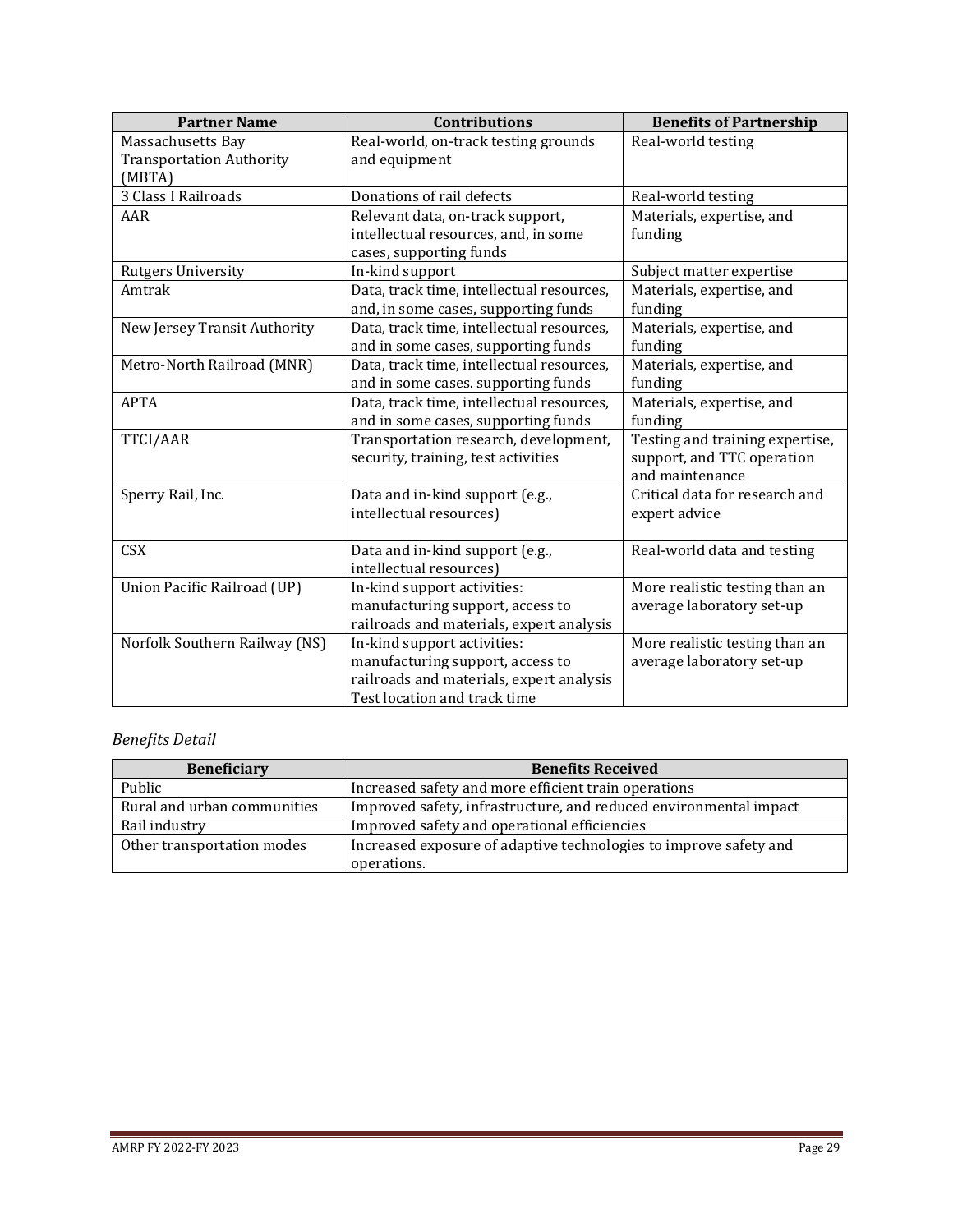# **Rolling Stock \$10,322,000**

## **Program Description**

The Rolling Stock research and development program conducts research to reduce railroad accidents and incidents due to rolling stock-related causes as well as research to reduce fatalities and injury severity to passengers and crewmembers involved in passenger train accidents and incidents. The program leads research, development, and evaluation of advanced rolling stock inspection techniques, materials, and components. Hazardous material (HazMat) research focuses on improving transportation processes (including those for liquefied natural gas [LNG], crude oil, ethanol, and toxic inhalation hazards and related equipment), the safe use of alternative fuels, and new engine and energy savings technologies that focus on preserving the environment. Results of this research directly support the development, implementation, and refinement of safety operations, reduce risks, and enhance the industry and government safety-related standards and performance-based regulations.

## **Statutory Requirements**

*Is this program statutorily mandated (Y): See page 4 for more details.*

## **Program Objectives**

The focus of the Rolling Stock research program is to improve railroad safety by providing the scientific and engineering basis for improved industry standards, safety rulemaking, enforcement, and the safe transport of goods and passengers. The program will investigate efficacy of alternative fuels and advanced motive power technologies to improve energy efficiency and reduce emissions of rail transportation. Research efforts involve collaboration with both internal and external industry stakeholders to develop and implement advanced technologies and practices to improve overall system safety.

## **Anticipated Program Activities**

## *Program Area – Hazardous Materials*

The Hazardous Materials Research program fosters innovation throughout the industry, helping to update and develop new regulations and design standards that improve the safety and integrity of tank cars and other HazMat packages.

## *HazMat – Tank Car Research*

The Tank Car Research Area develops and improves the packages that carry hazardous materials, reduces the release of material, and minimizes the consequences during rail accidents and incidents.

## *Anticipated Activities*

RD&T will continue research on developing and improving the packages that carry HazMat by rail. Research will reduce the non-accident HazMat releases and minimize the consequences during rail accidents and incidents.

RD&T will continue to conduct research on nondestructive evaluation (NDE) probability of detection (POD) with the tank car industry and stakeholders and identify the capabilities/limitations of new and advanced NDE methods for tank car inspections. RD&T will continue to conduct research on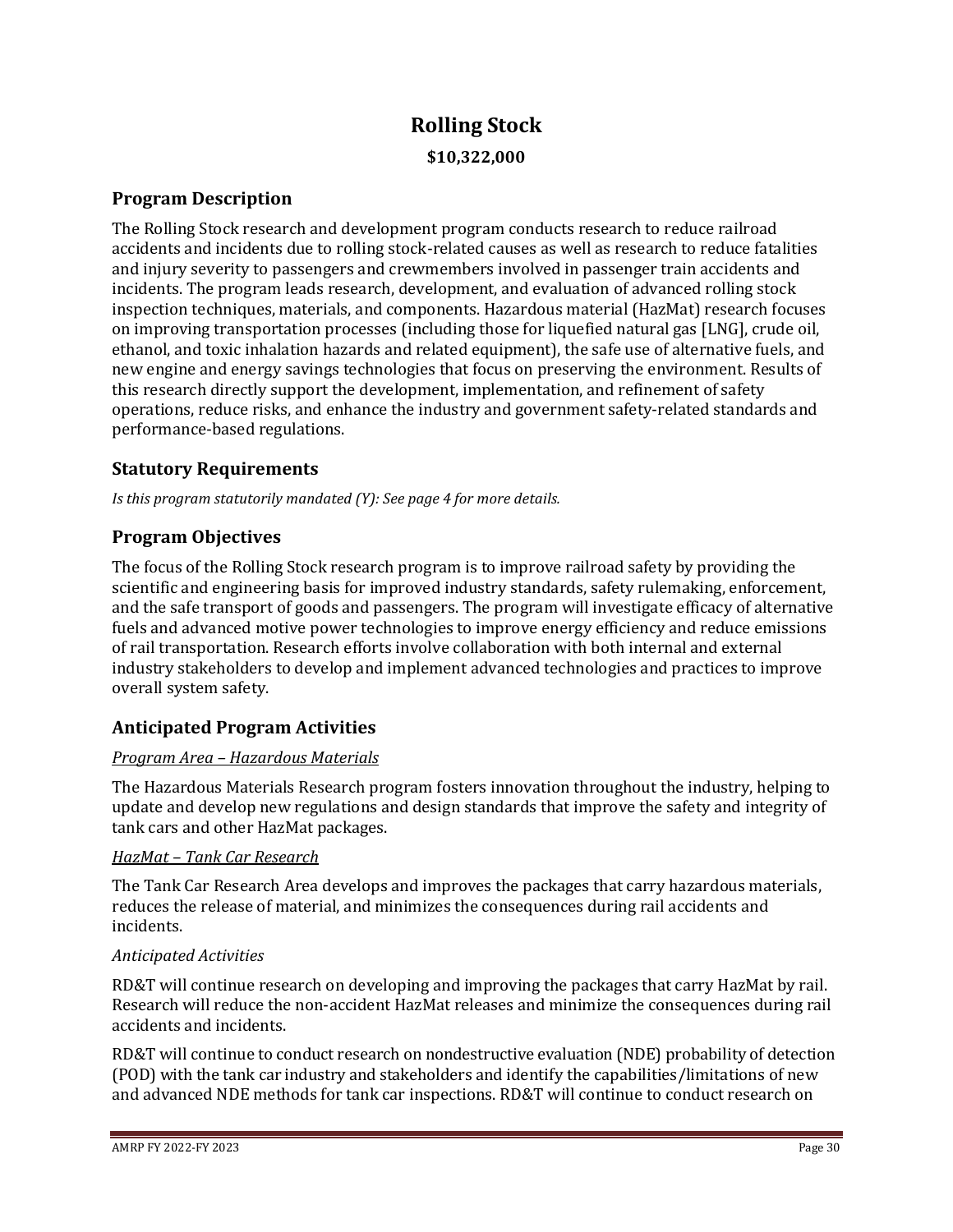the effects of corrosion on railroad tank car structures, and the potential use of state-of-the-art NDE. RD&T will continue to gather information on newer types of tank cars and their common failure modes and fabricate new weld test panels and specimens for future POD studies.

Continued research includes several side impact tests on DOT 113 tank cars: developing and improving test methods; providing data for improving modeling methods and designs; and providing test results to DOT to modify or develop new safety regulations. In addition, RD&T will analyze and provide data for validating finite element analysis models and report on test and model results.

RD&T will conduct two over-the-road testing trips on revenue trains to continue its analysis of impact test data. The goal is to arrive at limiting conditions for coupling speed and impacting mass.

#### *HazMat – Tank Car Structural Integrity*

The Tank Car Structural Integrity Research Area helps to determine the performance and durability of safety equipment and protective systems for tank cars and portable tanks. This research area focuses on the current fleet, identifying problems with current equipment and packages during routine inspections and accident investigations.

## *Anticipated Activities*

RD&T will continue research efforts to evaluate the puncture resistance of various tank car designs in standardized side impact scenarios, conduct accident and incident investigations, and procure damaged tank cars for further research and investigation. RD&T will continue to develop computational models of tank car designs under impact conditions and compare test data with model results to validate said models.

RD&T will continue research to develop design strategies for improving the structural crashworthiness of passenger railcars relative to existing designs. RD&T will continue research to develop specifications, inform regulations, and support various waiver requests and regulatory compliance evaluations.

#### *HazMat – Accident Consequence Reduction*

The Accident Consequence Reduction Research Area studies HazMat loading and unloading practices to improve operating procedures and the securement of packages for safe transportation and to reduce non-accident releases.

## *Anticipated Activities*

RD&T will continue to evaluate the performance of top fittings protection used on current tank car designs by testing a DOT 117 under rollover conditions and through analytical simulations. RD&T will continue to document (by scale testing under nominal fire conditions) pressure relief value performance with respect to opening pressure, reclosing, and evacuating the tank. Initial tests were performed with water as lading; subsequent tests were conducted with ethanol. Results will be used to validate detailed analytical models developed by FRA and Transport Canada.

#### *HazMat – Risk Analysis*

The HazMat Risk Analysis Research Area focuses on the design and fabrication of an LNG tender in accordance with the AAR standard in preparation for testing a highway-rail crossing accident. This research will evaluate the survivability of the cabinet that protects the valves.

## *Anticipated Activities*

RD&T will continue to conduct phased research involving full-scale fire tests on a United Nations standard T75 (UN-T75) portable tank to obtain experimental data, based on the results obtained in Phases I and II. Phase I provided a realistic fire exposure of the UN-T75 tank on a flatcar by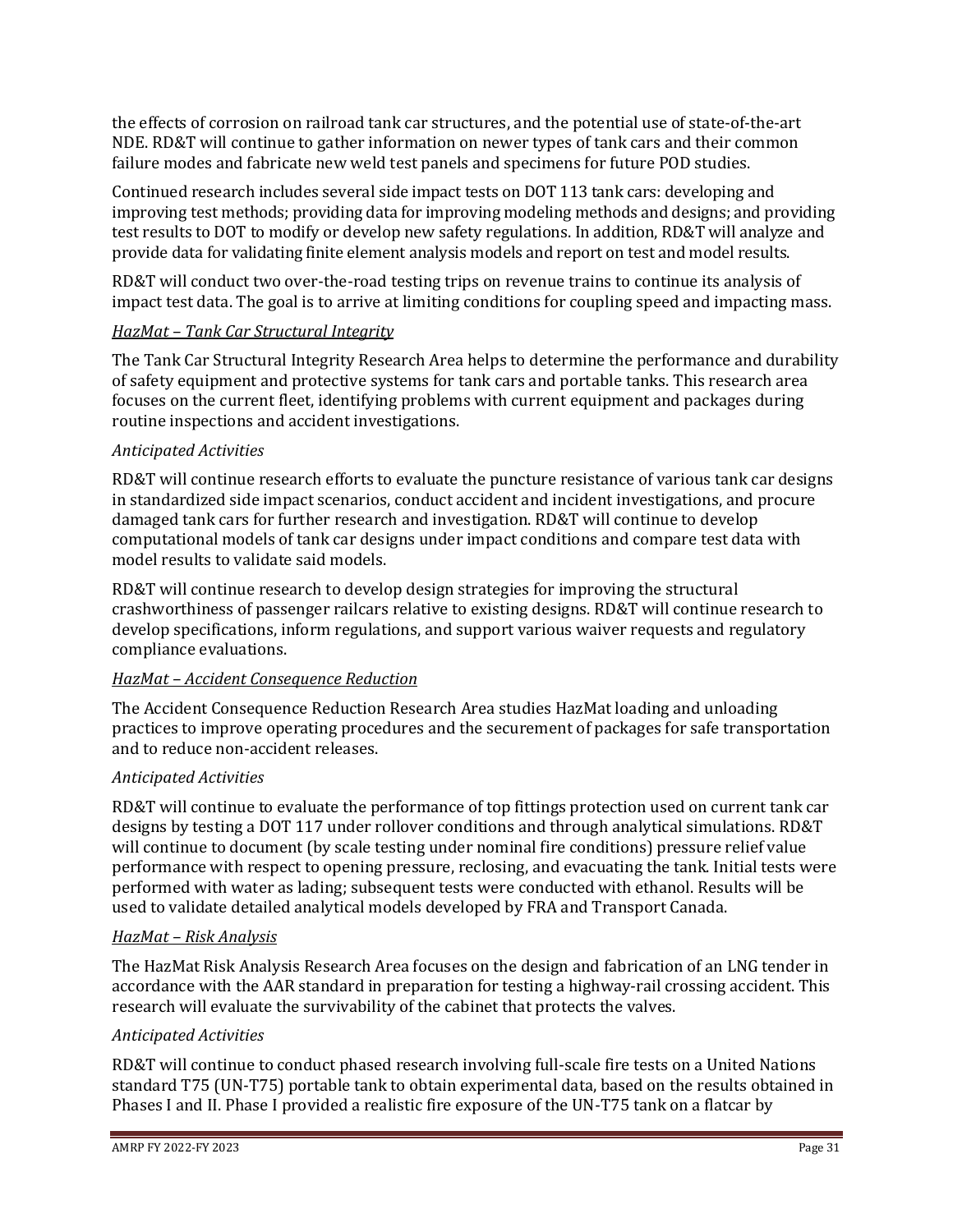conducting a computer simulation of the experiment data and using nitrogen as a commodity and a diesel fire. The fire test in Phase II will be conducted in late in CY 2021 with LNG in the test tank instead of liquid nitrogen. This will generate improvements to internal instrumentation, including several floating temperature measurements, which will be used for future computer model validation.

## *Energy Products Research*

The Energy Products Research Area conducts research and mitigate risks associated with the transportation and use of crude oil, ethanol, LNG, and other hazardous materials; it also includes tank car research.

## *Anticipated Activities*<sup>7</sup>

Research in this area helps assess the operational safety risks associated with hazardous material unit trains. The main issue is determining if unit trains carrying hazardous materials present any unique or additional risks compared with unit train operations of non-hazardous materials, and if the same risks apply in HazMat transported in mixed-freight operations. RD&T will continue to develop a risk model for quantifying risks associated with the operation of hazardous material unit trains and on risk mitigation. RD&T will continue research of Fire Performance of Alternative Fuel Tenders with Phase II of the risk analysis methodology. RD&T will continue with Phase II of Risk Analysis and Mitigation and continue with Phase II of Rapid Brake Signal Propagation on Freight Trains.

RD&T will continue to provide data to help evaluate the survivability of the valve functions that cut off supply and shut off any LNG or gas flow under certain grade crossing accident conditions. This effort will be performed according to the proposed draft AAR standard: AAR Natural Gas Fuel Tender Specifications, M-1004.

## *Natural Gas Safety Research*<sup>8</sup>

The Natural Gas Safety Research Area supports the safe operation and use of such fuels through research on the safety of fuel tenders and transportation containers.

## *Anticipated Activities*

RD&T will continue research on the safety of alternative fuels, such as hydrogen fuel and fuel cell technologies, and make recommendations to the rail industry for the safe use of cleaner fuels. Working with DOE and the national laboratories, RD&T will assess the crashworthiness of alternative fuels storage cylinders and conduct fault tree analyses of hydrogen fueled locomotives. Alternative fuels research provides RRS with the scientific basis for decision-making and the development of standards and requirements.

## *Rolling Stock Equipment and Components*

Research in the Rolling Stock Equipment and Components (RSEC) program area focuses on the development, improvement, evaluation, and safe operation of equipment and components. Topics include defect detection, health monitoring, and the control of equipment and components. Wayside detection, onboard detection and control systems offer diverse platforms for such research and demonstration.

<sup>7</sup> Funding is provided annually by Congress for Energy Products Research. This is included in the total budget for FRA RD&T.

<sup>8</sup> Funding comes from Congress and is not included in the FY 2022 appropriations. Funding will be spent on LNG if RD&T has carryover from the prior appropriation.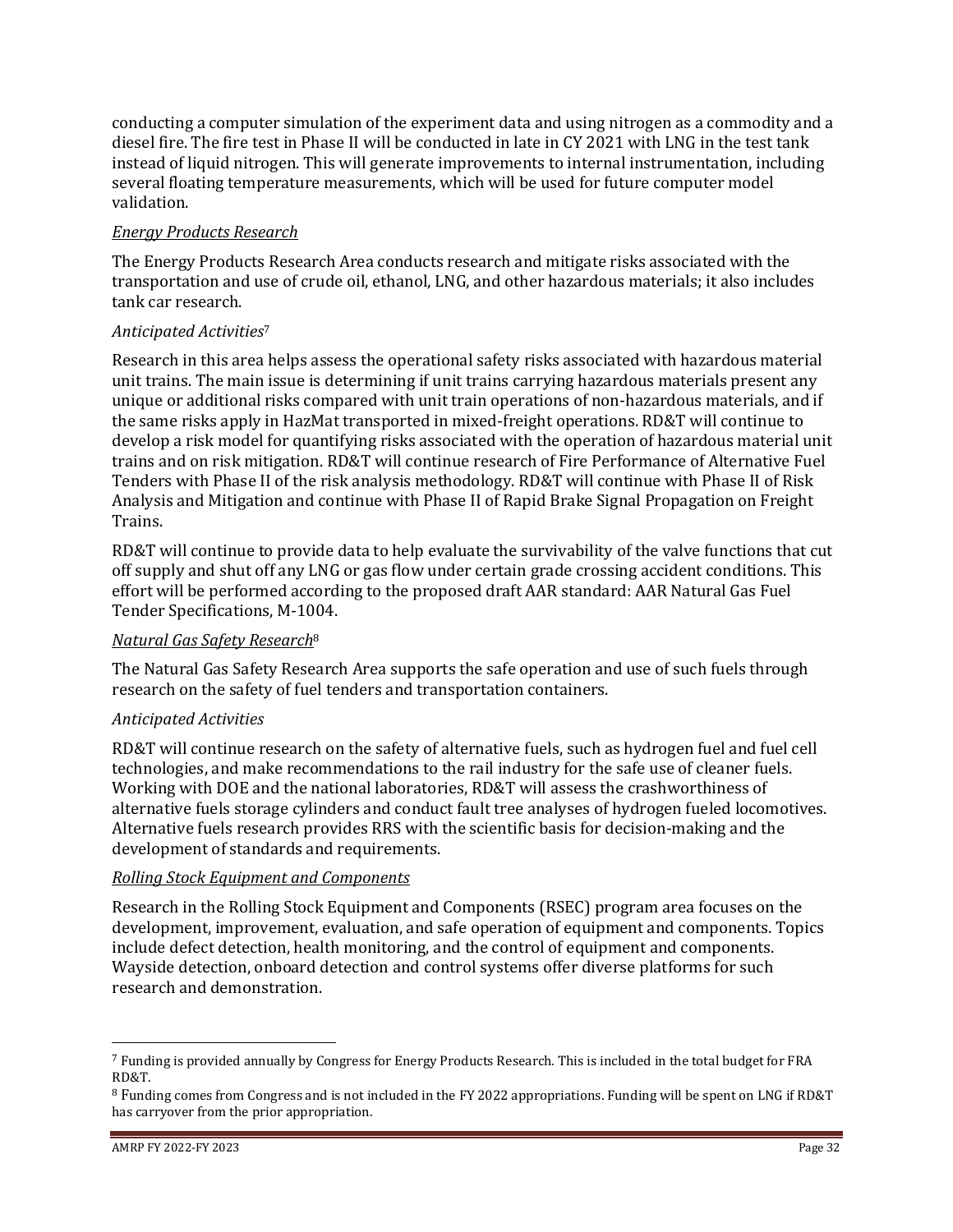## *RSEC – Rolling Stock Component Safety*

The Rolling Stock Component Safety Research Area proactively reduces risks through the prevention of above-track equipment and component failures (e.g., situational hazard prevention), and provides the analytical and technical basis to develop equipment safety standards while also improving safety, reliability, and respectability of rail equipment, technologies, and material.

## *Anticipated Activities*

RD&T will continue to research train makeup, train operations, and train handling developments to develop air brake performance data, address air brake signal propagation time on very long trains' (VLTs') impact on application and release, study air brake system leakage on VLTs, and investigate brake pipe pressure on cars near the tail end of trains. Research efforts will enhance strategies to reduce adverse effects of extended train length on operational safety and train dispatch inspections. RD&T will continue to research high buff and draft forces under undulating territories, train handling of 200-car trains or longer, and individual car dynamic behavior and safety during curve negotiation.

Research efforts will help identify malfunctioning brake systems by detecting excessively hot or cold wheels and assess the implementation of wheel temperature detector (WTD) technology and its effectiveness in improving train safety and in detecting air brake system defects on moving trains.

RD&T will continue efforts to reduce wheel failures, including research on the causes of vertical split rims and shattered rims. In collaboration with the Wheel Stakeholder Working Group, RD&T will continue research on evaluating current failure modes and characteristics as well as future steps to minimize contributions to failures.

New research will investigate the properties of grease degradation related to bearing performance across all bearing and grease types over the life cycle of in-service bearings.

RD&T will continue to research, design, prototype, and test an electrical power supply system (EPSS) direct current (DC) access/battery charger that provides a standard 24-volt DC interface to safety and security devices where desired. RD&T will continue to develop and integrate a modern, powered, communications and control ecosystem for freight vehicles. RD&T will determine communication and control platforms that might be applicable for railroad use, and will continue efforts to optimize the controller/motor interface design.

## *RSEC – Rolling Stock Maintenance and Inspection*

The Rolling Stock Maintenance and Inspection Research Area evaluates and demonstrates the effectiveness and efficiency of automated inspection technology and maintenance procedures. This research will demonstrate the ability to develop, monitor, control, and evaluate integrated, advanced components to detect defects in real time, predict and prevent future failures, improve rolling stock capabilities and performance, and improve overall rail operational safety. Research efforts will produce a better understanding of wayside system installation, calibration, threshold detection, and data communication—with a focus on threshold levels and initial installation activities. In addition, RSEC will assess the implementation and effectiveness of WTD technology in improving the safety of train operations by enhancing the detection of air brake system defects on moving trains.

## *Anticipated Activities*

RD&T will continue to partner with MNR, the Long Island Rail Road (LIRR), and the New York Atlantic Railway (NYA) to assist and capture best practices with pilot demonstrations of wayside technology systems to detect defects and precursors to safety-critical defects in railroad rolling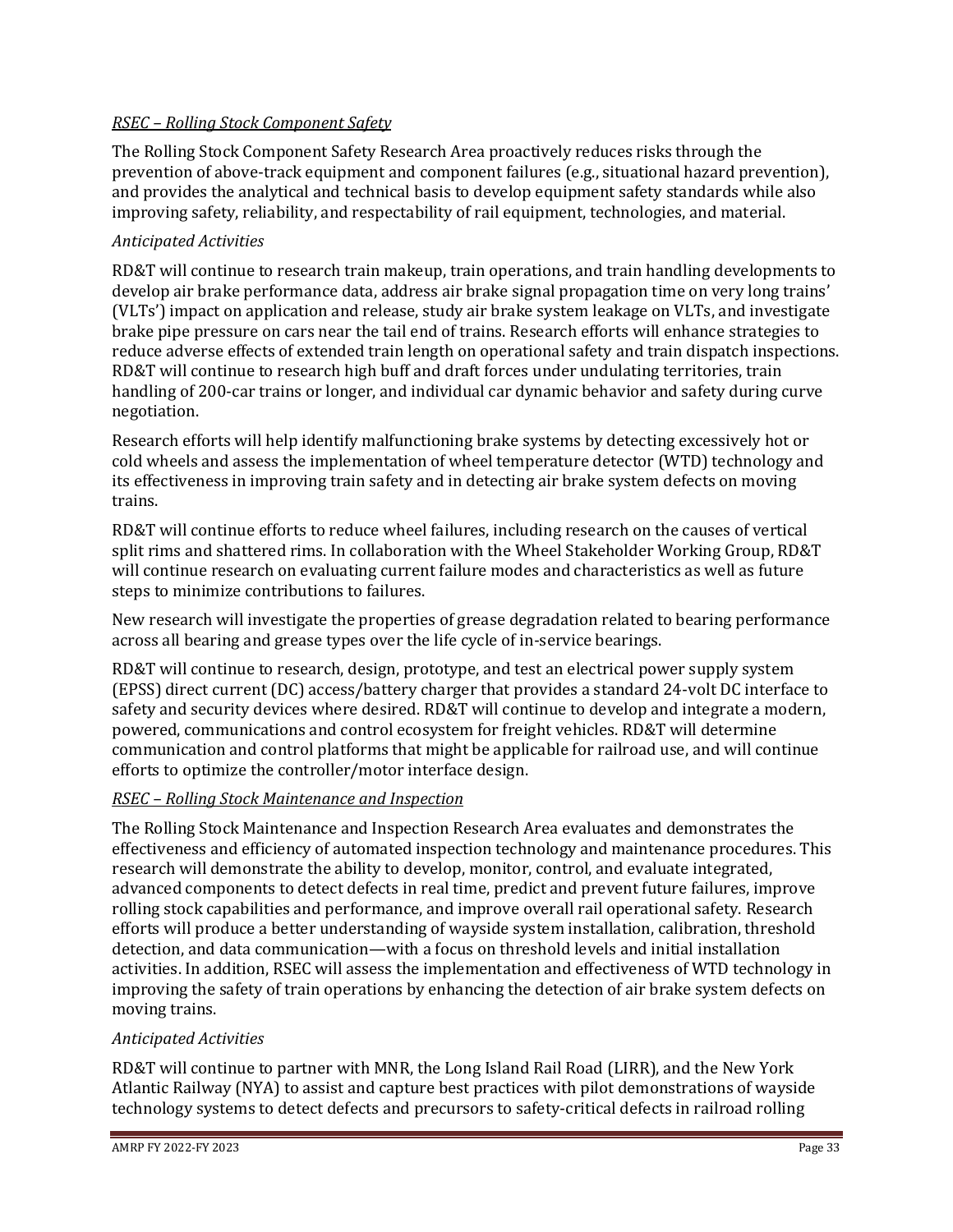stock. Along with continued data analysis and benchmarking, research efforts will identify best practices to update the Implementation Guide for Wayside Detector Systems.

RD&T will continue to investigate the current state of train line systems, assist organizations with developing a digital train line (DTL), and explore wireless extension to DTL. RD&T will continue to work closely with the Next Generation Equipment Committee, AAR, the American Association of State Highway and Transportation Officials, and Amtrak, among others.

## *RSEC – Train Handling and Operations*

The Train Handling and Operations Research Area develop simulation scenarios to evaluate different network- and capacity-related parameters on advanced technologies such as electronically controlled pneumatic (ECP) brakes and PTC. Both technologies will be compared to conventional signaling and braking applications. Simulation scenarios include network topology, traffic type, ECP scenarios, and PTC (with and without ECP) scenarios. RD&T shall also develop the necessary technology to analyze the topology of railroad networks to quantify, assess, and improve their resilience, safety, productivity, and cost effectiveness.

## *Anticipated Activities*

RD&T will continue to conduct research on a roadmap for next generation brake technology and develop a "mini-network" with representative characteristics of the North American rail system, including various types of traffic, tracks, signaling systems, and train configurations. The research direction will further develop next generation brake technology ruggedized for the railroad environment for improved safety, in alignment with established industry standards. RD&T will continue to conduct a comprehensive analysis of the simulated results in terms of network capacity parameters such as train delay, dwell time, train conflicts, train speed, network velocity, track occupancy level, number of meet-pass and stops, safety, and accident mitigation.

## *Program Area – Train Occupant Protection*

The Train Occupant Protection (TOP) program conducts research on the structural crashworthiness and interior safety of locomotives and intercity and commuter railcars. The research focus is to improve the survivability of rail passengers and crewmembers in accidents.

## *TOP – Fire Safety Research*

The Fire Safety Research program focuses on improving current Federal regulations and industry standards for the crashworthiness of passenger locomotive fuel tanks, and the fire performance of materials and components used in passenger rail equipment. Data collected from past research efforts on crashworthiness of passenger fuels tanks and fire performance of materials have been disseminated to industry groups and are being considered to update existing rail industry standards. Working with the passenger rail industry, FRA will support the evaluation of international fire safety and toxicity standards for passenger railcars for synergy and efficiency.

## *Anticipated Activities*

The validation of computer models with data from RD&T diesel multiple unit (DMU) fuel tank impact tests will generate greater knowledge on the performance of such equipment under various loads. Computer modeling will be used to design new dynamic impact test setups. Research efforts include evaluating and developing alternative fire performance criteria for passenger railcars and developing models and scaling laws to reduce test article size for quantifying fully developed rail car fire heat release rates. FRA continues to evaluate industry methods to quantify smoke toxicity from burning materials and components and the development of recommendations for toxicity criteria. Research will be guided by input from fire safety experts.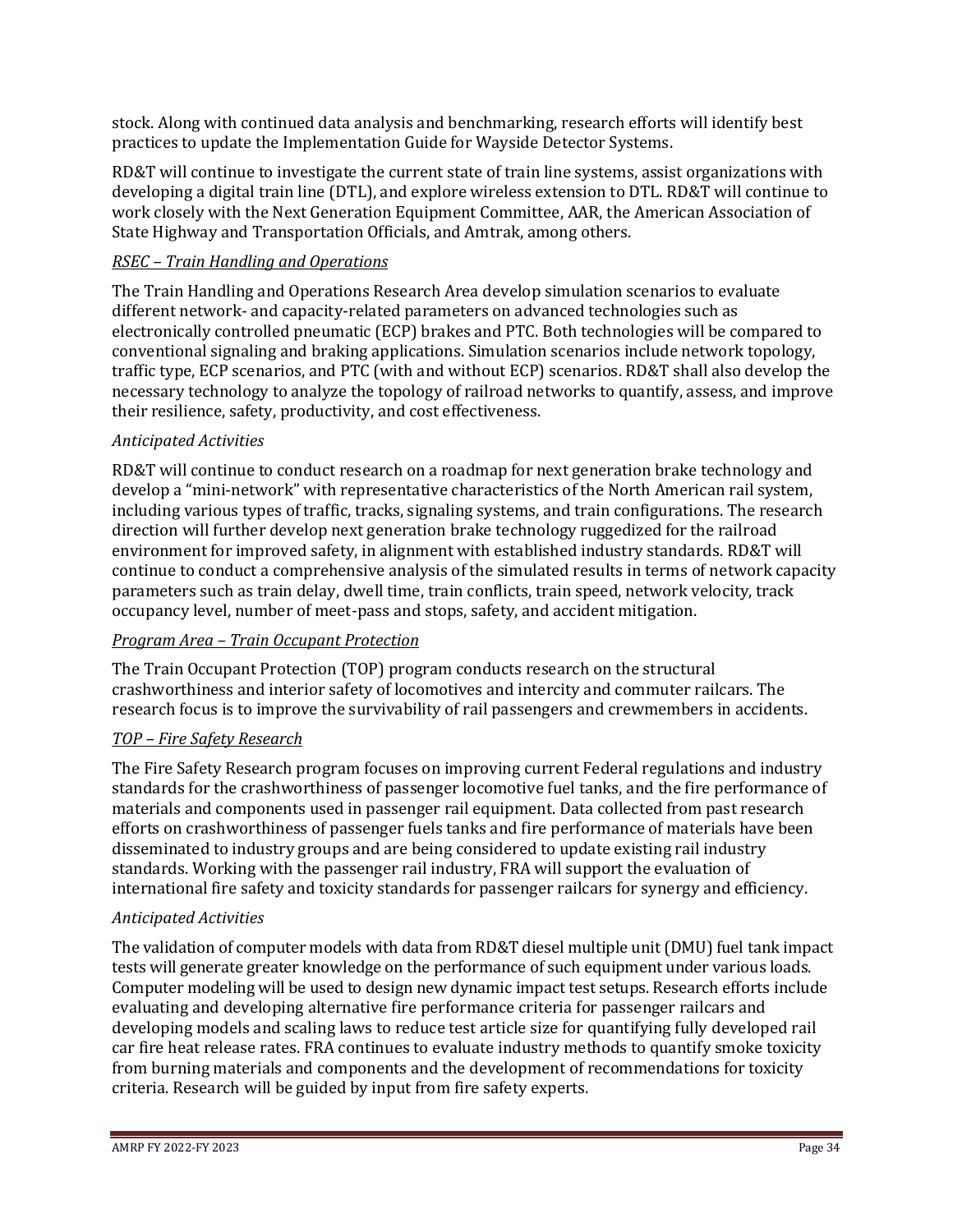## *TOP – Emergency Preparedness Research*

The Emergency Preparedness Research Area investigates and develops innovative safety technologies that improve emergency preparedness and egress features in passenger rail equipment. This research supports initiatives that ensure passenger rail equipment and onboard crewmembers' training is modern, progressive, and effective. It also supports providing vital safety information in a central location for all interested parties.

## *Anticipated Activities*

RD&T will continue comparing commercially available egress modeling software and evaluate their efficacy in determining the evacuation rate of passengers from railcars under smoke, fire, and toxic conditions. The integration of egress evaluation software and fire dynamics software will be pursued for evaluation for various egress scenarios.

FRA will investigate new and innovative technologies that can promote safe and rapid egress from passenger rail cars during emergencies. RD&T will continue to develop an underlying methodology for analyzing the topology of railroad networks, mainly to study and improve the ability of the railroad networks to offer robustness, resiliency, efficiency, and effectiveness.

#### *TOP – Cab Displays, Controls, and Environment*

The Cab Displays, Controls, and Environment Research Area will improve cab/locomotive visibility at night, provide extra alerting for track workers and attempting trespassers, provide extra visibility/alerting when approaching grade crossings, unify an optimized cab display across all railroad providers, increase freight and passenger rail safety, and reduce operating and maintenance costs for locomotives.

## *Anticipated Activities*

RD&T will continue testing and validating the candidate light-emitting diode (LED) headlights for railroad application.

### *TOP – Passenger Locomotive Crashworthiness and Occupant Protection*

The Passenger Locomotive Crashworthiness and Occupant Protection Research Area utilizes testing, collision analyses, and simulation techniques to develop strategies and designs for rail rolling stock to reduce injuries and fatalities resulting from rail accidents (i.e., collisions and derailments).

#### *Anticipated Activities*

This work will include the conduct of full-scale testing (which was delayed in FY 2021 due to travel restrictions imposed by the COVID-19 pandemic) to develop data to corroborate the current FRA regulations on the crash pulse used to evaluate the attachment strength of railcar components including seats, trucks, and other components. This testing will also provide the opportunity to assess the deceleration environment in which passenger car occupants in WhMDs are exposed and the efficacy of various means to secure these devices in passenger trains. Results of dynamic testing of passenger seats and workstation tables completed in FY 2021 will be reviewed and presented to the APTA Construction and Structural Working group to inform potential revisions to the relevant APTA standards.

RD&T will also use novel collision analyses and simulation techniques along with collision evaluation criteria to objectively assess the adequacy or potential shortcoming of the modern locomotive's existing crashworthiness requirements. Advanced simulation with high-fidelity computer models and crashworthiness evaluation technology will be used to enhance freight rail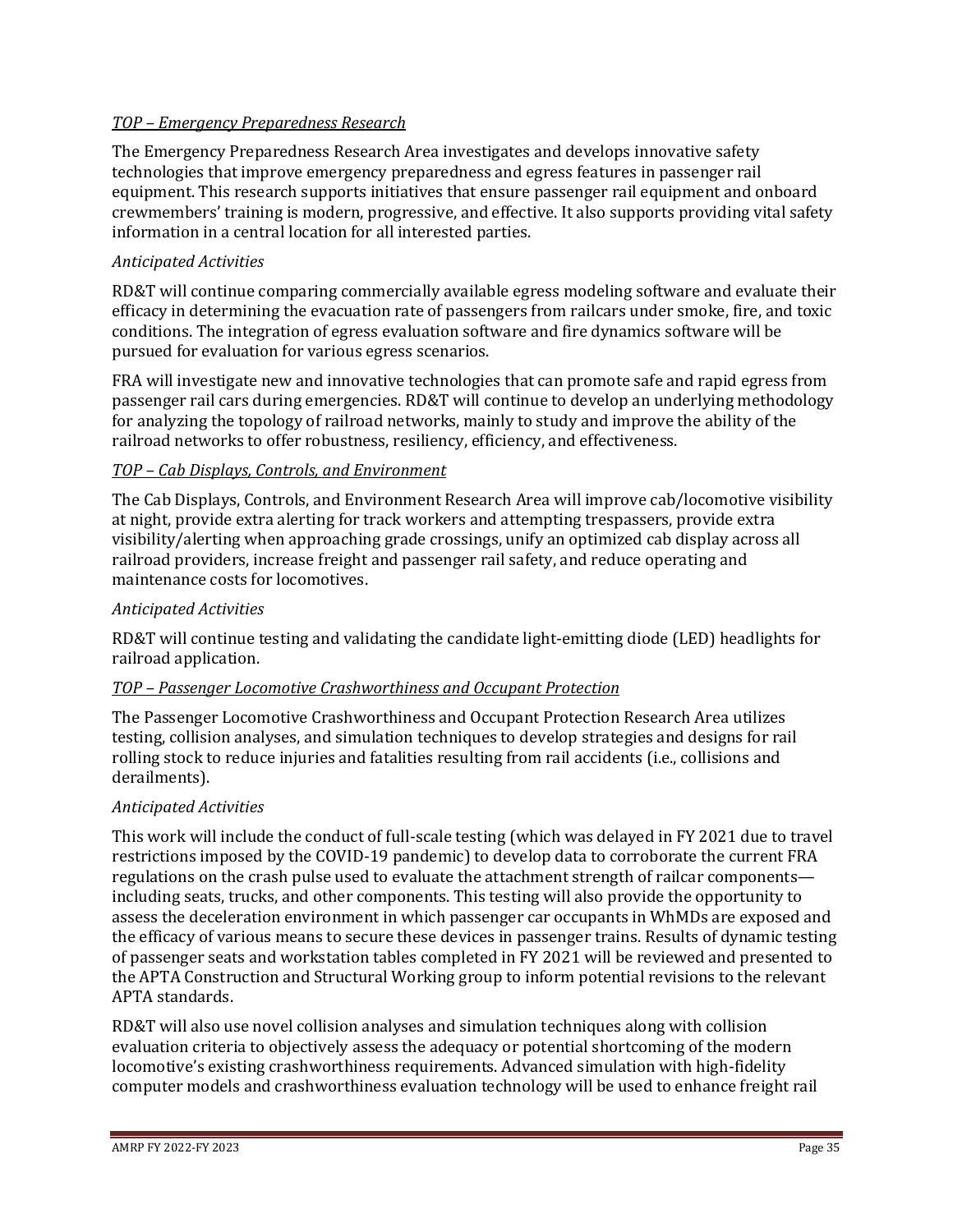operational efficiency and safety through ensuring improved crashworthiness in the event of freight rail collisions.

## *TOP – Glazing Standards*

The research in this area will comprehensively describe all the engineering requirements placed on glazing systems, survey existing glazing systems design strategies used throughout the world, and assess the effectiveness of these designs in meeting all the engineering requirements.

## *Anticipated Activities*

RD&T developed realistic test protocols and evaluation metrics for glazing retention capacity. Testing was performed in FY2021 and the results will inform potential Federal regulations or APTA standards related to glazing integrity. RD&T will aggregate industry recommendations for passenger car design alternatives to improved protection of glazing and improved passenger containment in derailments which are achievable and practical. In addition, RD&T will share results from secondary impact protection for locomotive engineers with industry for consideration in the design of new or retrofitted locomotive cabs.

## *Public, Private, and University Cooperative Research Agreement*

See Railroad Systems Issues for more details on this research.

## **Expected Program Outcomes**

## *HazMat – Tank Car Research*

RD&T will provide stakeholders information on the survivability of the UN-T75 portable tank under fire conditions in a train derailment accident scenario and determine tank car behavior and failure modes under normal transportation, thereby providing a foundation for modifying, eliminating, or creating standards. RD&T will disseminate information to the rail and tank car industries to be used for tank car designs. RD&T will provide a realistic fire exposure to the test assembly (tank on flatcar) and make several key measurements, including interior and external temperatures, tank pressure, blast pressure (if applicable), and heat flux.

## *HazMat – Structural Integrity*

RD&T will identify possible studies to address defects that affect the structural integrity of safety equipment and packages. RD&T will provide information on the performance and durability of safety equipment for tank cars and portable tanks to assure that DOT has the required information to justify, modify, eliminate, or create safety standards.

## *HazMat – Accident Consequence Reduction*

RD&T will increase understanding of how failures occur and how to best prevent or manage the consequences of such failures through improved equipment design and protection, evaluate and document damage to railroad tank cars, and study and capture the results of the liquid/vapor release flow on pressure relief. RD&T will also increase understanding of the structural performance of LNG tenders and tank cars that transport LNG.

## *HazMat – Risk Analysis*

RD&T will enhance understanding of the structural performance of LNG tenders and tank cars.

#### *Energy Products Research*

RD&T will develop an online HazMat release probabilistic risk assessment platform for real-time, local track risk analysis. Research results will promote development of an alternate mechanism for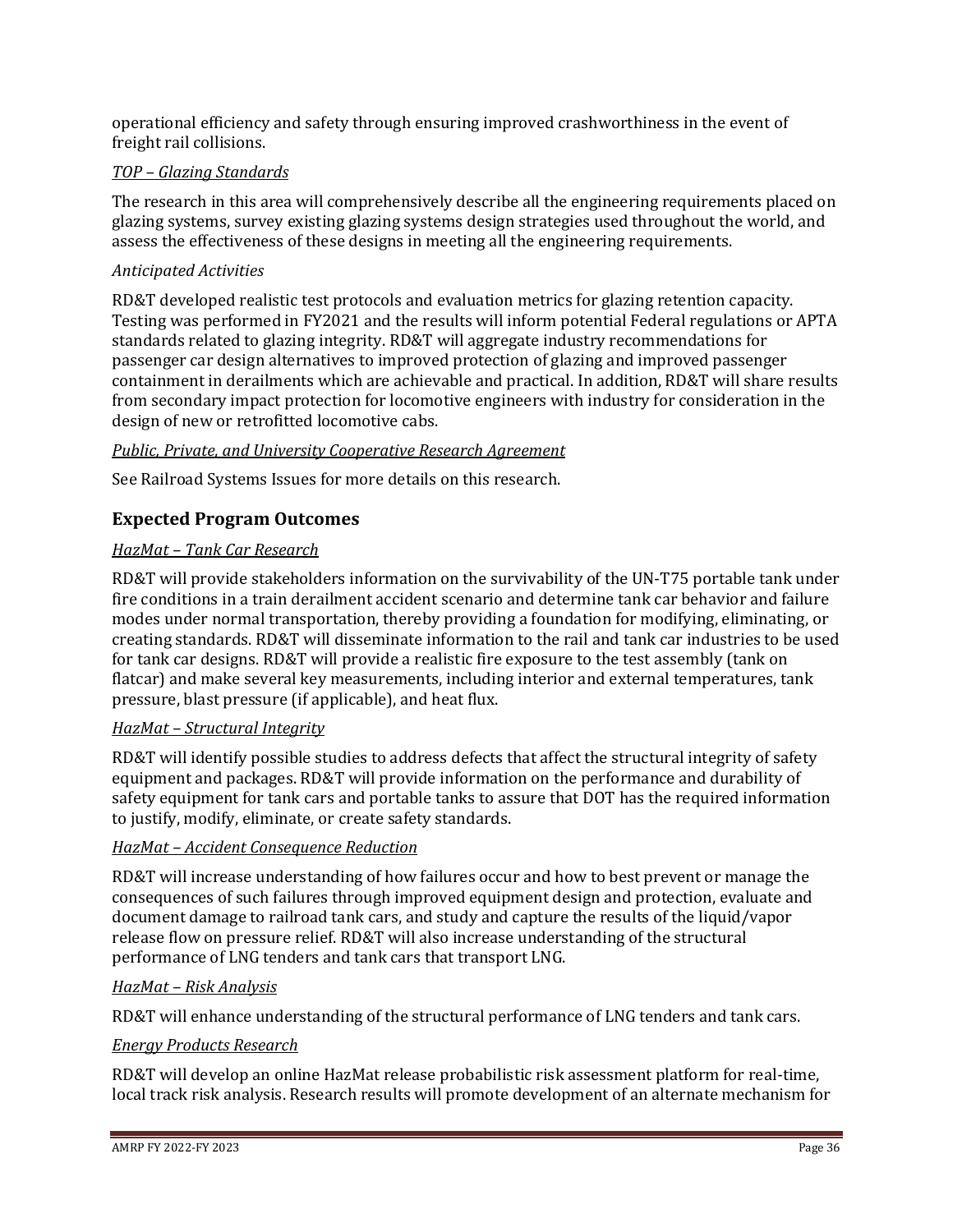rapid brake signal propagation—to be used on unit trains transporting energy products (highhazard flammable trains).

## *Natural Gas Safety Research*

RD&T will perform grade-crossing impact testing of an LNG fuel tender and develop guidance documents to RRS on natural gas fuel usage by U.S. railroads. Small scale impact tests of safety components used in alternative fuel tender cars, fuel storage cylinders, etc. will be conducted to develop an understanding of the performance of these technologies under loads expected in the rail environment.

## *RSEC – Rolling Stock Equipment and Components*

RD&T will continue research, development, and T2 of components and systems that reduce the risk of rail incidents and accidents. RD&T will improve and demonstrate operational safety through better understanding of brake system performance on VLTs. Through simulation testing, RD&T expects to gain increased confidence in the evaluation of multiple operating conditions.

RD&T will increase understanding of equipment failure mechanisms of wayside and onboard technologies and facilitate mitigation to reduce public safety risks.

## *RSEC – Rolling Stock Maintenance and Inspection*

RD&T will develop a system to power advanced detection devices (technologies to detect defects on rolling stock equipment and preventable failures) and an explanation of wheel fatigue to help mitigate wheel failure. RD&T will establish a standard process for wayside technology pilot demonstrations. RD&T will quantify the effects of tread braking on wheel damage mechanisms and fatigue life, develop and conduct vehicle dynamics simulations, and demonstrate results that could be used by industry and universities to make improvements to railroad safety through systematic research.

## *RSEC – Train Handling and Operating Practices*

Research efforts will reduce incidents and accidents through proactive maintenance, improve safety of train operations, reliability, and makeup, reduce incidents/derailments, improve operational safety, and reduce risk exposure to public.

RD&T will improve passenger truck designs that can provide superior equalization and curving performance to better handle rough track geometry.

The Train Energy and Dynamics Simulator (TEDS) will facilitate identification and quantification of safety risks in train operations affected by equipment, train make-up, train handling, operating practices, malfunctioning equipment, and track conditions.

## *Train Operating Practices*

## *TOP – Fire Safety Research*

RD&T anticipates that in FY 2022 the data from its fire safety-related RD&T activities will be disseminated to appropriate industry standards groups. RD&T expects ongoing collaboration with the rail industry and fire science experts on the update of fire safety standards. Recommendations on the toxicity of burning materials and components used in passenger railcars will be discussed with the rail industry to promote the development of industry standards on toxicity.

RD&T will develop validated scaling laws for modeling and simulation of rail car fire growth predictions, a list of toxicity measurement methods, and final recommendations and reporting on performance of DMUs under dynamic loads.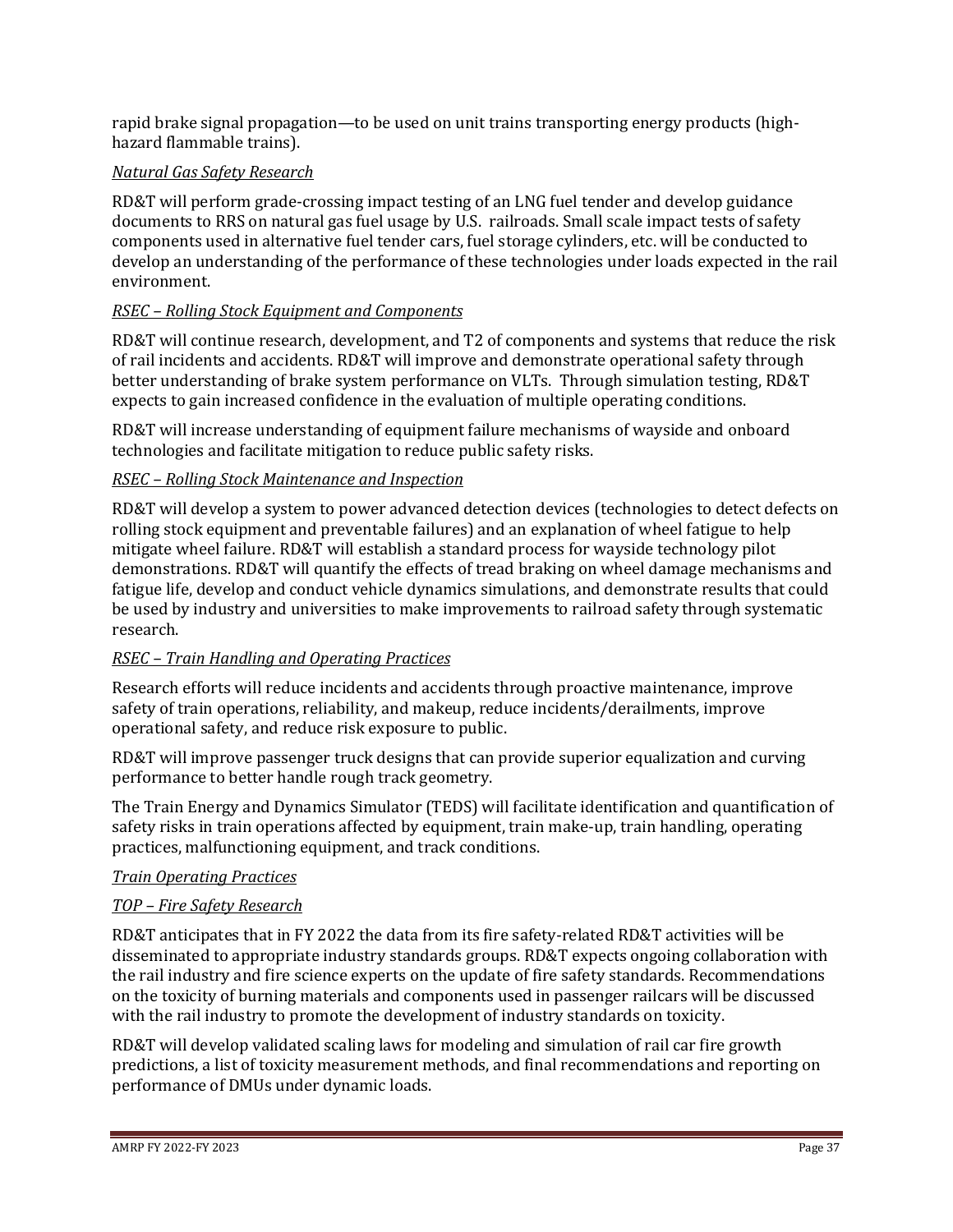### *TOP – Emergency Preparedness Research*

RD&T will identify modern effective evacuation modeling tools for rail applications and develop a plan for integrating an evacuation simulation tool and fire dynamics models. The coupling of fire dynamics models with railEXODUS and PathFinder is expected, and egress scenarios will be simulated.

#### *TOP – Cab Displays, Controls, and Environment*

RD&T will validate the new LED headlights and assist in adopting new standards and regulations for LED lights on locomotives.

#### *TOP – Passenger Locomotive Crashworthiness and Occupant Protection*

RD&T will improve the Crash Energy Management (CEM) capabilities of existing (in-service) passenger equipment through cost-effective adaptations and retrofit technology and industry standards related to passenger car safety based on sound engineering derived from research outcomes. RD&T will evaluate the results from a planned vehicle-to-vehicle test with respect to override inhibition. This test was delayed from FY 2021 due to travel restrictions imposed by the COVID-19 pandemic. Assessments of the performance of retrofit crashworthiness features and concepts will be incorporated in the test program.

RD&T will conduct the planned train-to-train test to reaffirm that the crash pulse (deceleration profile) required by current regulations is based on sound engineering data. RD&T will develop Technical Reports on side strength alternatives and implications/impacts of potential changes to the existing FRA requirements on the effectiveness of retrofit collision posts on crashworthiness of legacy locomotives.

#### *TOP – Glazing Standards*

Research and testing results on the integrity of glazing (window) securement will be presented to the passenger railcar manufacturing industry (through APTA) for its consideration in the development of new passenger car glazing system designs. Companion research and testing to assess the torsional strength of typical coupler arrangements will be performed to assess whether requirements for torsional stiffness are adequate, and the degree to which coupler torsional stiffness may prevent car rollover in derailments.

| <b>Partner Name</b>                                                  | <b>Contributions</b>                                                                                              | <b>Benefits of Partnership</b>         |
|----------------------------------------------------------------------|-------------------------------------------------------------------------------------------------------------------|----------------------------------------|
| Tank cars owners                                                     | In-kind contribution which include tank<br>cars, valves, engineering consultation                                 | Equipment, subject matter<br>expertise |
| Tank car shops                                                       | In-kind contribution, including tank cars,<br>valves, engineering consultation                                    | Equipment, subject matter<br>expertise |
| Sharma & Associates, Inc.                                            | Data analysis, test support, actual testing,<br>resources, and modeling; in-kind<br>equipment contribution        | Subject matter expertise               |
| <b>TTC</b>                                                           | Data analysis, test support, actual testing,<br>resources, and modeling; in-kind<br>equipment contribution        | Subject matter expertise               |
| Class I freight railroads                                            | Donor railcars for testing (including<br>destructive testing)                                                     | Equipment, subject matter<br>expertise |
| Passenger rail equipment<br>manufacturers and component<br>suppliers | Donor equipment or components (e.g.,<br>window glazing samples, prototype seats,<br>passenger workstation tables) | <b>Equipment for testing</b>           |

## **Collaboration Partners**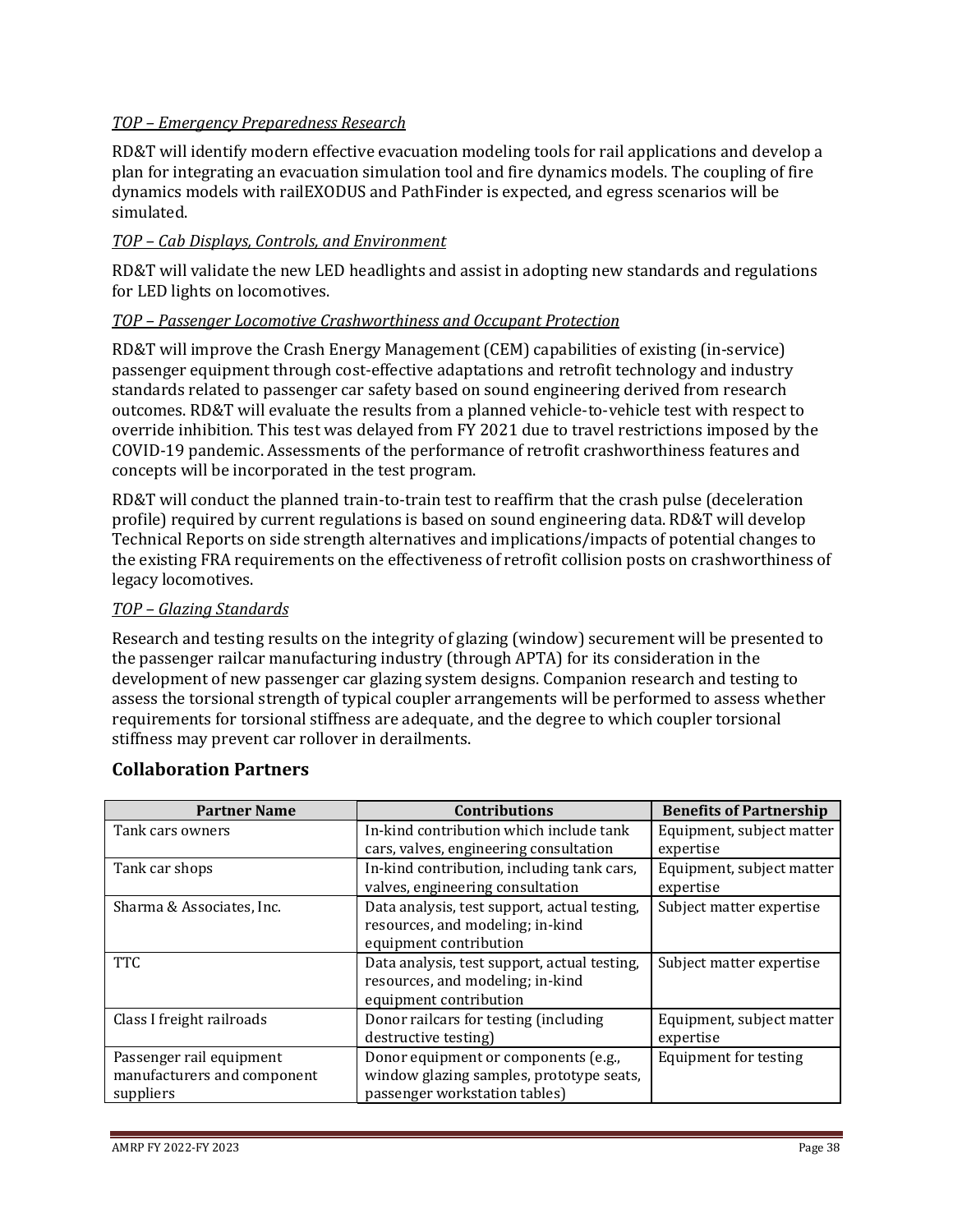| <b>Partner Name</b>                                           | <b>Contributions</b>                                                                                                                                                                                                       | <b>Benefits of Partnership</b>         |
|---------------------------------------------------------------|----------------------------------------------------------------------------------------------------------------------------------------------------------------------------------------------------------------------------|----------------------------------------|
| Passenger and commuter railroads                              | Donor railcars for testing (including<br>destructive testing)                                                                                                                                                              | <b>Equipment for testing</b>           |
| Passenger and freight industry<br>associations                | Donor railcars for testing (including<br>destructive testing)                                                                                                                                                              | <b>Equipment for testing</b>           |
| <b>BNSF</b>                                                   | Access to bearing/wheel shop facilities,<br>operator time, allow sample collection;<br>in-kind contributions of \$6,000                                                                                                    | Equipment/material                     |
| <b>NS</b>                                                     | Access to bearing/wheel shop facilities,<br>operator time, allow sample collection,<br>in-kind contributions of \$6,000                                                                                                    | Equipment/material                     |
| Progress Rail                                                 | Access to bearing/wheel shop facilities,<br>operator time, allow sample collection in-<br>kind contributions of \$6,000                                                                                                    | Equipment/material                     |
| <b>UP</b>                                                     | Access to bearing/wheel shop facilities,<br>operator time, allow sample collection;<br>in-kind contributions of \$6,000                                                                                                    | Equipment/material                     |
| Indiana North Eastern Railroad                                | In-kind contributions of \$6,000: Provide<br>labor and access to their cars and<br>locomotives for test installation and<br>feedback.                                                                                      | Equipment, subject matter<br>expertise |
| Metropolitan Transportation<br>Authority (MTA) (MNR and LIRR) | In-kind contribution: Access to data and<br>operational information, allowing FRA<br>access to data that is difficult to gather,<br>which can be then be used to evaluate the<br>safety efficacy of these wayside systems. | Data                                   |
| Railway and industrial specialties                            | In-kind contribution: Access and data on<br>wheel failure types and defect details,<br>allowing for accurate modeling of defects.                                                                                          | Data                                   |
| Penn Machine Company (potential)                              | In-kind contribution: Design data on<br>wheels, and access to wheel replacement<br>data to help validate wheel life model.                                                                                                 | Data                                   |
| <b>Siemens and Alstom</b>                                     | In-kind support (personnel, facilities,<br>equipment) may be provided to perform<br>tests which may be necessary as part of<br>new equipment qualification.                                                                | Facilities                             |
| LED manufacturers<br>Railroads                                | In-kind contribution, including halogen<br>and tungsten light samples, meeting<br>participation, technology requirements;<br>in-kind support                                                                               | Material for testing                   |
| TTC, APTA, AAR, and TTCI                                      | Passenger rail equipment manufacturers<br>(e.g., Siemens, Alstom, Stadler Rail) have<br>donated window glazing for the ballistics<br>test program.                                                                         | <b>Equipment for testing</b>           |
| <b>DOE</b>                                                    | Co-funding of research related to<br>alternative fuels and decarbonization of<br>rail                                                                                                                                      | SME, co-sponsoring of<br>research      |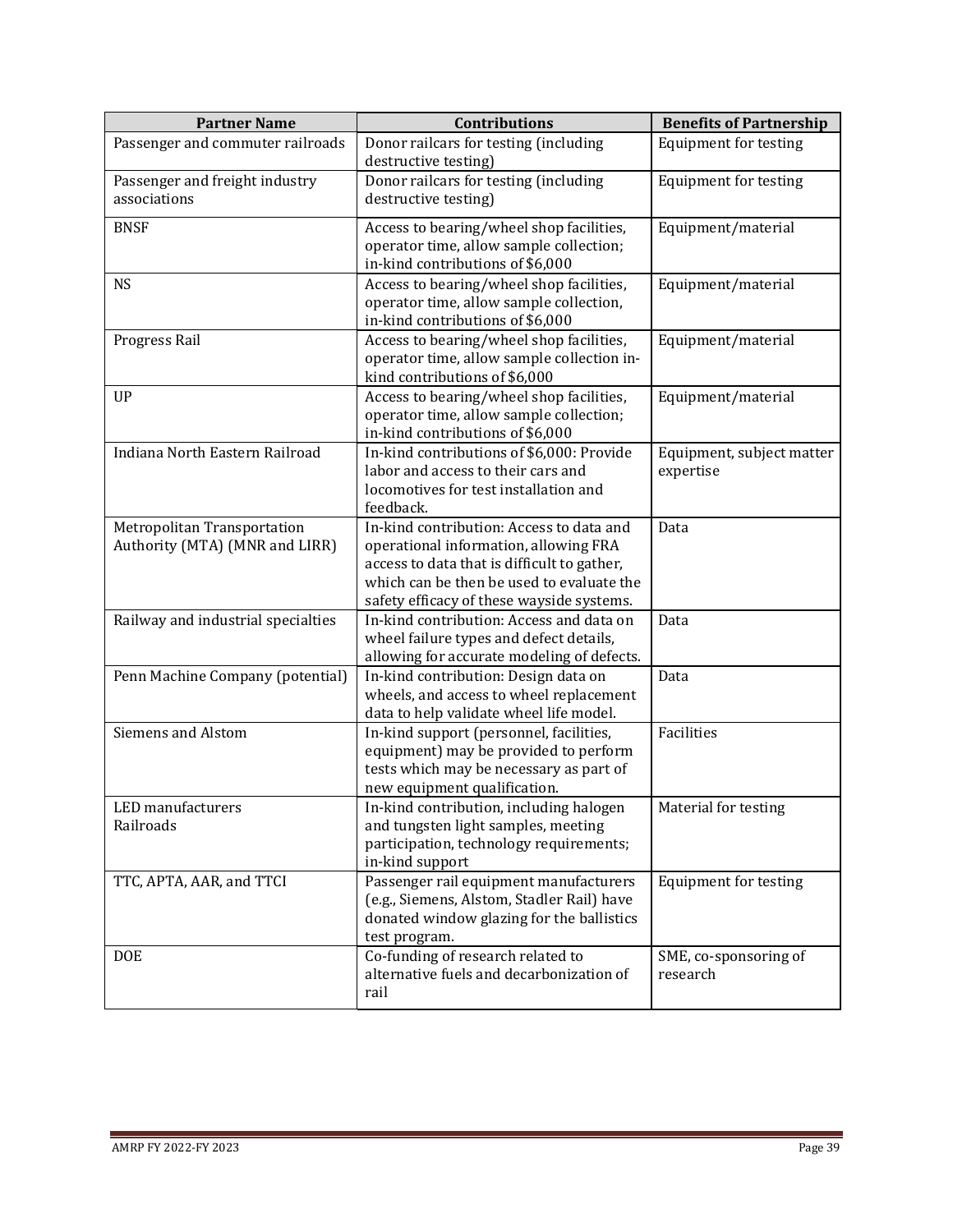*Benefits Detail*

| <b>Beneficiary</b>                            | <b>Benefits Received</b>                                       |
|-----------------------------------------------|----------------------------------------------------------------|
| <b>RRS</b>                                    | Improved safety recommendations and innovative                 |
|                                               | solutions                                                      |
| Rail industry                                 | FRA will acquire:                                              |
| <b>RRS</b>                                    | In-depth knowledge of the performance of tank<br>٠             |
| Tank car owners                               | cars and the different service equipment of tank               |
| Tank car manufacturers                        | cars and portable tanks                                        |
| Leasers tank car shops                        | In-depth knowledge of the crashworthiness of<br>٠              |
|                                               | different types of tank cars and the failure modes             |
|                                               | to improve the performance of HazMat packages                  |
| Public                                        | Fewer railroad accidents and fatalities<br>$\bullet$           |
|                                               | Lower operating costs<br>٠                                     |
|                                               | Fewer railroad accidents and fatalities<br>$\bullet$           |
|                                               | Improved service life for rolling stock equipment<br>$\bullet$ |
|                                               | Improve railroad performance                                   |
| Small businesses; university research centers | Improved railroad research resources and capabilities          |

The Rolling Stock Research program benefits from the expertise, experience, and contributions of its stakeholder partners. Non-governmental partners provide cash contributions, donations of equipment and components, data, oversight, and peer review of research initiatives.

| <b>Rolling Stock Research Partner Affiliations</b>     |                                         |  |
|--------------------------------------------------------|-----------------------------------------|--|
| University of Nebraska<br>American Railway Association |                                         |  |
| <b>APTA</b>                                            | Southwest Research Institute            |  |
| <b>PHMSA</b>                                           | <b>AASHTO</b>                           |  |
| Amtrak                                                 | Friedrich Research                      |  |
| Southeast Pennsylvania Transportation Authority        | Transport Canada                        |  |
| <b>TTCI</b>                                            | U.S. Access Board                       |  |
| Progress Rail                                          | Next Generation Equipment Committee     |  |
| <b>General Electric Transportation Services</b>        | <b>TRB</b>                              |  |
| <b>Trinity Rail</b>                                    | EPA                                     |  |
| <b>Chart Industries</b>                                | D <sub>OE</sub>                         |  |
| Michigan Technological University                      | <b>NTSB</b>                             |  |
| <b>Oregon State University</b>                         | California Department of Transportation |  |
| Taylor-Wharton of America                              | Sandia National Laboratories            |  |
| University of New Mexico                               | Volpe                                   |  |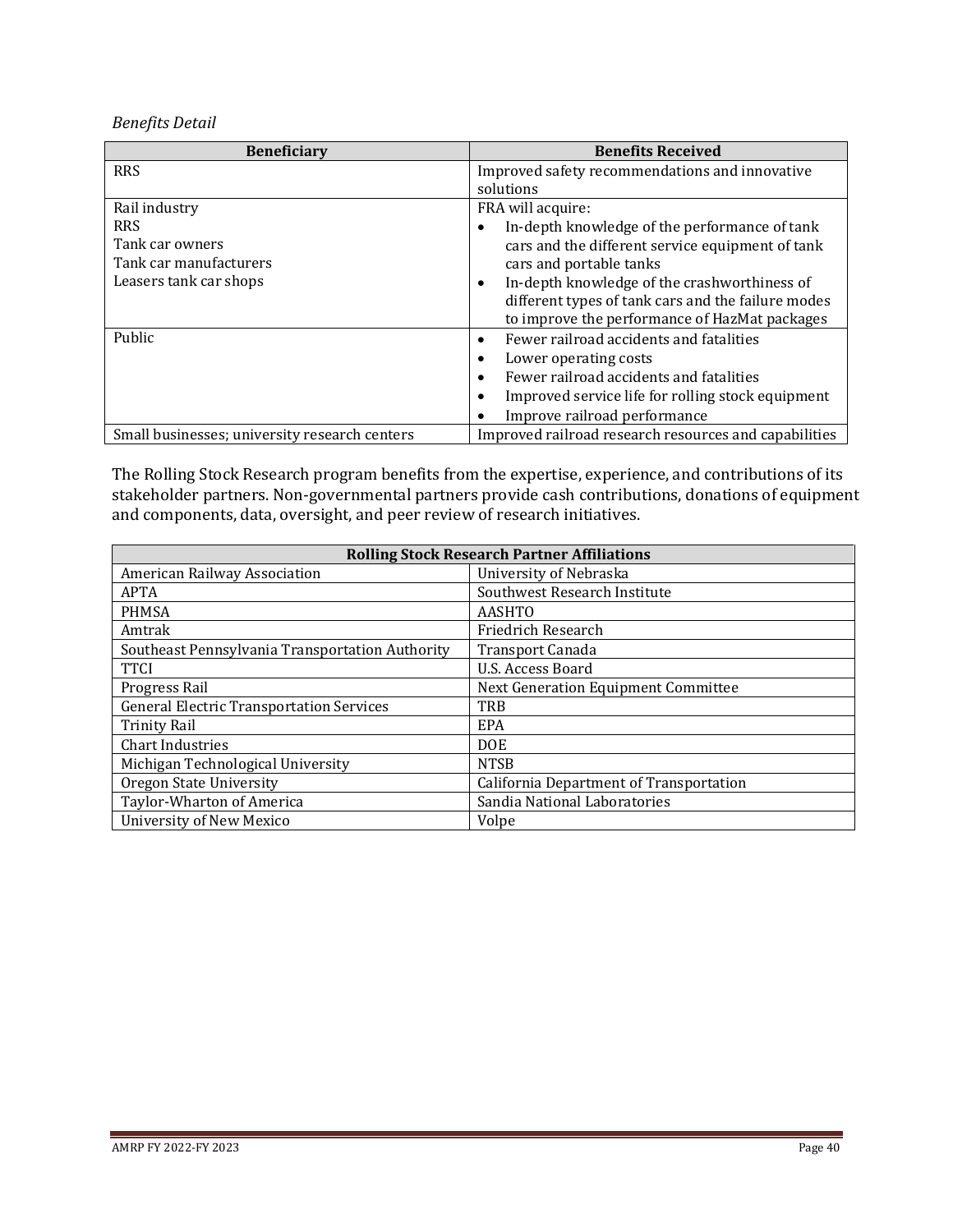# **Train Control and Communication \$8,086,000**

## **Program Description**

The Train Control and Communication (TC&C) Research program focuses on improving railroad operation safety through the development and testing of train control and communication systems and grade crossing safety technologies. The program conducts pilot studies, creates prototypes, and demonstrates safety and security systems—including intelligent rail systems, blocked crossings, and trespass prevention. It also provides scientific research and data to support FRA regulations. This research program actively collaborates with stakeholders to build on existing research to advance train control technologies and design the next generation train control safety systems. There are two primary research areas included in the program:

- Train control and communication
- Grade crossings and trespass

## **Statutory Requirements**

*Is this program statutorily mandated (Y): See page 4 for more details.*

## **Program Objectives**

TC&C research program objectives are to improve railroad operation safety, reduce train-to-train collisions and train collisions with objects on the line and at grade crossings, and prevent trespassing. This program adapts innovative and emerging technologies from other industries to support its mission and provides stakeholders the benefits of its research through T2. Program staff collaborate with stakeholders to research, develop, and test safety systems, grade crossing protection, trespassing countermeasures, and issue best practices to communities.

## **Anticipated Program Activities**

## *Program Area – Train Control and Communication (PTC)*

## *PTC Technology*

This research addresses problems associated with finalizing PTC development, deployment, and continued long-term evolution and maintenance.

## *Anticipated Activities*<sup>9</sup>

RD&T will test enhanced track circuit technologies to increase the safety and throughput and develop technologies to safely increase the capacity of freight and passenger trains through populated areas, and test improved PTC adaptive braking algorithms. Railroad stop data analysis and characterization research is planned.

## *PTC Interoperability*

Interoperability is a requirement of the Rail Safety Improvement Act of 2008 (RSIA '08), as all railroads must be able to use the national network and transport goods and people on all lines.

<sup>9</sup> A reminder for the Anticipated Activities sub-headings throughout this document, and especially in this section: Activities and outcomes *may be similar to previous fiscal years* because new projects are selected, executed, monitored, and completed each fiscal year.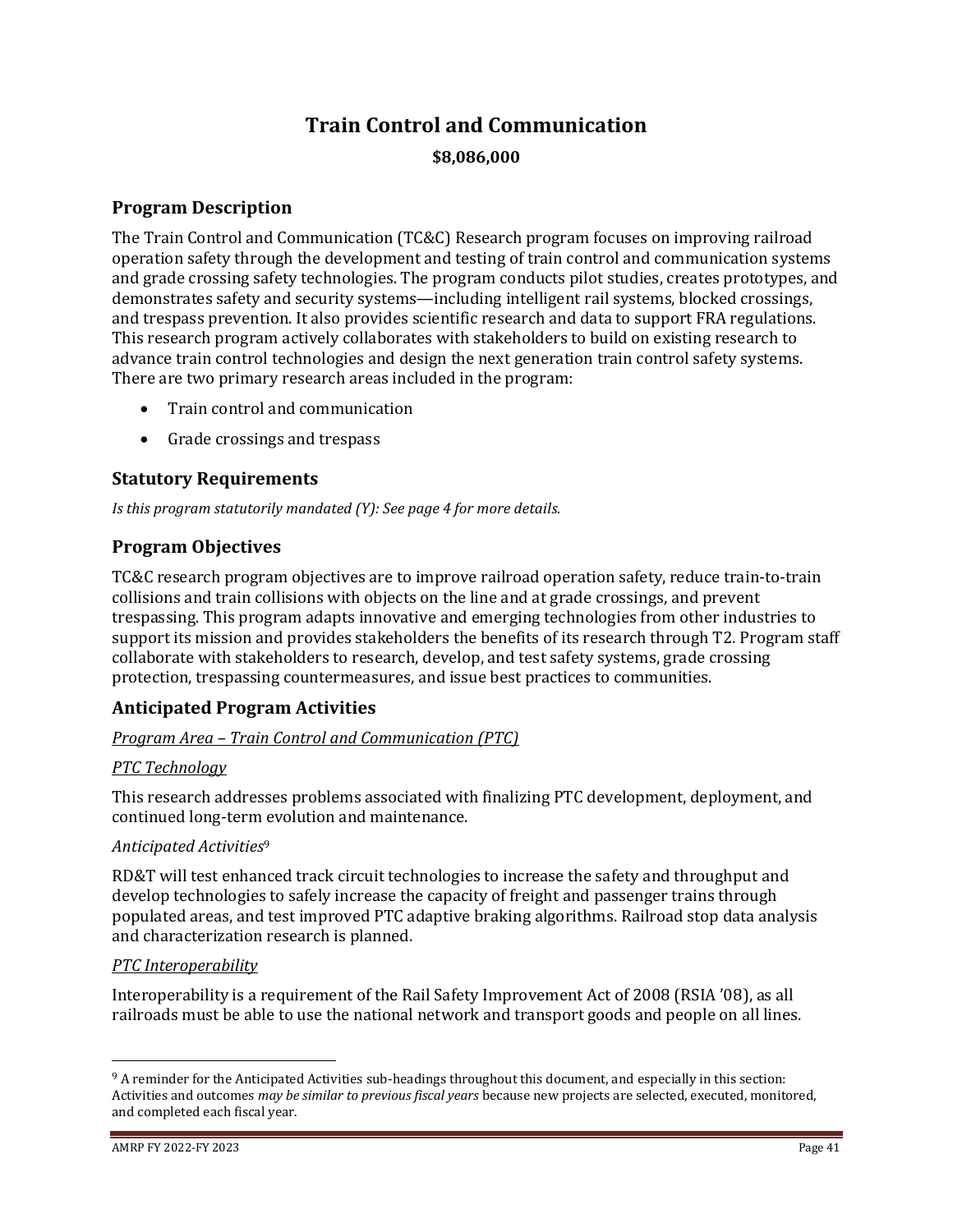### *Anticipated Activities*

RD&T will continue development of the Interoperable Lifecycle Management network and will advance development of an interoperable track data auditing system.

#### *PTC Next Generation*

This research will identify and develop the methods, facilities, equipment, and capabilities required for providing future industry PTC development.

#### *Anticipated Activities*

RD&T will conduct applied automated train operation research and development, testing of an advanced head and end of train positioning system, standardization of new rail communication security techniques, and development of a locomotive-based hazard sensing platform prototype. Additionally, requirements will be developed for a road remote control locomotive system.

Note: Activities and outcomes are similar to previous fiscal years because projects that span multiple years are selected, executed, and monitored until completion.

#### *Intelligent Transportation Systems*

RD&T's research of ITS builds on *49 CFR Part 234 Grade Crossing Safety* and *Part 924 Highway Safety Improvement Program*. FRA facilitates collaboration between railroads and automotive industry stakeholders to develop coordinated solutions for automated transportation systems.

#### *Anticipated Activities*

RD&T will evaluate development of automation technologies to improve grade crossing safety, evaluation of the effectiveness of connected vehicle technologies in a field environment, and development of rail industry-driven standards for communicating grade crossing status to connected or automated vehicles. A public demonstration of connected vehicle technologies will be organized.

#### *Program Area – Grade Crossing and Trespass*

#### *Trespass Countermeasures*

The purpose of this research area is to investigate and evaluate new technologies and their applications to mitigate the risk of accidents on railroad track due to trespassing.

## *Anticipated Activities*

RD&T will continue working on the effectiveness of mobile systems used for the detection of trespassing activities, new work on AI as it applies to railroad trespassing, and developing new research ideas based on the input of the several stakeholders involved in trespassing issues.

#### *Grade Crossing Technology*

This research area investigates, analyzes, and tests new technologies to improve public safety at grade crossings.

#### *Anticipated Activities*

RD&T will work with universities, industry, railroads, and the public sector in exploring new areas where technologies (such as PTC) and innovative devices can play a role in increasing safety at grade crossings. In addition, RD&T will develop and implement a grade crossing toolbox and a grade crossing data portal for use by relevant stakeholders.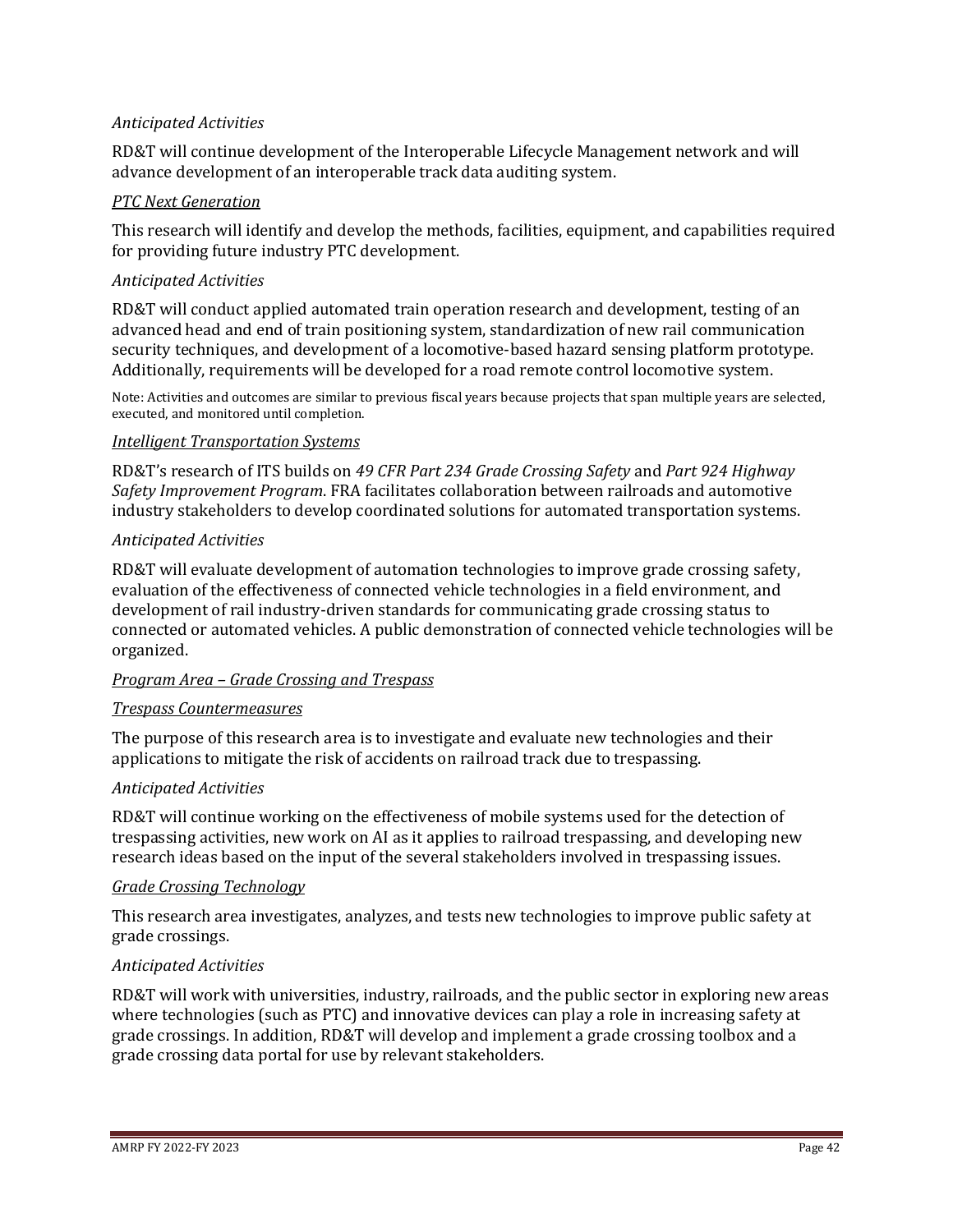## *Grade Crossing Pedestrian Safety*

This research will evaluate the effectiveness of technologies and infrastructure improvements that can mitigate the risk of accidents at grade crossings where pedestrians are involved.

## *Anticipated Activities*

RD&T will explore new methods, techniques, and enforcement and educational tools to improve pedestrian safety at rail grade crossings and reduce accidents.

## *Grade Crossing Modeling and Simulation*

RD&T will continue implementing the new accident prediction and severity model for grade crossings that was developed in FY 2020, as well as developing models for studying behavior in general at grade crossings.

#### *Anticipated Activities*

RD&T will explore new modeling and simulation to reproduce real-world scenarios of human behavior at crossings, which is key in creating new testing solutions without intervening on the actual railroad property or grade crossing itself.

#### *Grade Crossing and Trespass Outreach and Education*

This research is focused on the development and dissemination of educational tools to the public, including local and state governments, law enforcement agencies, and schools, among others.

#### *Anticipated Activities*

RD&T will develop new research ideas based on the outcome of the Trespass Summits organized by RRS in FY 2021. RD&T expects to continue its collaboration with organizations such as Operation Lifesaver and form an international working group on railroad trespass prevention.

#### *Public, Private, and University Cooperative Research Agreement*

See Railroad Systems Issues for more details on this research.

## **Expected Program Outcomes**

#### *PTC Technology*

FRA staff will work with railroad stakeholders to identify technology gaps and needs in the design, development, deployment, and evolution of PTC. RD&T will produce tools and technology aimed at increasing the efficiency of PTC without reducing safety. Additionally, RD&T will facilitate increased rail capacity and throughput and increase braking accuracy for freight and passenger trains.

#### *PTC Interoperability*

RD&T will lead research to ensure railroads' compliance with RSIA '08 interoperability requirements. FRA will review centralized test facilities and work with stakeholders to: develop efficient and reliable interoperability controls and automated interoperability verification between differing railroads; enable automated file transfers between railroads to determine problem areas and corrections in testing; and, streamline testing and validation of small freight and commuter railroad PTC systems.

#### *PTC Next Generation*

RD&T research will focus on providing additional functionality, improving reliability, and supporting integration with other technologies—all of which will support the objectives of improving safety and throughput. The work will result in improved rail network capacity and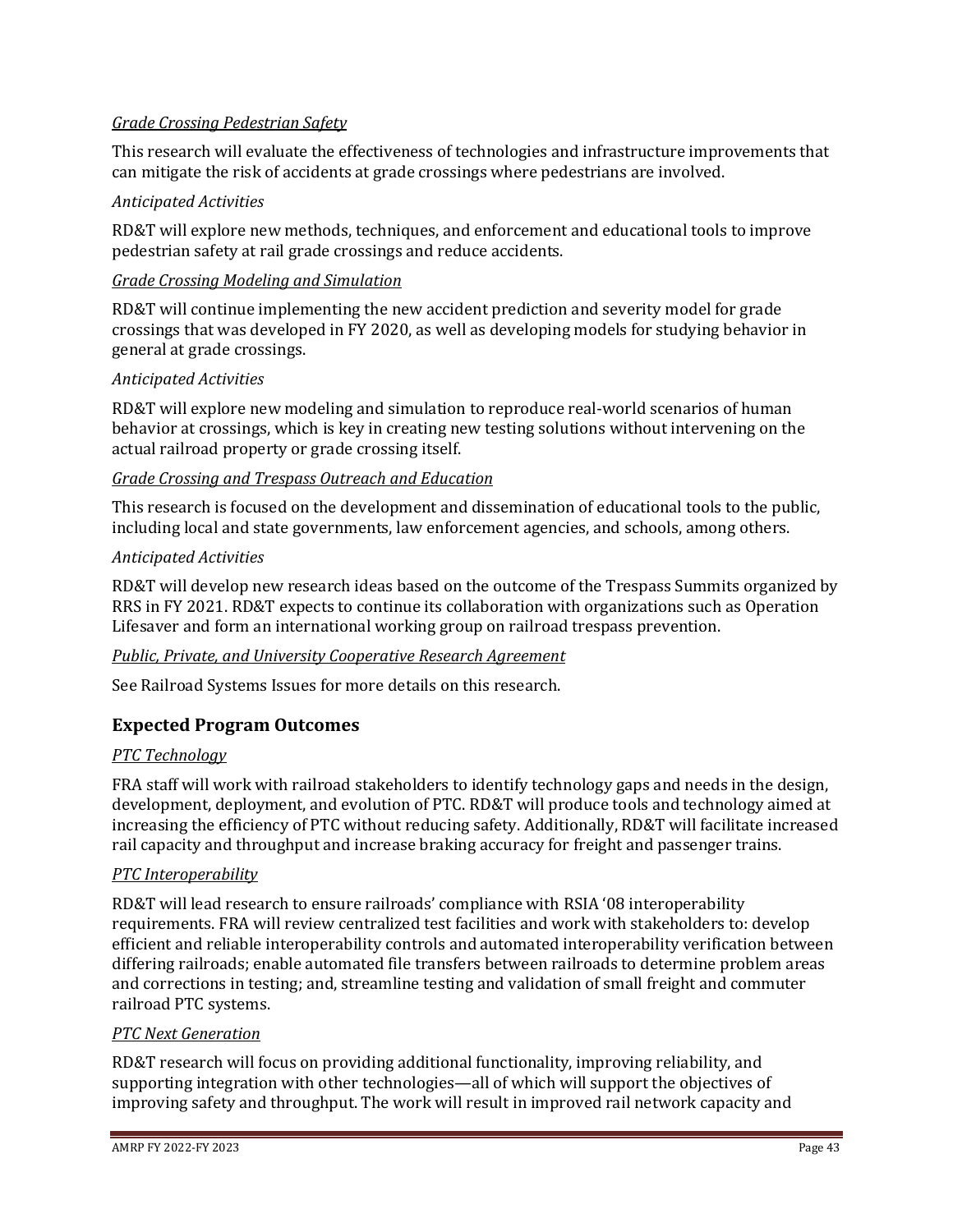decreased delays caused by PTC, rail network safety and efficiency improvements through interoperable automation, and increased cyber security of PTC systems.

## *Intelligent Transportation Systems*

Accelerated development of connected and autonomous road vehicles will closely follow railroad investment in rail automation and connected highway-rail grade crossing technologies. This research will enhance connected and automated vehicle technologies with a focus on grade crossing safety. In addition, RD&T's results will lead to the development of communication standards tightly coordinated between rail and automotive industry groups.

## *Trespass Countermeasures*

The goal of this research is to develop, test, and validate methods and means to reduce casualties. RD&T expects that the tools, technologies, and lessons learned will be transferred to other stakeholders, such as railroads or local communities for further development and implementation, thus increasing public safety.

## *Grade Crossing Technology*

RD&T will continue its collaboration to develop and test the feasibility of new technologies and solutions in this research area, with a focus on increased safety and reliability. With the wide introduction and implementation of PTC, the inclusion of a grade crossing warning system will increase overall public safety.

## *Grade Crossing Pedestrian Safety*

RD&T will define measures to address accidents at grade crossings and along railroad rights-of-way (ROWs) that involve pedestrians to increase their safety at crossings. RD&T will continue to study new methods and techniques to improve pedestrian safety at rail grade crossings.

## *Grade Crossing Modeling and Simulation*

RD&T has included machine learning and AI in many of its research projects. RD&T will incorporate the new accident prediction and severity model for grade crossings into GradeDEC. RD&T will continue to develop models for studying behavior in general at grade crossings. This research will explore new modeling and simulation to reproduce real-world scenarios of human behavior at crossings. Simulation and modeling can provide insight on how safety can be improved once the simulated solution or model is implemented.

## *Grade Crossing and Trespass Outreach and Education*

RD&T will continue to expand dissemination of educational and training aids to improve public safety. Research results will lead to increased overall safety at grade crossings and trespass prevention measures. In addition, RD&T will support RRS in examining and documenting the effectiveness law enforcement personnel along railroad ROWs.

## **Collaboration Partners**

#### *Partner Detail*

| <b>Partner Name</b> | <b>Contributions</b>                                                                       | <b>Benefits of Partnership</b>                                                     |
|---------------------|--------------------------------------------------------------------------------------------|------------------------------------------------------------------------------------|
| <b>FHWA</b>         | FRA collaborates with these partners<br>on intelligent transportation systems<br>research. | Stronger products through<br>engagement with highway and<br>automaker stakeholders |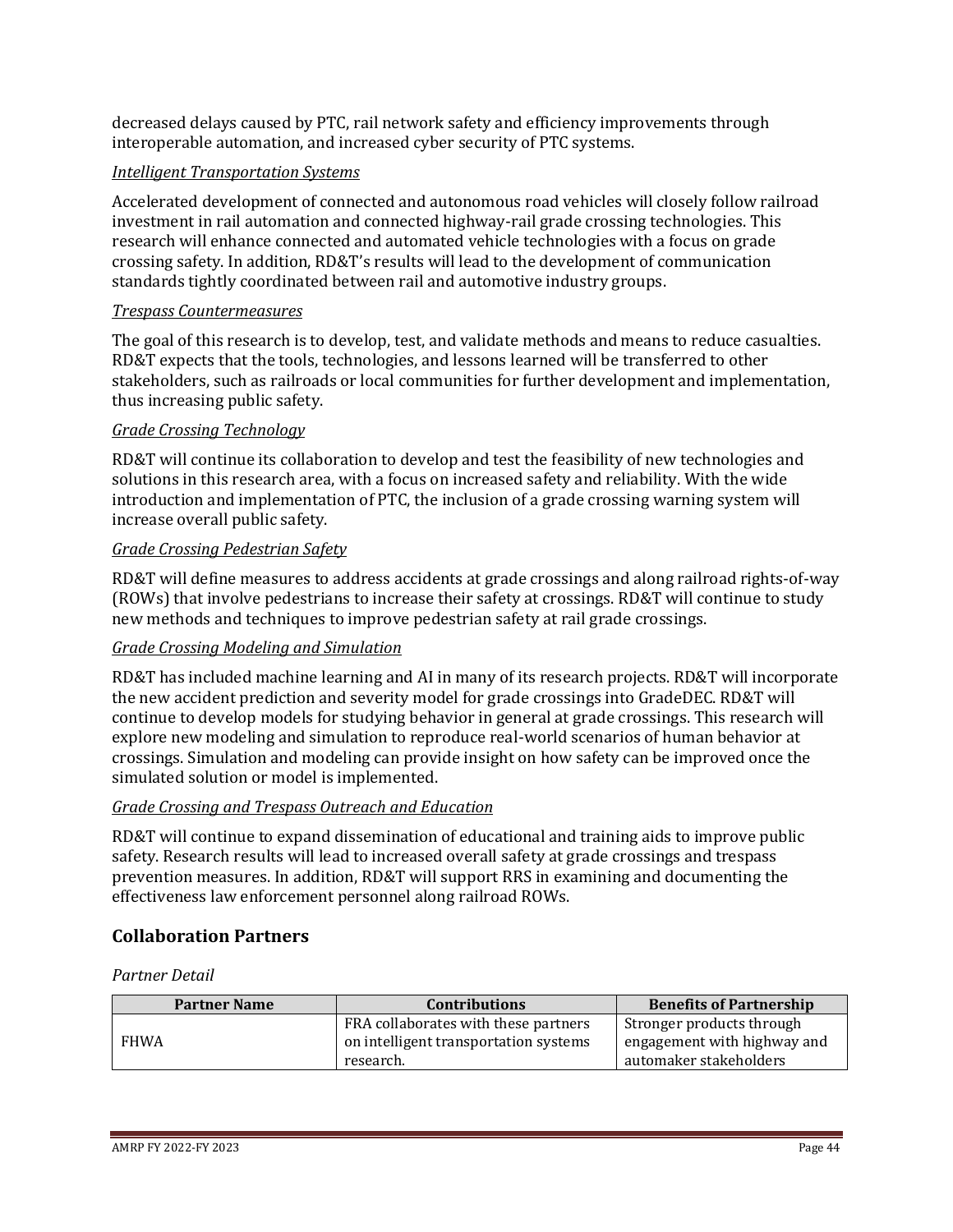| <b>Partner Name</b>                                                      | <b>Contributions</b>                                                                                            | <b>Benefits of Partnership</b>                                                                               |
|--------------------------------------------------------------------------|-----------------------------------------------------------------------------------------------------------------|--------------------------------------------------------------------------------------------------------------|
| <b>Federal Motor Carriers Safety</b><br>Administration                   | FRA collaborates with these partners<br>on intelligent transportation systems<br>research.                      | Stronger products through<br>engagement with freight and<br>trucking stakeholders                            |
| ITS-JPO                                                                  | FRA collaborates with these partners<br>on intelligent transportation systems<br>research.                      | Coordinated multimodal<br>development                                                                        |
| AAR - Train Control<br>Communications and<br><b>Operations Committee</b> | Rail industry coordination and project<br>advisory group support; subject matter<br>expertise                   | Enhanced technology transfer<br>success. Solutions that integrate<br>seamlessly with railroad<br>operations. |
| <b>BNSF</b>                                                              | System software development and<br>supplier contracts; field test data;<br>subject matter expertise             | Enhanced technology transfer<br>success. Solutions that integrate<br>seamlessly with railroad<br>operations. |
| <b>NS</b>                                                                | Subject matter expertise                                                                                        | Enhanced technology transfer<br>success. Solutions that integrate<br>seamlessly with railroad<br>operations. |
| <b>UP</b>                                                                | Field test data and subject matter<br>expertise                                                                 | Enhanced technology transfer<br>success. Solutions that integrate<br>seamlessly with railroad<br>operations. |
| <b>CSX</b>                                                               | Subject matter expertise                                                                                        | Enhanced technology transfer<br>success. Solutions that integrate<br>seamlessly with railroad<br>operations. |
| Amtrak                                                                   | Field test data and subject matter<br>expertise                                                                 | Enhanced technology transfer<br>success. Solutions that integrate<br>seamlessly with railroad<br>operations. |
| Alaska Railroad                                                          | Subject matter expertise                                                                                        | Enhanced technology transfer<br>success. Solutions that integrate<br>seamlessly with railroad<br>operations. |
| Kansas City Southern                                                     | Subject matter expertise                                                                                        | Enhanced technology transfer<br>success. Solutions that integrate<br>seamlessly with railroad<br>operations. |
| CN                                                                       | Subject matter expertise                                                                                        | Enhanced technology transfer<br>success. Solutions that integrate<br>seamlessly with railroad<br>operations. |
| <b>Wabtec Railway Electronics</b>                                        | I-ETMS system development and<br>insight; subject matter expertise;<br>modifications and system<br>enhancements | Better product deploy ability                                                                                |
| Meteorcomm LLC                                                           | PTC 220 MHz radio design and testing<br>data; subject matter expertise                                          | Better product deploy ability                                                                                |
| Metrolink                                                                | Field test data and subject matter<br>expertise                                                                 | Better product deploy ability                                                                                |
| Sound Transit                                                            | Field test data and subject matter<br>expertise                                                                 | Better product deploy ability                                                                                |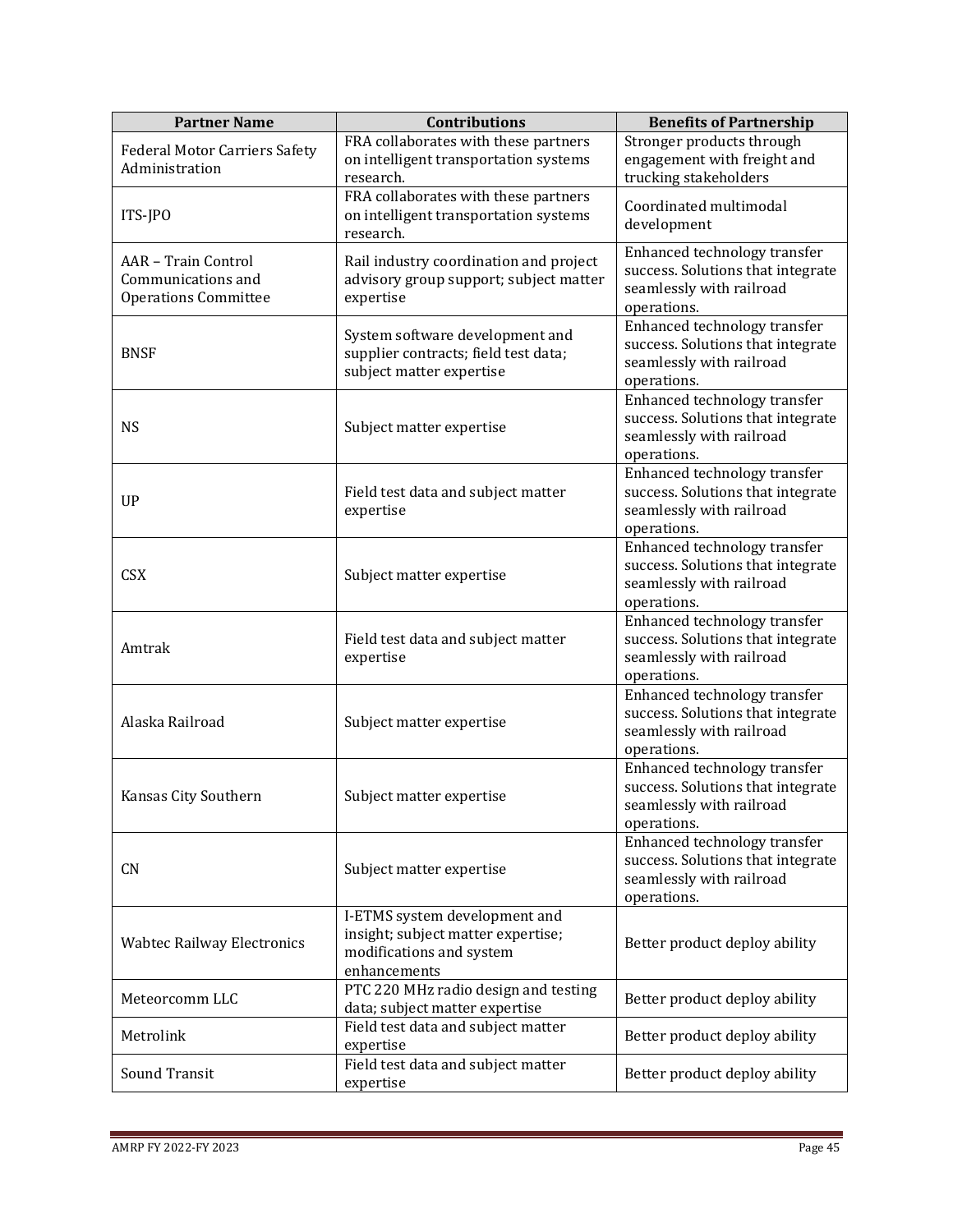| <b>Partner Name</b>                  | <b>Contributions</b>                                      | <b>Benefits of Partnership</b>                                                                               |
|--------------------------------------|-----------------------------------------------------------|--------------------------------------------------------------------------------------------------------------|
| Metra                                | Field test data and subject matter<br>expertise           | Better product deploy ability                                                                                |
| North County Transit                 | Field test data and subject matter<br>expertise           | Better product deploy ability                                                                                |
| FarmRail System, Inc.                | ROW access; subject matter expertise                      | Enhanced technology transfer<br>success. Solutions that integrate<br>seamlessly with railroad<br>operations. |
| Oklahoma DOT                         | Subject matter expertise                                  | Better product deploy ability                                                                                |
| <b>MTA</b>                           | Subject matter expertise                                  | Better product deploy ability                                                                                |
| Town of Bedford, NY                  | Subject matter expertise                                  | Better product deploy ability                                                                                |
| Town of Belmont, MA                  | Subject matter expertise                                  | Better product deploy ability                                                                                |
| <b>MBTA</b>                          | ROW access; subject matter expertise                      | Enhanced technology transfer<br>success. Solutions that integrate<br>seamlessly with railroad<br>operations. |
| Brunswick, ME, Police<br>Department  | Police department facilities; subject<br>matter expertise | Better product deploy ability                                                                                |
| Michigan Technological<br>University | Subject matter expertise                                  | Better product deploy ability                                                                                |
| <b>Rutgers University</b>            | Subject matter expertise                                  | Better product deploy ability                                                                                |
| DecisionTEK, LLC                     | Subject matter expertise                                  | Better product deploy ability                                                                                |
| PanAm Railways                       | ROW access; subject matter expertise                      | Enhanced technology transfer<br>success. Solutions that integrate<br>seamlessly with railroad<br>operations. |
| City of Orlando, FL                  | Cameras and instillation                                  | Better product deploy ability                                                                                |
| SunRail                              | ROW access; subject matter expertise                      | Enhanced technology transfer<br>success. Solutions that integrate<br>seamlessly with railroad<br>operations. |

## *Benefits Detail*

| <b>Beneficiary</b>  | <b>Benefits Received</b>                                         |
|---------------------|------------------------------------------------------------------|
| <b>RRS</b>          | Improved safety regulations and innovative solutions             |
| Large railroads     | Reduced PTC operational impact; improved workforce health &      |
|                     | safety; specialized test facilities; efficiency, infrastructure  |
|                     | development; reduced regulatory burden; roadway worker           |
|                     | protection                                                       |
| Small railroads     | Reduced cost of PTC deployment and maintenance; efficiency;      |
|                     | increased safety; infrastructure development; reduced regulatory |
|                     | burden; roadway worker protection                                |
| <b>Public</b>       | Increased safety; improved transportation infrastructure;        |
|                     | economic benefit; fewer accidents; reduced congestion; fuel-     |
|                     | related environmental impacts                                    |
| Universities        | Publicly available research and datasets                         |
| SunRail             | Innovative solutions, increased safety                           |
| <b>MTA</b>          | Innovative solutions, increased safety                           |
| <b>MBTA</b>         | Innovative solutions, increased safety                           |
| Town of Belmont, MA | Innovative solutions, increased safety                           |
| Town of Bedford, NY | Innovative solutions, increased safety                           |
| PanAm Railway       | Innovative solutions, increased safety                           |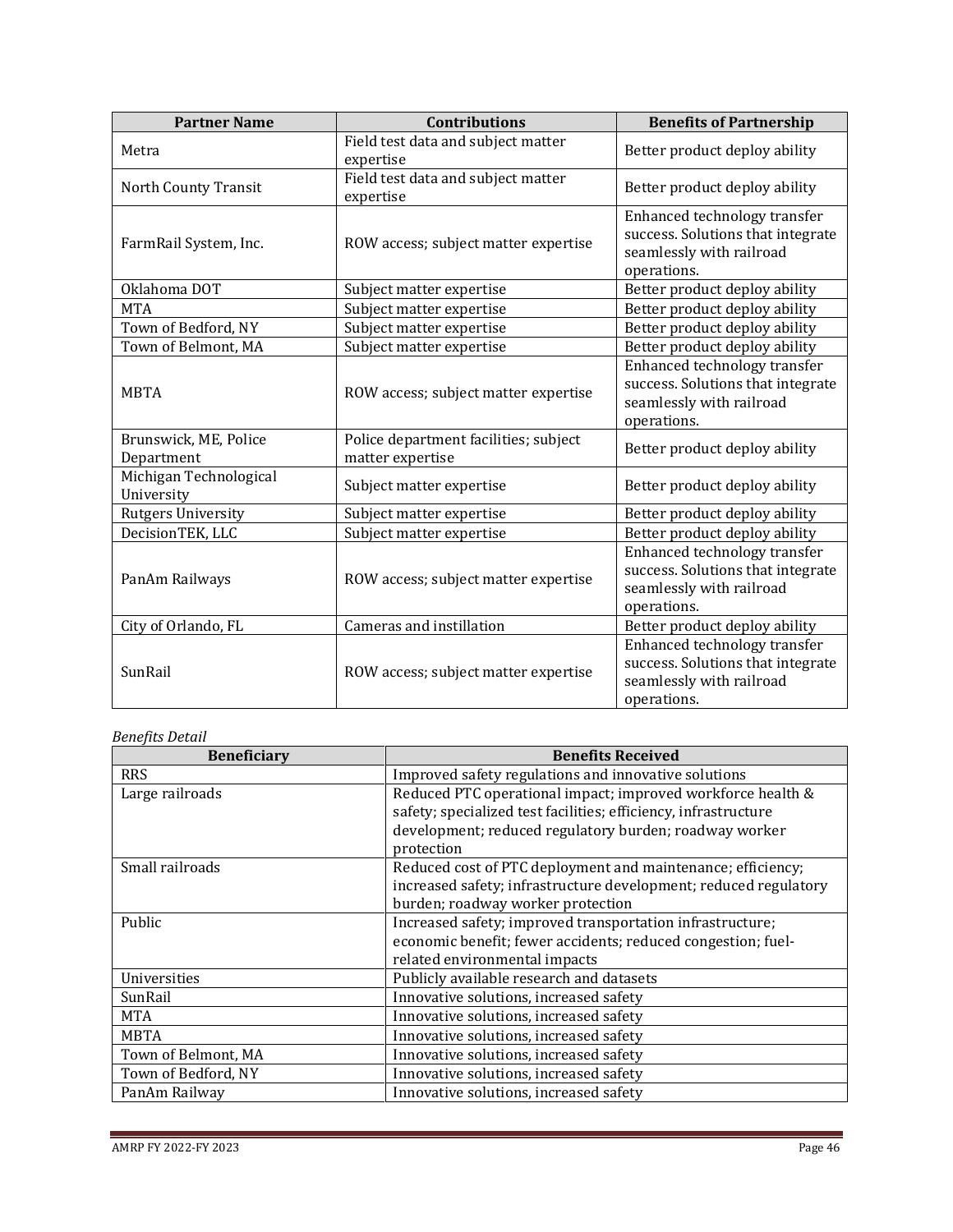| <b>Beneficiary</b>                  | <b>Benefits Received</b>                             |
|-------------------------------------|------------------------------------------------------|
| Town of Brunswick, ME               | Innovative solutions, increased safety               |
| City of Orlando, FL                 | Innovative solutions, increased safety               |
| Highway motorists                   | Reduced delay and accident risk                      |
| Long-distance and short-haul trucks | Reduced travel time and supply chain logistics costs |
| <b>FHWA</b>                         | Innovative solutions, increased safety               |
| Local communities                   | Innovative solutions, increased safety               |
| <b>FTA</b>                          | Innovative solutions, increased safety               |
| State DOTs (Oklahoma, Michigan)     | Innovative solutions, increased safety               |
| Labor organizations                 | Increased employee safety                            |
| Railroad workers                    | Increased track worker safety                        |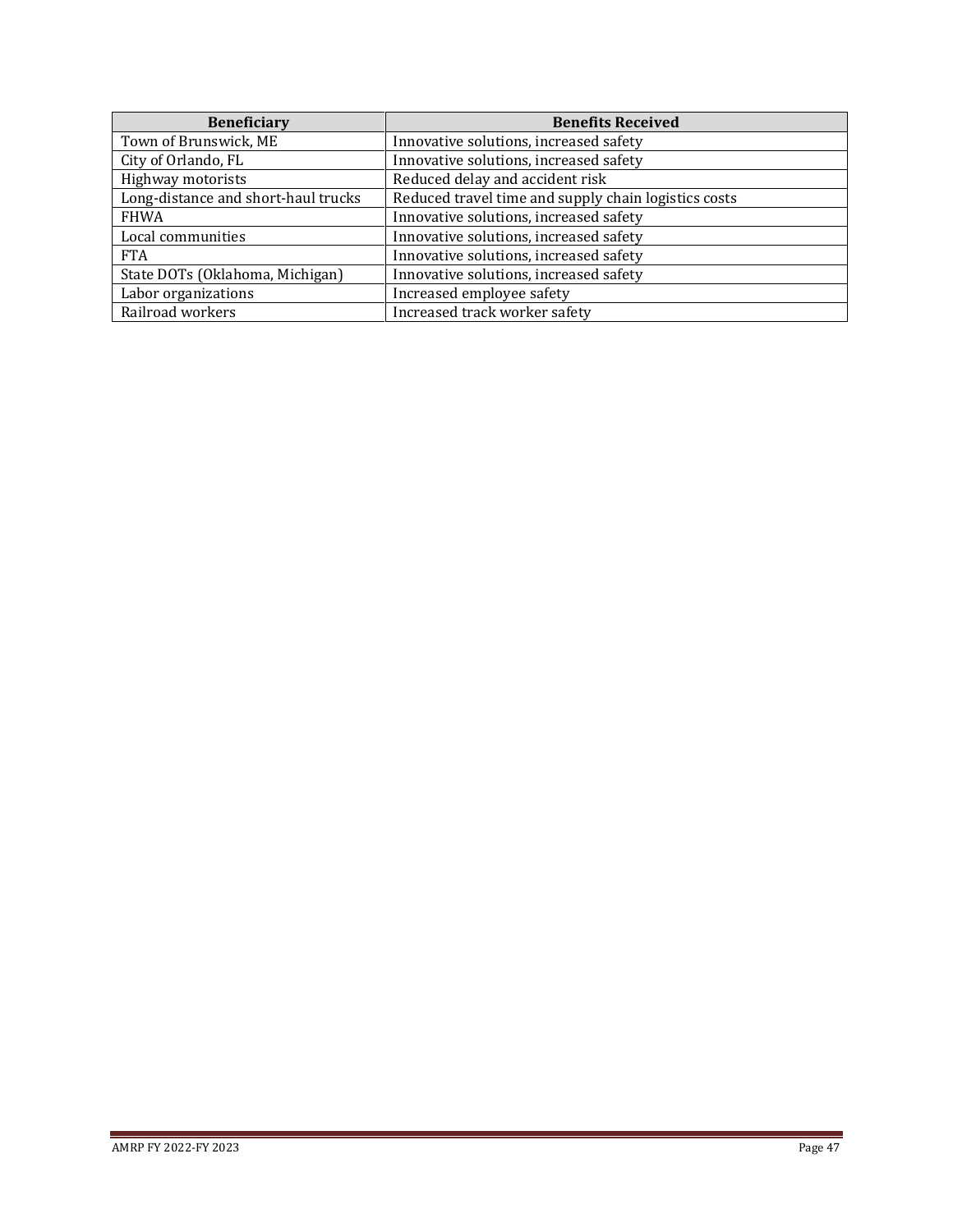# **Human Factors**

## **\$6,042,000**

## **Program Description**

The Human Factors (HF) Research program focuses on improving railroad safety by studying the causes of human error in railroad operations and developing new technologies, non-regulatory guidance, and programs to mitigate those causes. The program conducts R&D in the following four research areas: Railroad Technology, Automation and Systems Design; Railroad Organizational Culture and Safety Performance; Railroad Worker and Operator Performance; and Highway-Railroad Grade Crossings, and Railroad Trespass and Suicide Prevention.

## **Statutory Requirements**

*Is this program statutorily mandated (Y): See page 4 for more details.*

## **Program Objectives**

The objective of the HF Research program is to improve rail safety by reducing the potential for human error in railroad operations. The program develops decision support and planning tools, and assessments of automation and human-machine interface (HMI) designs; advocates for humansystems integration (HSI) within the railroad industry; and works with stakeholders to improve safety culture. Safety is the primary driver of HF research.

## **Anticipated Program Activities**

## *Railroad Technology, Automation, and Systems Design*

New technologies are changing how railroad workers perform their jobs. This research area examines the safety implications of new technology and automation from a human-centered design perspective. The primary goal of this research area is to ensure that safety is enhanced, not degraded, by new technology and automation. Prototypes may be designed and tested to benchmark the unintended human factors consequences of new technologies.

## *Anticipated Activities*

RD&T will assess safety issues associated with (a) rail technology assessment and human performance, (b) new technology concept demonstration and the HMI, and (c) HSI as an acquisition and implementation process for new technology.

Human Automation Teaming in Track research will analyze the function of human-automation teams in the track inspection process, including the relative strengths of both humans and automation, as well as different ways they may work together.

Demonstration and Evaluation of Technology in Train Operations research will involve partners such as Amtrak and the RRS to provide support for the demonstration and evaluation of new and existing technologies that railroads adopt.

RD&T is adding support for the assessment of technology for ongoing research at TTC. Support may include providing general technical advice on HF safety issues associated with the testing and evaluation of new rail equipment. In addition, the program will examine testing and evaluation planning regarding the inclusion of human performance in the equipment test loop.

RD&T will maintain and operate the Cab Technology Integration Laboratory (CTIL) simulator as well as the driving simulator (shared with the National Highway Traffic Safety Administration)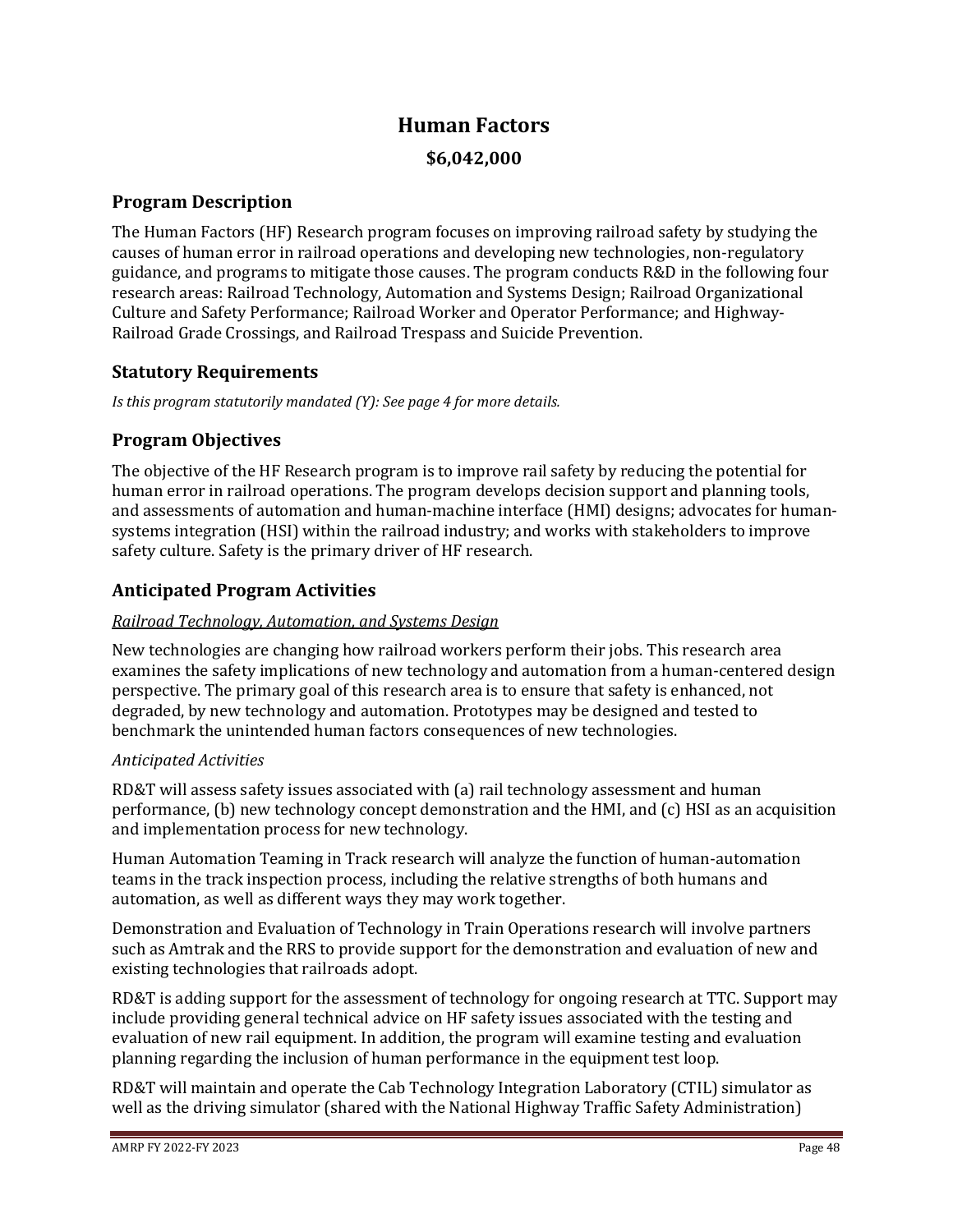which includes conducting human subjects research, furnishing expert advice on experimental methodology, and promoting its use and applicability to other government and rail organizations. Further, RD&T will update the CTIL website to enhance strategic communications and outreach (e.g., communicating the latest research activities to the public, recent technical reports and briefings related to automation research, and meeting notes from stakeholder review panels).

## *Railroad Organizational Culture and Safety Performance*

This research area focuses on projects that enhance railroad safety by encouraging the development of a positive safety culture within the railroad industry. Organizations with a positive safety culture are characterized by communications founded on mutual trust, by shared perceptions of the importance of safety, and by confidence in the efficacy of preventive measures.

RD&T HF research supports RRS by providing subject matter expertise, consultation, research, data, and tools to improve railroad safety. The program works closely with RRS to provide insight into research needs throughout the fiscal year and support requests for research and expertise for time-sensitive safety issues.

RD&T also continues to provide program monitoring and support of the Short Line Safety Institute (SLSI), which provides safety culture assessments and training to small railroads, usually located in rural areas. SLSI is congressional directive administered as an annual grant.

## *Anticipated Activities*

RD&T will provide oversight of SLSI's programmatic activities, including program evaluation work conducted by Volpe.

The program will also work with SLSI to pilot test the Confidential Close Call Reporting System (C3RS) Peer Review Team support services for Class II and Class III railroads. C3RS is an FRAsponsored, voluntary program that provides participating railroads the opportunity to confidentially report unsafe events and conditions. This initiative brings together representative stakeholders from government, SLSI, and industry to work together to identify potential safety issues and proactively develop mitigation strategies in the short line railroad community. The results of the June 2, 2021 C3RS progress meeting hosted by National Aeronautics and Space Administration provided insights from locomotive engineers on PTC operations. Further research is required to gather more detailed information on PTC HMI design and operations. Therefore, C<sup>3</sup>RS will be expanded to persons outside of the original member organizations so that reporting opportunities are not restricted to only member organizations.

In partnership with RRS, RD&T will assist in RISE development, pilot testing, and support for railroad safety working groups, including Fatality Analysis of Maintenance-of-Way Employees and Signalmen (FAMES) and Switching Operations Fatalities Analysis (SOFA).

RD&T will identify stakeholders' safety concerns regarding the operation of trains longer than 7,500 feet (i.e., VLTs). FRA held an initial listening session with labor unions on May 19, 2021 to learn about and document labor's concerns regarding VLTs. The program will document themes that emerged from the listening session and present the themes to FRA leadership. In FY 2022, HF will work with other divisions in RD&T to develop a comprehensive research plan on VLTs using a systems perspective.

## *Railroad Worker and Operator Performance*

Individuals and groups (teams) of workers perform safety critical jobs in the railroad industry under a variety of personal (age, sleep deprivation, motivation, memory, etc.), environmental (noise, temperature, vibration, etc.), and social (status, role, etc.) conditions that may affect job performance and safety. This research area examines these factors to 1) identify those that have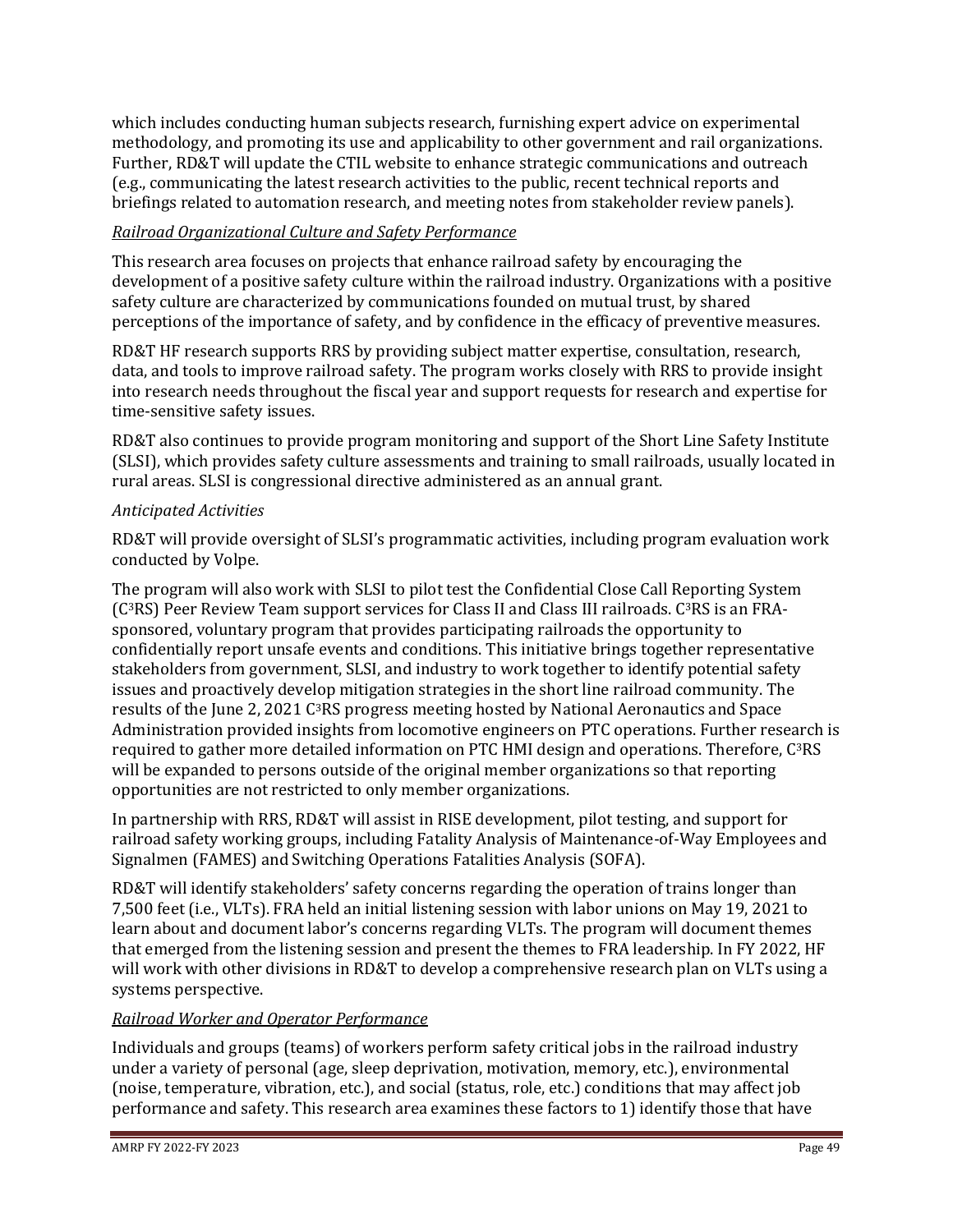significant impacts on job performance and safety; and 2) suggest strategies to enhance safety and job performance.

In May 2021, the NTSB released its final Most Wanted List of Transportation Safety Improvements. "Improve Rail Worker Safety" is among the top priorities on the NTSB list. Specifically related to rail worker safety, NTSB has called for improvements in worker scheduling procedures, training practices, safety culture and technologies that facilitate safety redundancy, switching incidents, and issues related to HazMat and spacing between cars. RD&T has several ongoing research efforts that align with the recommendations on NTSB's Most Wanted List. FRA will continue to develop and expand this research area.

## *Anticipated Activities*

RD&T will conduct research related to human fatigue. The researchers aim to better understand workload factors and their contribution to human fatigue and create human fatigue prediction models to help personnel work scheduling. FRA will publish a Fatigue Research Plan, which will describe the HF's comprehensive fatigue research efforts. HF will conduct studies and analysis on human fatigue; and develop research-based recommendations on detection of human fatigue, countermeasures, and implications for railroad scheduling policy.

RD&T will also collaborate with labor unions to identify safety concerns associated with operating VLTs.

RD&T will collaborate with RRS to develop a program of research related to employee training. This research area will focus on the quality of engineer and conductor training as it relates to new technologies, such as PTC. This research program will identify knowledge gaps in the standard of training required for engineers and conductors to sufficiently operate new technology across different terrain and territory.

In collaboration with RD&T's Track Research program, the HF Research program will continue research on track inspection to describe the possible roles that humans and automation can each play in detection, analysis, and decision-making as well as considerations for how to effectively assign those roles depending on the level of automation or capabilities of the technology.

## *Highway-Railroad Grade Crossings, Railroad Trespass, and Suicide Prevention*

This research area examines factors that have significant impacts on grade crossing behavior and safety and identifies strategies to enhance safety and performance. This research area also explores the two leading causes of rail-related death in the U.S.—trespassing and suicide.

## *Anticipated Activities*

RD&T will continue to partner with RRS to further its ongoing research and education activities to raise awareness of the dangers and impacts of trespassing, to seek out low-cost solutions to local trespassing issues, and to discuss practicable ideas for technological improvements at grade crossings. In this work, RD&T will continue to demonstrate its alignment with the National Strategy to Prevent Trespassing on Railroad Property.

The program will also conduct research to better understand the root causes of rail suicide and trespass incidents to develop strategies to prevent future incidents or mitigate their consequences.

The research will consider racial equity, seeking to understand how these incidents and fatalities may occur across communities of different socioeconomic status—including lower-income communities of color.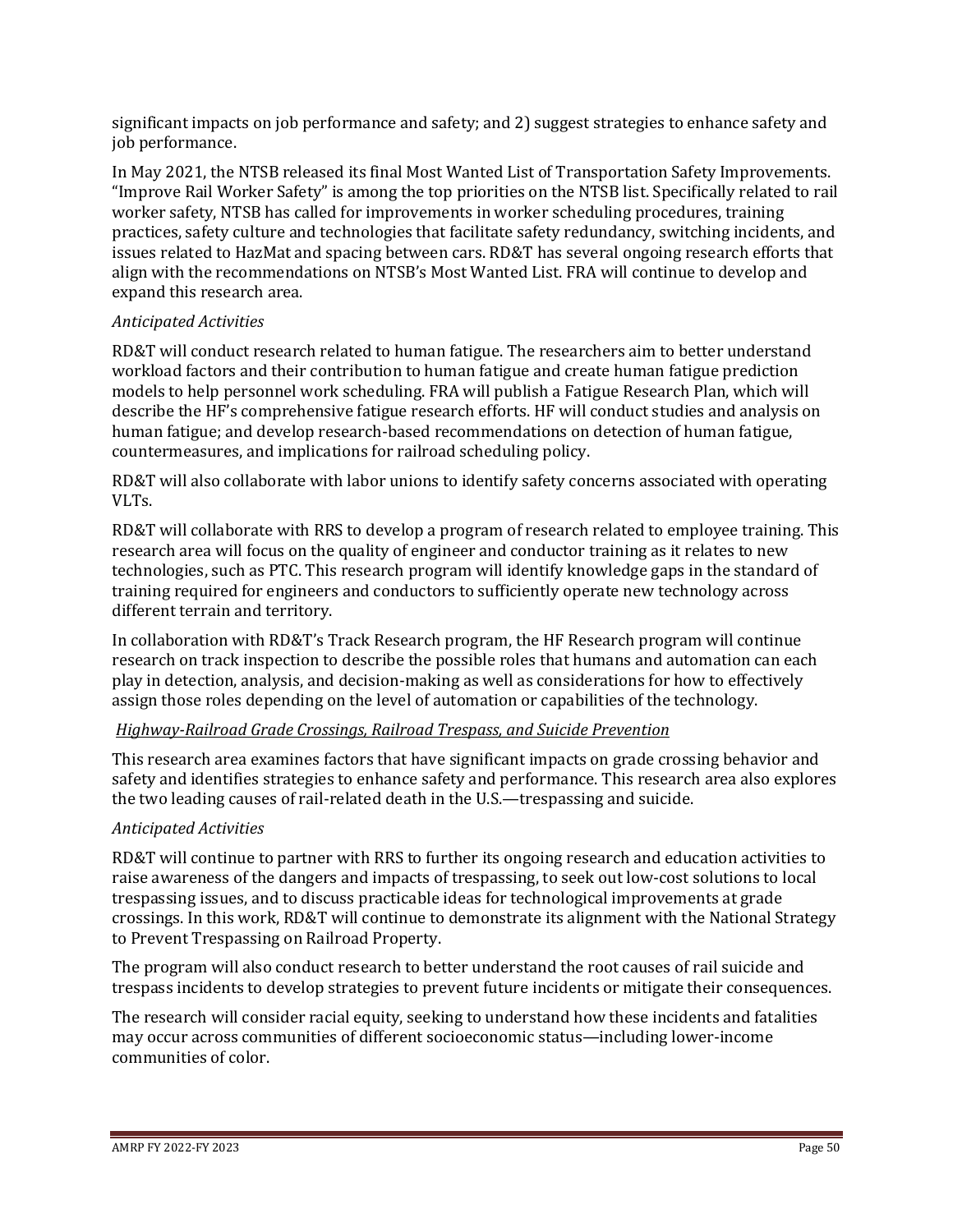Additionally, RD&T will work directly with at least one railroad carrier to collect detailed postincident data, with a focus on data that indicates the intent of the individual involved in a trainperson collision. RD&T will continue to assist railroad partners to identify ways to use data to effectively identify mitigation strategies.

## *Public, Private, and University Cooperative Research Agreement*

See Railroad Systems Issues for more details on this research.

## **Expected Program Outcomes**

## *Railroad Technology, Automation, and Systems Design*

Outcomes from CTIL research activities include prototype development, which furthers FRA's ability to benchmark safety and performance characteristics of automated technologies.

## *Railroad Organizational Culture and Safety Performance*

Expected outcomes from the review of C3RS data include policy and procedure recommendations, technology evaluations, and operational safety issue analysis and reporting.

Expected outcomes from RISE research will improve safety by identifying a previously unknown issue or precursor from data analysis focusing on a topic of interest and monitoring data for issues, and/or identifying a topic that needs in-depth study.

Expected outcomes from work with railroad safety working groups will provide technical assistance related to data analysis and report writing to these non-regulatory stakeholder workgroups (e.g., FAMES, SOFA) in their fatality case analyses.

#### *Railroad Worker and Operator Performance*

Expected outcomes of human fatigue research include a reduction in the risk of human fatiguerelated accidents and incidents.

The expected outcomes of the Information and Communications Technology (ICT) Needs Assessment include a set of software tools, websites, and email systems of information communication for railroaders. Scenario-based Training (SBT) expected outcomes include a stronger and more effective operational training utilizing the SBT approach.

Human-Automation Teaming in Track Inspection expected outcomes will yield a better understanding of how to integrate new technology into legacy operations where the best use of human and automation capabilities can be allocated to enhance teaming and improve efficiency in the track inspection task. Additionally, outcomes include safer tracks that are inspected more efficiently.

#### *Highway-Railroad Grade Crossings, Railroad Trespass, and Suicide Prevention*

Expected outcomes will provide: a data-based approach to design optimized in-vehicle auditory alerts (IVAAs) for rail crossings and help with standardizing the warnings across platforms; and critical information to developers interested in incorporating rail crossings and IVAAs in their applications.

Expected outcomes of data quality improvement efforts will be used to better understand the reliability and validity of the intent determinations that are currently used by FRA.

Expected outcomes of HF outreach include coordination and hosting of Global Railway Alliance for Suicide Prevention (GRASP) meetings and public posting of meeting minutes, including key findings. FRA will conduct outreach activities with Operation Lifesaver, mental health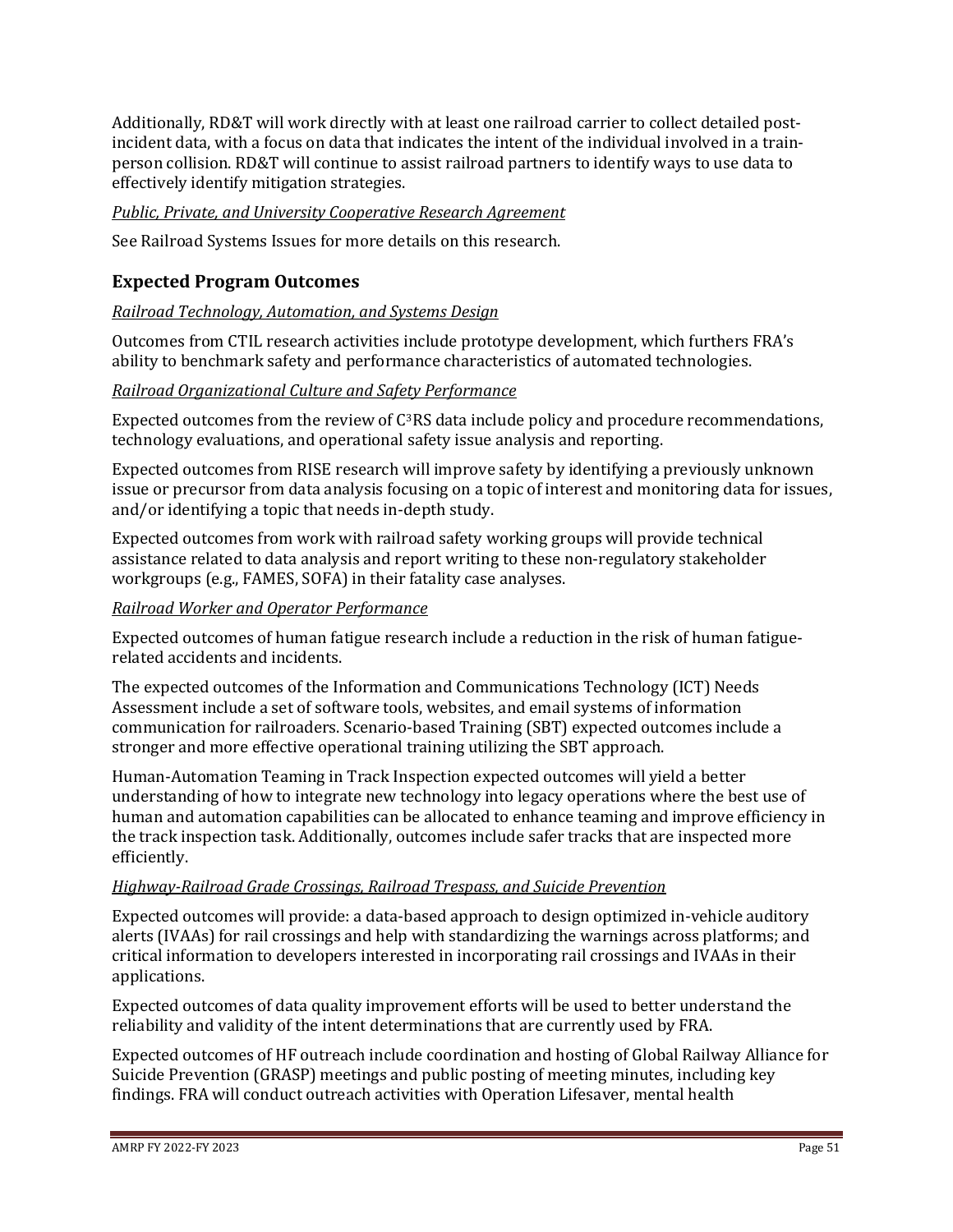organizations, and other industry groups. Also, FRA is developing a U.S.-based group similar to GRASP, in response to feedback and interest from rail stakeholders. FRA expects passenger railroads (commuter railroads) to be involved with the new group for suicide prevention.

Expected outcomes of countermeasure development and evaluation include helping railroads determine which types of countermeasures to select to mitigate their trespass and/or suicide issues and develop rail-specific guidelines for reporting.

## **Collaboration Partners**

| <b>Partner Name</b>            | Contributions                        | <b>Benefits of Partnership</b>        |
|--------------------------------|--------------------------------------|---------------------------------------|
| <b>DOT Human Factors</b>       | <b>Share Human Factors</b>           | Per the U.S. Department of            |
| <b>Coordinating Committee</b>  | research/information with each DOT   | Transportation Strategic Plan for FY  |
| (HFCC)                         | mode.                                | 2018-2022 (p. 34), HFCC "serves as a  |
|                                |                                      | collaborative, multimodal team with   |
|                                |                                      | Federal Government-wide liaisons      |
|                                |                                      | to address crosscutting human         |
|                                |                                      | factors issues in transportation."    |
|                                |                                      | HFCC includes representatives from    |
|                                |                                      | every DOT operating administration    |
|                                |                                      | $(OA)$ .                              |
| DOT Safety Council             | HF provides financial support to the | Per the U.S. Department of            |
|                                | DOT Safety Council.                  | Transportation Strategic Plan for FY  |
|                                |                                      | 2018-2022 (p. 16), the DOT Safety     |
|                                |                                      | Council provides leadership and       |
|                                |                                      | establishes a departmental            |
|                                |                                      | commitment to improving               |
|                                |                                      | transportation safety through         |
|                                |                                      | improved safety culture. The DOT      |
|                                |                                      | Safety Council is composed of the     |
|                                |                                      | heads of each DOT OA, their senior    |
|                                |                                      | safety officers, and senior officials |
|                                |                                      | from the Office of the Secretary.     |
| <b>RRS</b>                     | Subject matter expertise,            | HF PMs work closely with their        |
|                                | collaboration, and                   | counterparts in RRS.                  |
|                                | recommendations                      | As a primary customer of RD&T,        |
|                                |                                      | RRS' research needs, and priorities   |
|                                |                                      | helps shape the HF research plan.     |
| RRS's Highway-Rail Crossing    | Subject matter expertise,            | HF PMs supports staff in              |
| and Trespasser Programs        | collaboration, and recommendations   | RRS's Highway-Rail Crossing and       |
| Division                       |                                      | <b>Trespasser Programs Division</b>   |
| TC&C, Rolling Stock, and Track | Collaboration, subject matter        | HF works closely with PMs from        |
| <b>Divisions</b>               | expertise, stakeholder engagement    | RD&T's other research programs to     |
|                                |                                      | conduct jointly sponsored             |
|                                |                                      | research projects. Integration of HF  |
|                                |                                      | PMs ensures that engineering          |
|                                |                                      | solutions include consideration of    |
|                                |                                      | the operator's perspective.           |
|                                |                                      | Integration of HF principles and      |
|                                |                                      | HMI design considerations at the      |
|                                |                                      | beginning of developing new           |
|                                |                                      | technologies helps reduce the         |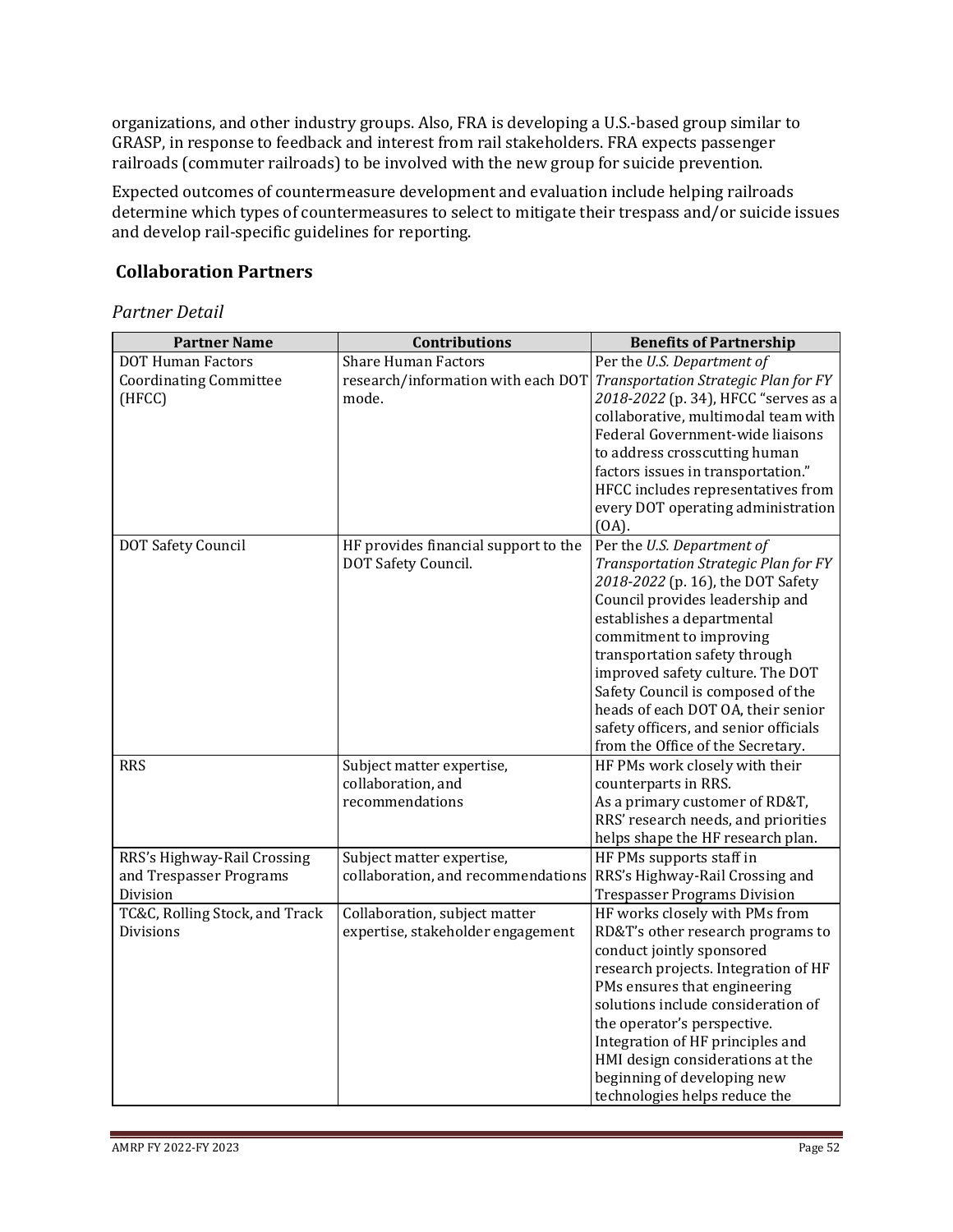| <b>Partner Name</b>                 | <b>Contributions</b>               | <b>Benefits of Partnership</b>     |
|-------------------------------------|------------------------------------|------------------------------------|
|                                     |                                    | potential for human error once     |
|                                     |                                    | those technologies are deployed.   |
| Amtrak                              | Subject matter expertise,          | Stakeholder                        |
|                                     | collaboration, data, and           | engagement/understanding of        |
|                                     | recommendations                    | human error situations             |
| Metra                               | Subject matter expertise,          | Stakeholder                        |
|                                     | collaboration, data, and           | engagement/understanding of        |
|                                     | recommendations                    | human error situations             |
| New Jersey Transit                  | Subject matter expertise,          | Stakeholder                        |
|                                     | collaboration, data, and           | engagement/understanding of        |
|                                     | recommendations                    | human error situations             |
| Keolis/MBTA                         | Subject matter expertise,          | Stakeholder                        |
|                                     | collaboration, data, and           | engagement/understanding of        |
|                                     | recommendations                    | human error situations             |
| <b>FAMES</b>                        | Subject matter expertise,          | Stakeholder                        |
|                                     | collaboration, data, and           | engagement/understanding of        |
|                                     | recommendations                    | fatalities and lessons learned     |
| <b>SEPTA</b>                        | Subject matter expertise,          | Stakeholder                        |
|                                     | collaboration, data, and           | engagement/understanding of        |
|                                     | recommendations                    | human error situations             |
| MTA (LIRR and MNR)                  | Subject matter expertise,          | Stakeholder                        |
|                                     | collaboration, data, and           | engagement/understanding of        |
|                                     | recommendations                    | human error situations             |
| <b>SOFA</b>                         | Subject matter expertise,          | Stakeholder                        |
|                                     | collaboration, data, and           | engagement/understanding of        |
|                                     | recommendations                    | fatalities and lessons learned     |
| <b>Brotherhood of Locomotive</b>    | Subject matter expertise,          | Stakeholder                        |
| <b>Engineers and Trainmen</b>       | collaboration, data, and           | engagement/understanding of        |
| (BLET)                              | recommendations                    | human error situations             |
| <b>International Association of</b> | Subject matter expertise,          | Stakeholder                        |
| Sheet Metal, Air, Rail, and         | collaboration, data, and           | engagement/understanding of        |
| <b>Transportation Workers</b>       | recommendations                    | human error situations             |
| (SMART)                             |                                    |                                    |
| <b>ASLRRA</b>                       | Subject matter expertise,          | Stakeholder engagement             |
|                                     | collaboration, data, and           |                                    |
|                                     | recommendations                    |                                    |
| AAR                                 | Subject matter expertise,          | Stakeholder engagement             |
|                                     | collaboration, data, and           |                                    |
|                                     | recommendations                    |                                    |
| <b>GE Global Research</b>           | Collaboration, research studies    | Stakeholder engagement             |
| <b>SLSI</b>                         | Subject matter expertise,          | Improved safety and safety culture |
|                                     | collaboration, data, and           | in Class II and Class III freight  |
|                                     | recommendations                    | railroads                          |
| <b>GRASP</b>                        | Subject matter expertise,          | Stakeholder engagement             |
|                                     | collaboration, data, and           |                                    |
|                                     | recommendations                    |                                    |
| Operation Lifesaver                 | Subject matter expertise,          | Stakeholder engagement             |
|                                     | collaboration, data, and           |                                    |
|                                     | recommendations                    |                                    |
| Massachusetts Institute of          | Subject matter expertise, research | HF expertise                       |
| Technology                          | studies, collaboration, data, and  |                                    |
|                                     | recommendations                    |                                    |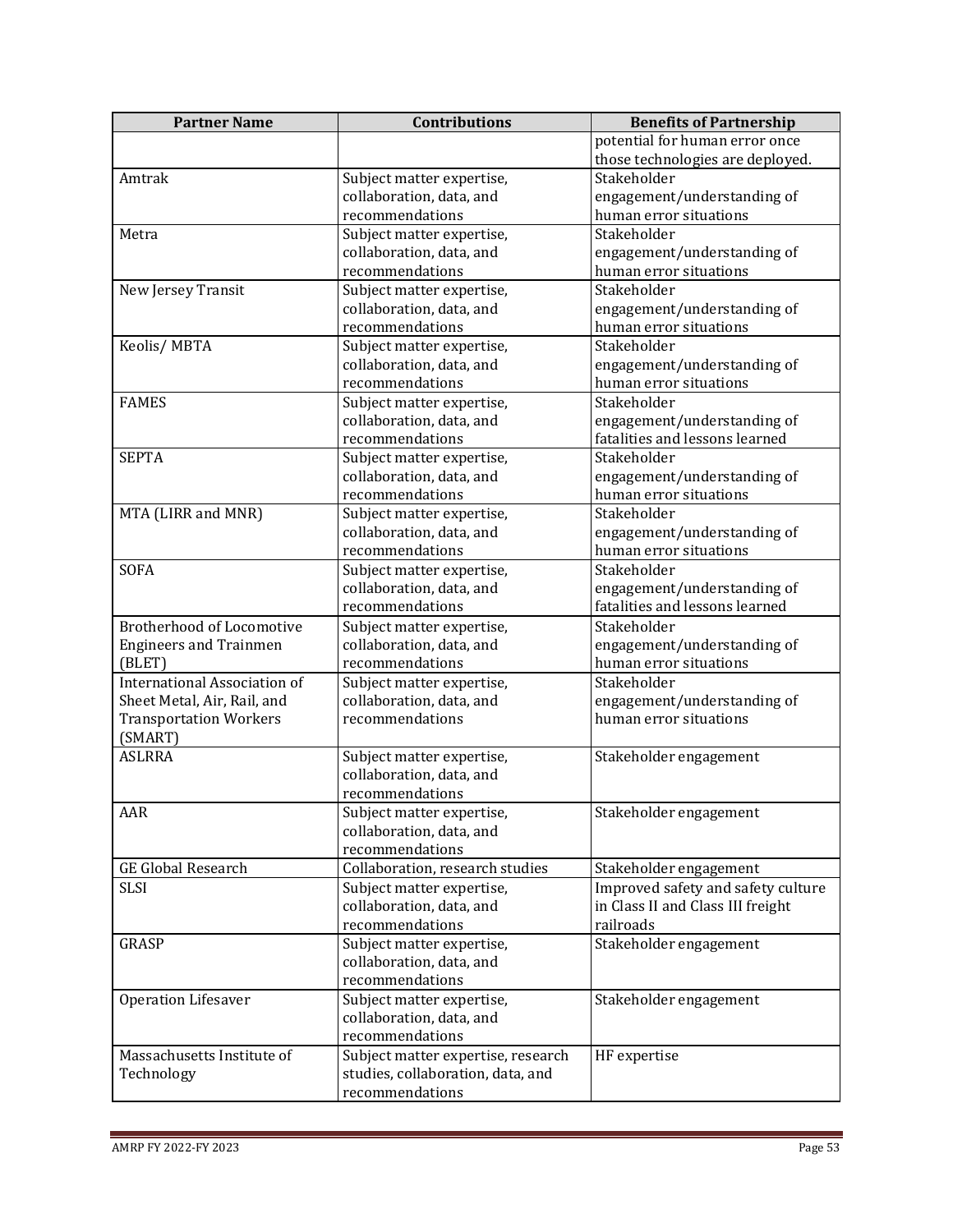| <b>Partner Name</b>             | <b>Contributions</b>               | <b>Benefits of Partnership</b> |
|---------------------------------|------------------------------------|--------------------------------|
| Michigan Technological          | Subject matter expertise, research | HF and AI expertise            |
| University                      | studies, collaboration, data, and  |                                |
|                                 | recommendations                    |                                |
| University of Connecticut       | Subject matter expertise, research | HF expertise                   |
|                                 | studies, collaboration, data, and  |                                |
|                                 | recommendations                    |                                |
| <b>University of New Mexico</b> | Subject matter expertise, research | HF and AI expertise            |
|                                 | studies, collaboration, data, and  |                                |
|                                 | recommendations                    |                                |
| <b>Rutgers University</b>       | Subject matter expertise, research | HF and AI expertise            |
|                                 | studies, collaboration, data, and  |                                |
|                                 | recommendations                    |                                |
| University of South Carolina    | Subject matter expertise, research | HF and AI expertise            |
|                                 | studies, collaboration, data, and  |                                |
|                                 | recommendations                    |                                |

# *Benefits Detail*

| <b>Beneficiary</b>              | <b>Benefits Received</b>                                                 |
|---------------------------------|--------------------------------------------------------------------------|
| <b>RRS</b>                      | Improved safety requirements, standards, recommendations                 |
| Railroad industry               | Improved safety and safety culture                                       |
|                                 | Lower operating costs                                                    |
|                                 | Improved visibility for railroad workers and Grade Crossings             |
|                                 | Reduced railroad accidents and fatalities                                |
|                                 | Improved training for railway workers                                    |
| Public                          | Reduced railroad accidents and fatalities                                |
|                                 | Proper implementation of technology to improve safety especially related |
|                                 | to grade crossing and trespassing prevention                             |
| Small businesses and university | Improved railroad research resources and capabilities                    |
| research centers                | WFD opportunities                                                        |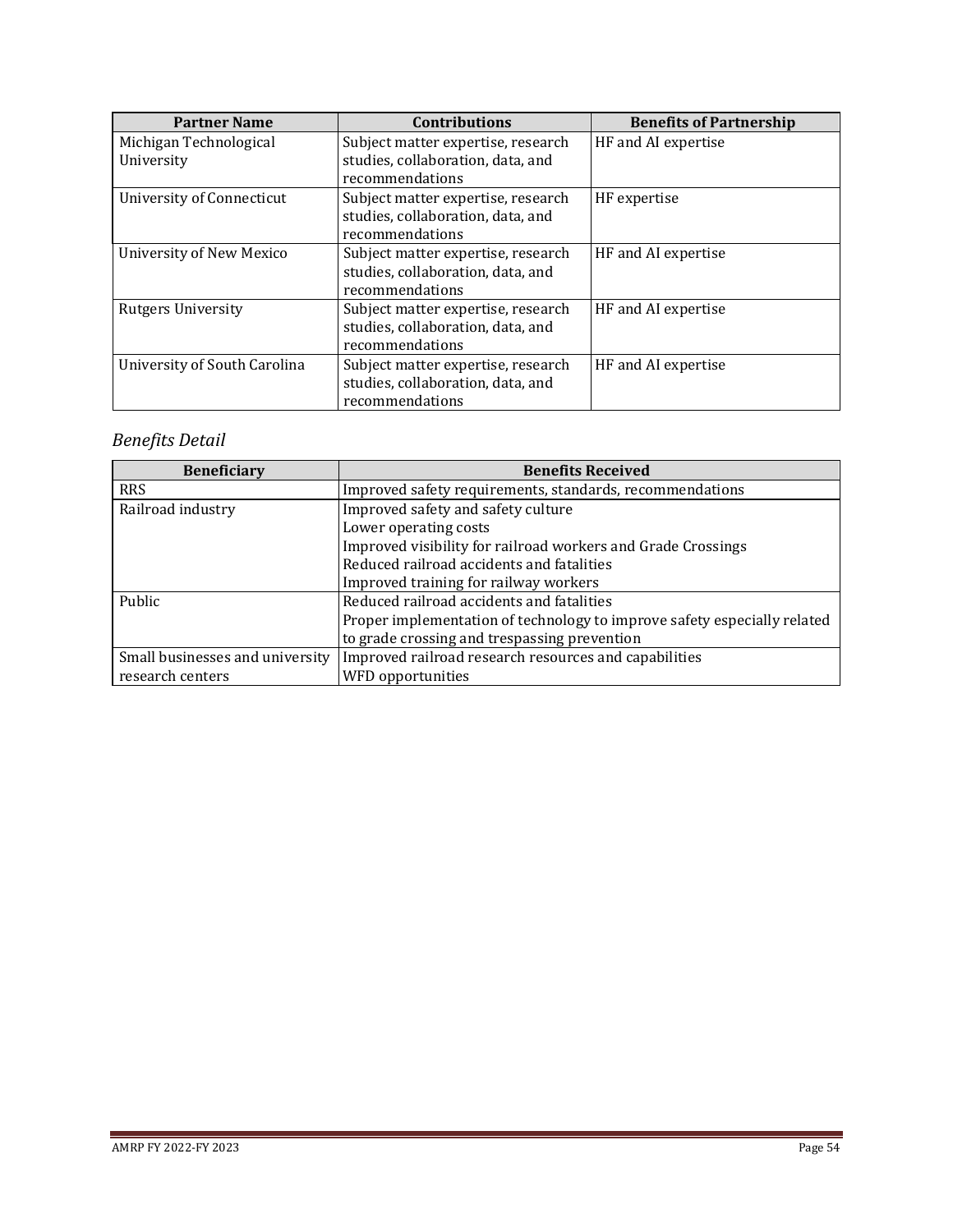# **Section 2 – FY 2023 RD&T Programs Railroad Systems Issues**

## **Program Description**

The RSI Research program defines the strategy that directs the entire RD&T program toward the goals set forth by DOT, OST-R, FRA, and RPD. The principal focus and goal of the RSI program is safety; however, the program's activities contribute to all DOT strategic goals to advance infrastructure, innovation, and accountability—while maintaining a safety focus.

The RSI research program improves railroad safety by evaluating risks and prioritizing RD&T projects to reduce safety risk and achieve DOT, OST-R, FRA, and RPD goals. RD&T works with RRS to understand their strategic goals, safety data and trends, and requirements/needs to prioritize research to reduce safety risks.

## **Program Objectives**

RSI's objective is to determine strategic research needs and priorities through collaboration with internal and external partners and stakeholders, considering real-time safety issues requiring subject matter expertise or long-term research solutions. The RSI research program develops, facilitates, manages, and supports the following areas: RD&T's research strategy; safety risk analysis; research prioritization; strategic collaborations and partnerships; performance-based regulations; non-regulatory recommendations; railroad environmental issues; locomotive safety; project evaluation; WFD; MSI outreach; RD&T-related technology transfer and travel; operations, maintenance, and equipment at TTC in Pueblo, Colorado; and contractor support.

RD&T partners and collaborates with academia, the private sector, and the rail industry—in addition to working with other DOT modes and Federal agencies.

RD&T partners and collaborates with academia, the private sector, and rail industry—in addition to working with other DOT modes and Federal agencies.

## **Anticipated Program Activities**<sup>10</sup>

RSI research program activities are tailored to address a host of railroad issues—from safety to WFD.

## *Rail Safety Innovations Deserving Exploratory Analysis*

TRB and FRA will issue an IDEA Program Announcement to solicit proposals for the Rail Safety IDEA program exploratory research projects. The announcement describes the program and criteria and provides guidelines for eligibility and proposal submission. The TRB selects a qualified Rail Safety IDEA review committee that will evaluate proposals on a competitive basis. The Rail Safety IDEA program committee will evaluate those proposals meeting the technical eligibility criteria and provide comments for selected researchers. TRB will ensure that there will be a widespread announcement of contract opportunities for rail inventors. TRB and FRA will collaborate to manage the projects to completion. FRA and TRB will track the successful implementation of completed projects.

 $10$  Activities and outcomes are similar to previous fiscal years because new projects are selected, executed, monitored, and completed each fiscal year.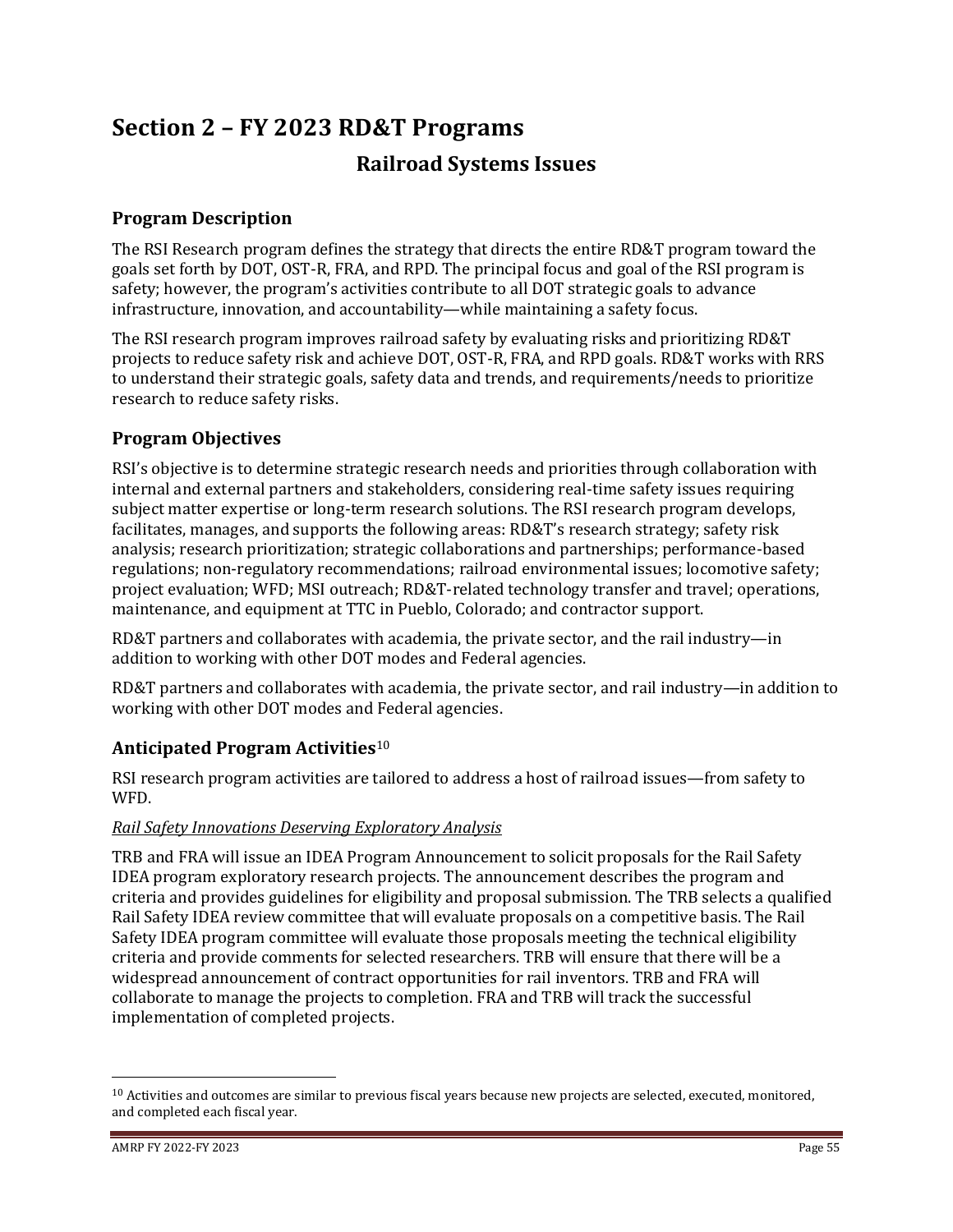## *Project Selection*

This project includes the activities and costs associated with maintaining the license for the prioritization software and implementing the prioritization process. FRA will renew the Decision Lens software license for an additional option year. RD&T will use lessons learned and apply improved rating process to candidate research projects for FY 2022 (October–December timeframe). Each research program will use lessons learned and results to inform the FY 2022 AMRP.

#### *Strategic Planning*

RD&T will continue implementation of its 5-Year Strategic Plan 2020–2024, continue development of its 5-Year Strategic Plan 2024–2028, and continue implementation of its MSI Outreach Strategic Plan.

#### *RD&T Technology Transfer (T2)*

Utilizing RD&T's T2 methodology (rooted in collaboration and stakeholder engagement activities), the expected outcomes include T2 and adoption of innovative concepts and methods that will enhance safety and performance for railroads.

#### *Program Support*

As part of RD&T's T2 and publishing process, the Technical Editors will review Technical Reports, Research Results, conference papers, and other material. The editors will also provide reportrelated social media content to the FRA Office of Public Affairs for RD&T's social media campaigns. Contractors will provide program management, analysis, and subject matter expertise to support project, program, and portfolio management.

#### *Project Evaluation*

RD&T will standardize and enhance project evaluation tools. Each research program will continue implementation of RD&T's project evaluation methodology. RD&T will continue to align evaluation practices to FRA's learning agenda and OMB's direction. As part of research activities, RD&T will conduct project evaluations and optimize RD&T's performance management metrics. RD&T will review evaluation data to understand trends and establish new project success criteria.

#### *Facilities and Equipment – Transportation Technology Center*

RD&T will continue providing facilities and equipment that can be used to perform railroad research and development, testing, and training to enhance the safety of rail systems in both safety and security operations. RD&T continues the enhancement of TTC's capabilities through strategic investment in existing facilities and equipment to support upcoming research and testing needs (e.g., the refurbishment of its rail system). RD&T continues to support environmental and green technology goals encouraging energy efficiency, renewable energy, the reduction of toxins, recycling, the reuse of materials, and water conservation. RD&T will complete TTCI contract closeout activities. RD&T will continue to purchase equipment and instrumentation needed for the new ENSCO contract based on RD&T's facilities maintenance plan.

RD&T will continue to raise awareness and encourage the broader use of TTC's facilities through creative outreach efforts to other Government agencies and the private sector, while ensuring priority for FRA-sponsored activities and providing fair access.

#### *Railroad Systems Issues*

RSI will conduct research related to BAAs, based on proposals that are accepted by RD&T.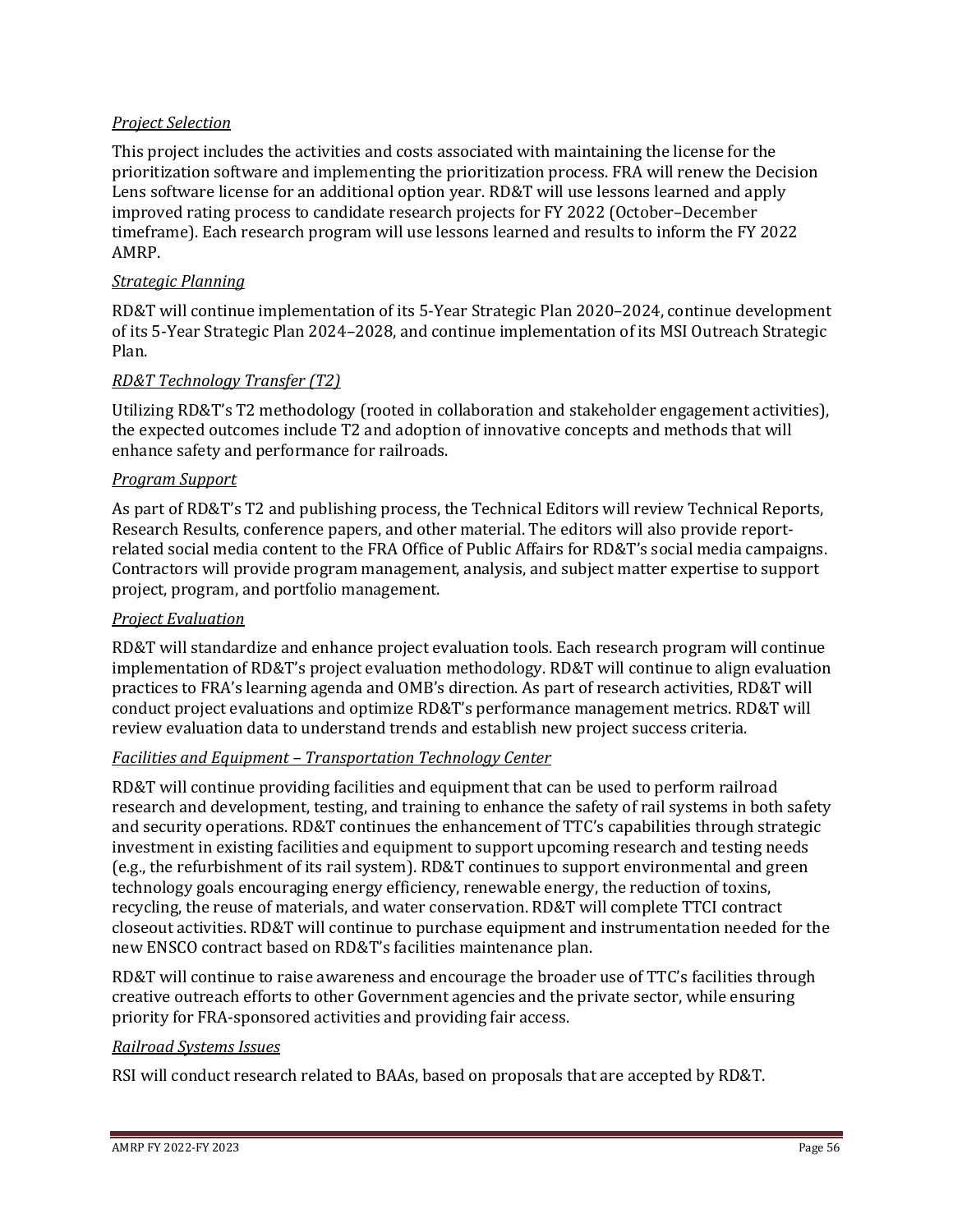#### *Workforce Development*

RD&T will continue WFD research activities, stakeholder engagement, MSI outreach and relationship building, STEM projects, and expansion of programs that support industry's efforts to increase recruitment, retention, and training of underrepresented populations.

RD&T will engage and collaborate with the railroad industry for a better understanding of rail workforce trends, and provide relevant data and insights to support sustainable initiatives. This engagement will facilitate establishment of forums with stakeholders for best practice and information exchange.

RD&T will support the third phase of programs aimed toward engaging youth (PreK through  $12<sup>th</sup>$ grade and college) and under-represented populations in rail transportation and STEM topics. This will include strategic outreach to build research partnerships with MSIs and increase awareness and interest in railroad careers.

In addition, RD&T will fund the second year of 2021 BAA research topics: Addressing Equity Challenges in Evolving Railroad Workforce Training Trends and Best Practices, Workforce Recruitment - Attracting and Retaining Women in Rail, and Influencing Successful Practices in Knowledge Management within the Railroad Industry. RD&T will continue to fund research proposals from the following research topics published in FRA's Research with Universities – Research Initiatives in Support of Railroad Safety BAA: Pre-college STEM Rail Transportation Club to increase Racial Equity in Rail Workforce Recruitment; Workforce Recruitment – Attracting and Retaining Women in Rail (new contract); Racial Equity in Rail Workforce Recruitment – Identifying and Training Leadership for Succession Planning; and LGBTQ+ Equity and Inclusion in the Railroad Industry.

## *Energy and Emissions*

RD&T and RRS will jointly plan and execute a second conference to include international participants on the advancement of safe, clean alternative fuels, and motive power technologies for railroad applications. This workshop will bring together experts, end users, manufacturers, academia, international partners, and Federal agencies to discuss technologies for the decarbonization of rail. RD&T will continue impact and applicability study of hydrogen for rail applications. RD&T will maintain the Rail Module in the GREET model so that the tool is updated, relevant, and useful for the rail industry. RD&T will provide feedback and direction to RRS on the performance of such equipment under normal and accident scenarios. RD&T will provide year two funding to selected BAA topics: Rail's Contribution to CO2 Emissions and Modal-Shift Impacts; Energy and Environmental Sustainability; and Climate Change and Resiliency Planning.

#### *Accessibility*

RD&T will support development of new and improved accessibility standards for rail vehicles, ensuring that the standards are safe and technically feasible. Research will be conducted as needed to develop science-based knowledge in support of standards.

#### *Locomotive Safety*

RD&T will assess new and innovative technologies that will improve the safety and efficiency of locomotives in a real-world environment. RD&T plans to complete development and prototype demonstration of hybrid systems.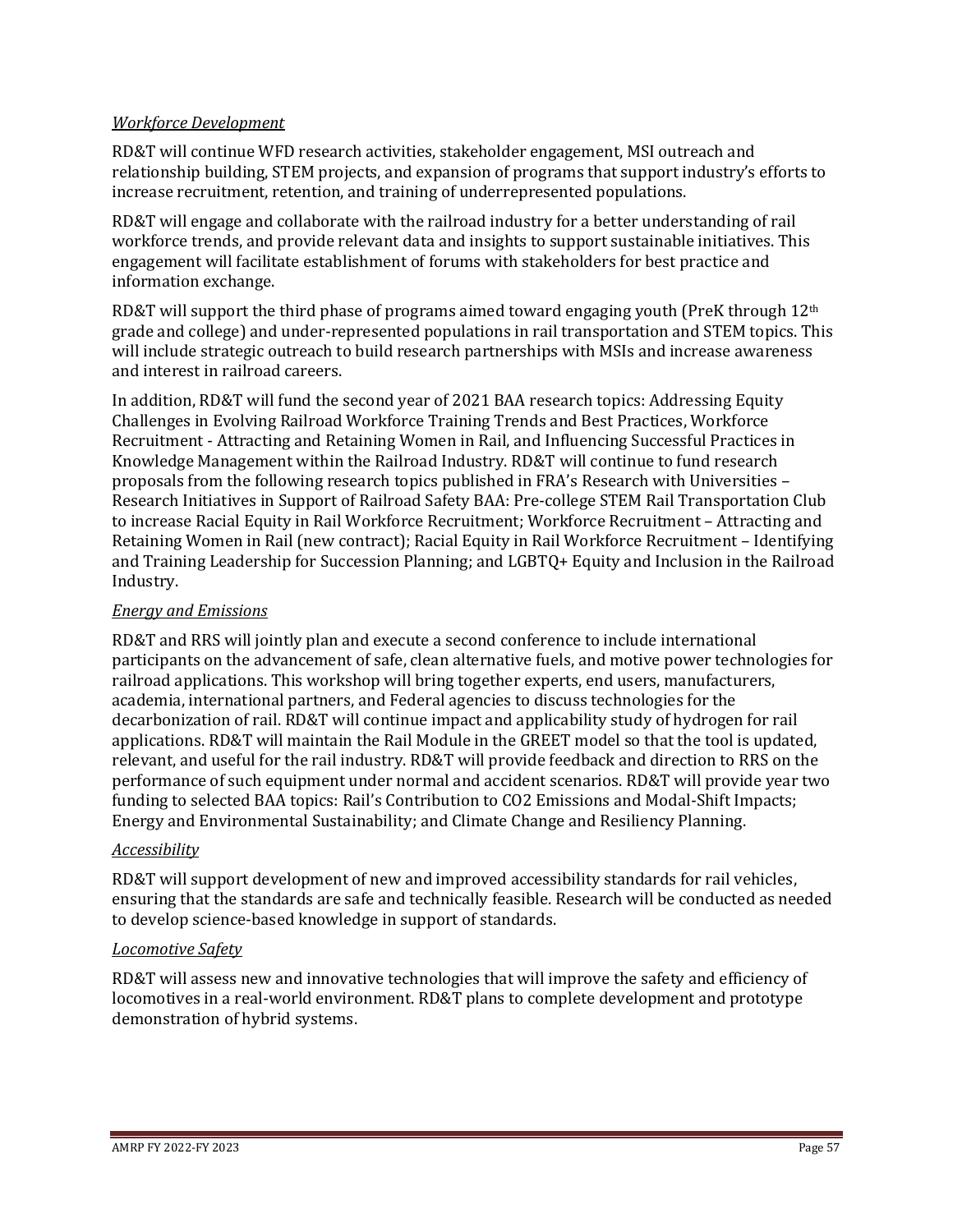### *Office of Railroad Safety Support*<sup>11</sup>

RD&T will continue to partner with RRS and industry on RISE. RD&T will conduct research on urgent safety issues identified by RRS or Congress. RD&T will continue to provide SME support to RRS.

## *Public, Private, and University Cooperative Research Agreement*<sup>12</sup>

RD&T will publish the request for proposals and review the university proposals. RD&T will select prospective research projects to fund and begin selected projects.

#### *Research with Universities on Intelligent Railroad Systems*<sup>13</sup>

FRA will collaborate with ITS-JPO to publish a BAA to solicit applied technology research projects that will support DOT and FRA goals to advance automation and connected vehicle technology adoption in the rail industry. RD&T will review university proposals and select prospective research projects. RD&T will award funding and begin selected projects.

<sup>11</sup> Funding will come from multiple divisions to support their research.

<sup>12</sup> Funding will come from multiple divisions to support their research.

<sup>&</sup>lt;sup>13</sup> Funding has been provided by Congress for Research with Universities on Intelligent Railroad Systems in addition to the total budget for FRA RD&T. If Congress chooses NOT to fund the \$1M additional funds, this activity will not be executed in 2023.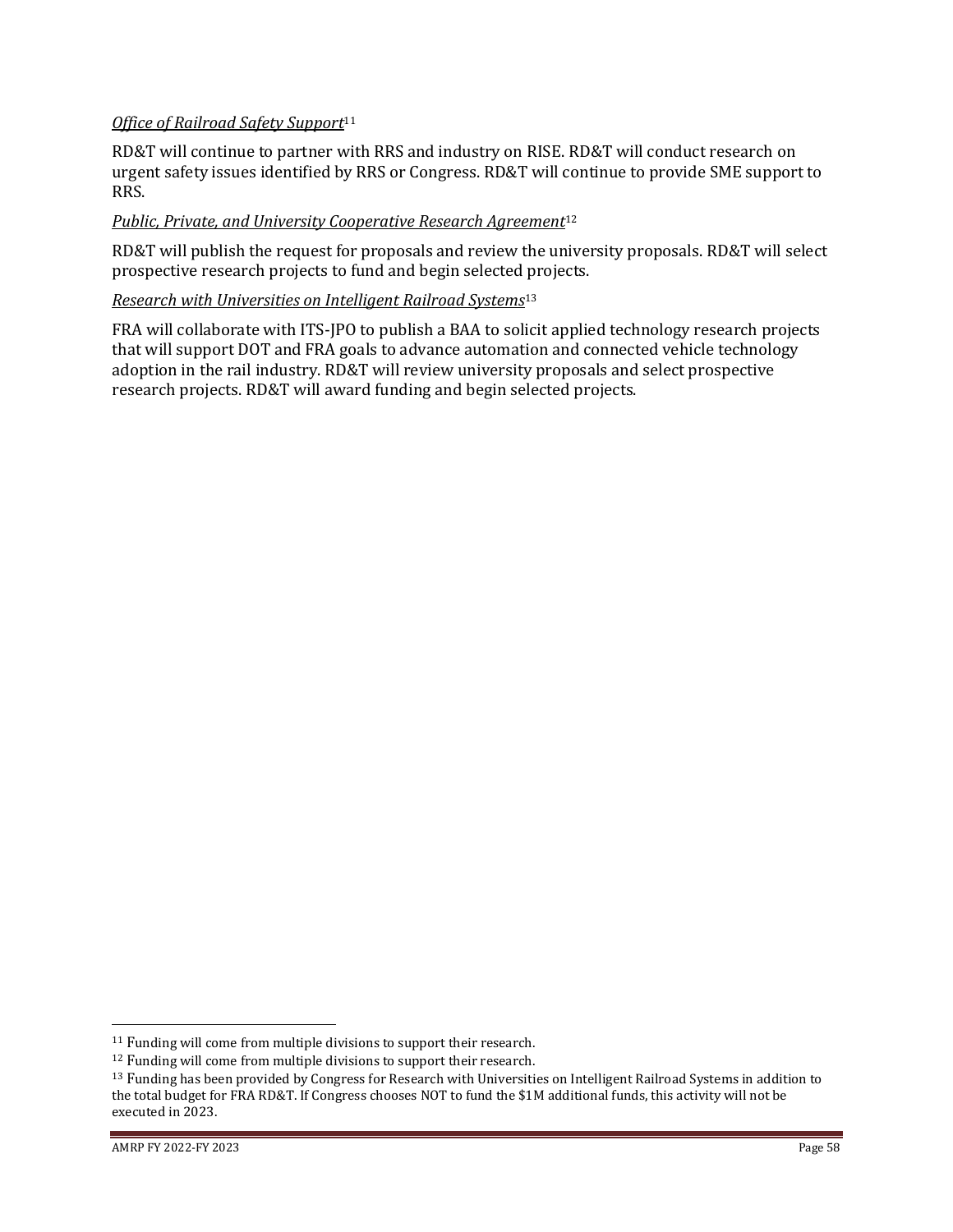# **Track**

## **Program Description**

The Track Research program helps to ensure the U.S. railway infrastructure is safe and capable of meeting the nation's transportation needs—today and in the future. Its applied research, development, and demonstration projects provide crucial technical information and data for both regulators and industry. This information and data, guides decisions about the safe operation of rail vehicles on U.S. track. It also guides investment and maintenance decisions, so the track infrastructure can handle growing rail traffic effectively and be resilient to climate change.

The program supports the goals and objectives of DOT and FRA; conducts safety-related research for new and in-service railroad system investments; develops and demonstrates new track condition assessment technologies; and coordinates research teams between railroads, universities, technology leaders, and Government. The program includes two primary research areas:

- Track structures and components
- Systems performance and analysis

## **Program Objectives**

FRA's RD&T Track Research program conducts scientific and engineering research to reduce trackcaused derailments and thus improve railroad safety. It especially aims to prevent highconsequence derailments that cause loss of human life and significant damage to communities and properties. Research results assist RRS in setting and enforcing appropriate minimum regulatory standards related to track safety. To further improve overall rail safety, the program collaborates with the railroad industry to develop and implement new technologies, data analyses, and maintenance practices.

## **Anticipated Program Activities**

## *Track and Structures – Rail Performance*

RD&T will develop methodologies and technologies to better inspect for internal rail flaws at high speed, in special track work, in welds and under difficult rail surface conditions. RD&T will move the rail flaw library to a more spacious and secure location for more efficient research work. RD&T will optimize 3D mapping to locate internal rail flaws. RD&T will publish new materials on how rapidly internal rail flaws grow in modern rail steels and in welds. RD&T will test non-contact internal rail integrity inspection on a major Class I railroad in the U.S.

## *Track and Structures – Track Inspection Technology and Processes*

Research planned will advance the state-of-the-art with respect to track condition awareness and safety reporting efficiency through an extended deployment of automated track change detection technology throughout the rail industry. In addition, field deployment of self-enunciating track condition technologies will provide the foundation for real-time, remote condition assessment. Broken spike research will likely conclude, with dissemination of root cause analysis and performance data showing methods to mitigate or prevent broken spikes in wood tie track. Advances in image processing, especially in edge computing applications, will advance state-of-theart in track inspection. Additional research is planned to improve track component designs and to detect component failures in track.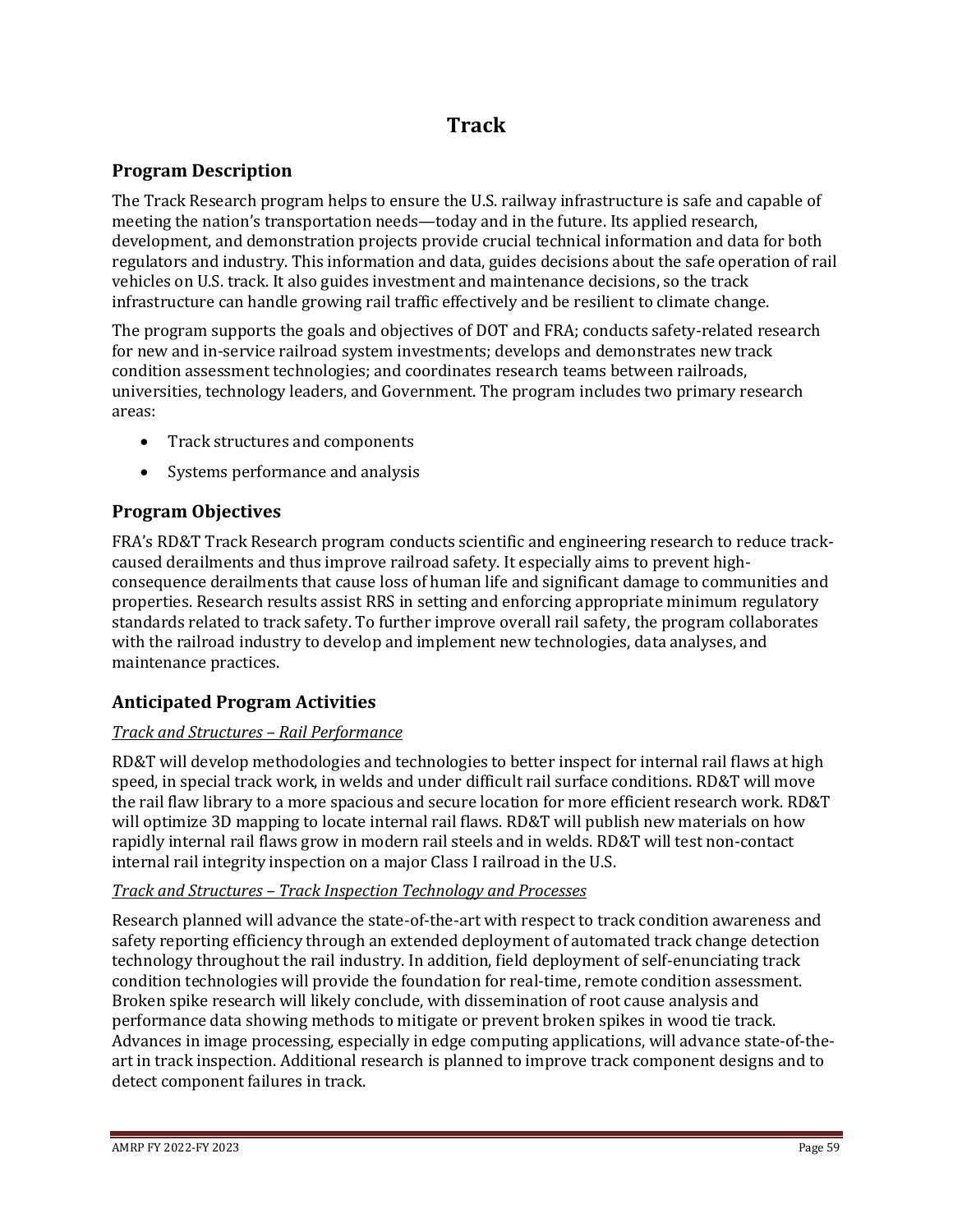## *Track and Structures – Special Activities*

RD&T will continue development of automated bridge and impact detection technologies. RD&T will continue to invest in rail safety applications for UAVs in the railroad and will support the technical development of safe methods to conduct BVLOS inspections. This research will include FAA and rail industry participation.

## *Track and Structures – Track Stability*

RD&T will work toward commercializing technology that measures rail stress without a reference and finalize the design and build plans for a rail stress and rail neutral temperature (RNT) test bed at TTC—in collaboration and cost sharing with industry and AAR. RD&T will continue lateral stability and track buckling best practices research, including software development and trainings. RD&T, with the railroads, will field test RNT measurement prototypes along with moving platform measurement systems that can aid in assessing buckling risk. RD&T will further develop and refine ballast models that predict conditions and behaviors that can adversely affect track stability and advance technologies that identify, categorize, and assess risks associated with track support failure and/or derailment. A particular focus of this research is to detect track conditions that contribute to increased derailment risk, including the effect of ballast condition on track lateral resistance and track geometry deterioration. Work will also develop measurements of key track parameters such as:

- Substructure moisture content and saturation level
- Ballast resilient modulus as it relates to the degree of consolidation after maintenance as well as deterioration due to fouling
- Mechanistic track parameters such as track support stiffness that can indicate problematic weak track conditions that pose a risk for rapid deterioration.

## *R&D Facilities and Equipment – On-Track Research and Testing (FRA Research Assets)*

RD&T is continuing revenue service testing focused on the effect that cold weather has on the integrity of the track system. RD&T will investigate root causes of potential issues that may arise during FY2023 affecting safe HAL operations. RD&T will install and evaluate new and innovative ideas and technologies, both at the TTC and in revenue service, intended to mitigate the adverse effects HAL operating conditions pose to track system integrity.

## *System Performance and Analysis – Predictive Analytics*

RD&T will complete all research efforts related to development of a machine-vision approach for inspecting highway-rail grade crossings using locomotive-based forward-facing video. Also, in FY2023, RD&T will continue research efforts focused on the application of AI into track-related safety inspection techniques. RD&T will complete the development and testing of advanced forecasting models for predicting areas approaching maintenance and safety limits using ATGMS in a revenue service environment.

## *System Performance and Analysis – Vehicle Track Performance*

RD&T will finish a procedure to utilize the TTC tangent and curved test track to validate the accuracy of track geometry measurement systems used by FRA and the industry. RD&T will complete research studying the effectiveness of rail surface inspection systems to quantify rolling contact fatigue in revenue service track. RD&T will complete research examining wheel/rail contact inspection and analyze the system's effectiveness in locating potential track problems. RD&T will continue to conduct research in the 3D wheel/rail contact area.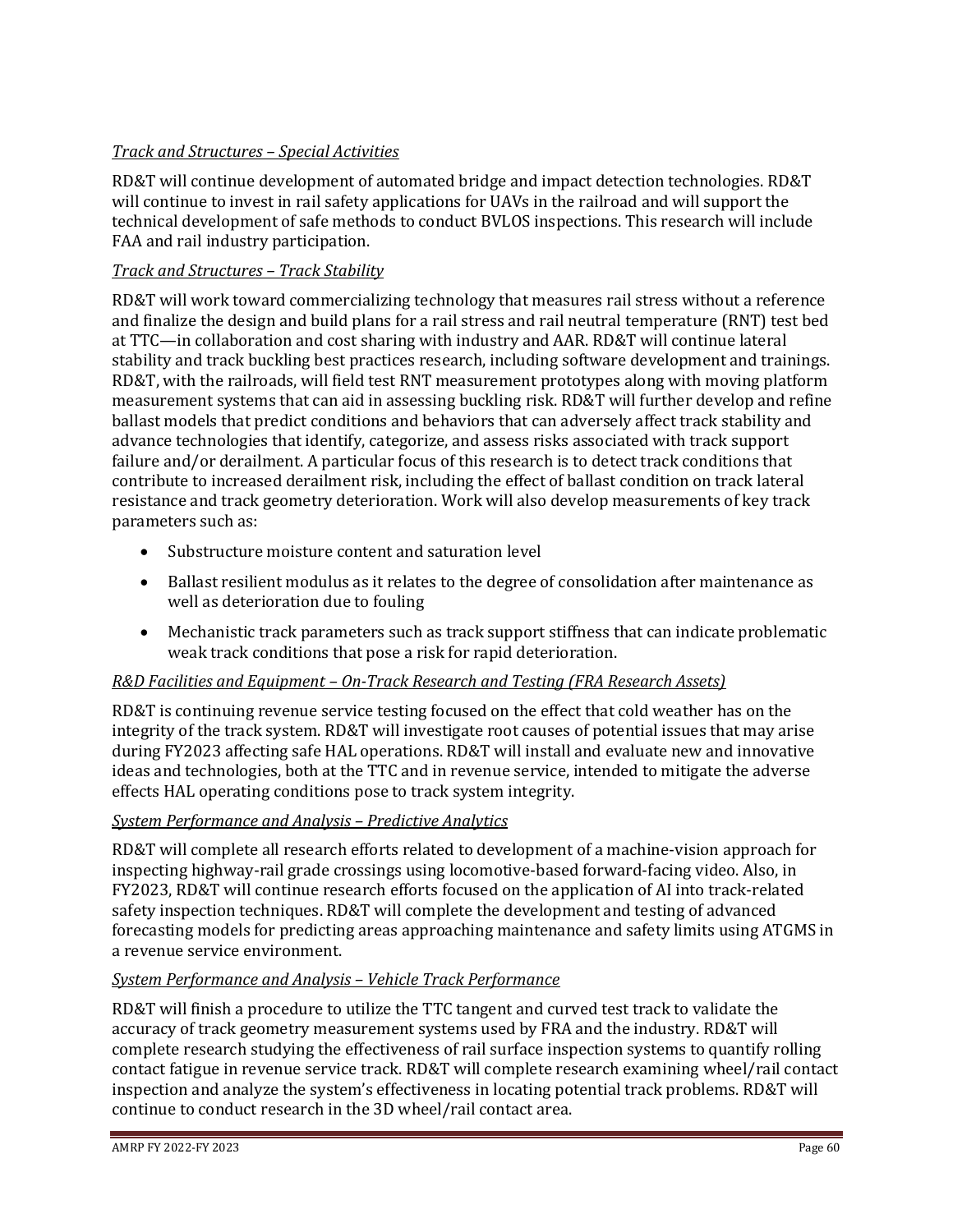# **Rolling Stock**

## **Program Description**

The Rolling Stock Research and development program examines how to reduce railroad accidents and incidents due to rolling stock-related causes as well as research to reduce fatalities and injury severity to passengers and crewmembers involved in passenger train accidents and incidents. The program leads the research, development, and evaluation of advanced rolling stock inspection techniques, materials, and components. HazMat research focuses on improving transportation processes (including those for LNG, crude oil, ethanol, and toxic inhalation hazards, and related equipment), the safe use of alternative fuels, and new engine and energy savings technologies that focus on preserving the environment. Results of this research directly support the development, implementation, and refinement of safety operations, reduce risks, and enhance the industry and Government safety-related standards and performance-based regulations.

## **Program Objectives**

The focus of the Rolling Stock Research program is to improve railroad safety by providing the scientific and engineering basis for improved industry standards, safety rulemaking, enforcement, and the safe transport of goods and passengers. The program will investigate efficacy of alternative fuels and advanced motive power technologies to improve energy efficiency and reduce emissions of rail transportation. Research efforts involve collaboration with both internal and external industry stakeholders to develop and implement advanced technologies and practices to improve overall system safety.

## **Anticipated Program Activities**

## *HazMat – Tank Car Research*

RD&T will continue research on developing and improving packages that carry hazardous materials. Research efforts will reduce HazMat releases and minimize their consequences during rail accidents and incidents.

RD&T will continue research on NDE, POD with the tank car industry and stakeholders and identify the capabilities/limitations of new and advanced NDE methods for tank car inspections. RD&T will continue research on the effects of corrosion on tank car structures and the potential use of stateof-the-art NDE methodologies for measuring tank car shell thickness. RD&T will continue research on newer types of tank cars and their common failure modes, and determine if new weld test panels are needed for future POD studies.

RD&T will continue tank car impact testing; developing and improving test methods; providing data for improving modeling methods, design, and construct test fixtures; and preparing and testing various tank car designs. In addition, RD&T will research efforts to analyze and provide the data for validating FE analysis models and report on test and model results.

RD&T will continue conducting research on the analysis of collected impact test data to arrive at limiting conditions for coupling speed and impacting mass.

## *HazMat – Tank Car Structural Integrity*

RD&T will continue research to evaluate the puncture resistance of various DOT 113 tank car designs in standardized shell impact scenarios, examining the effects of parameters such as support conditions, impactor size, etc., on shell punctures. RD&T will continue efforts to develop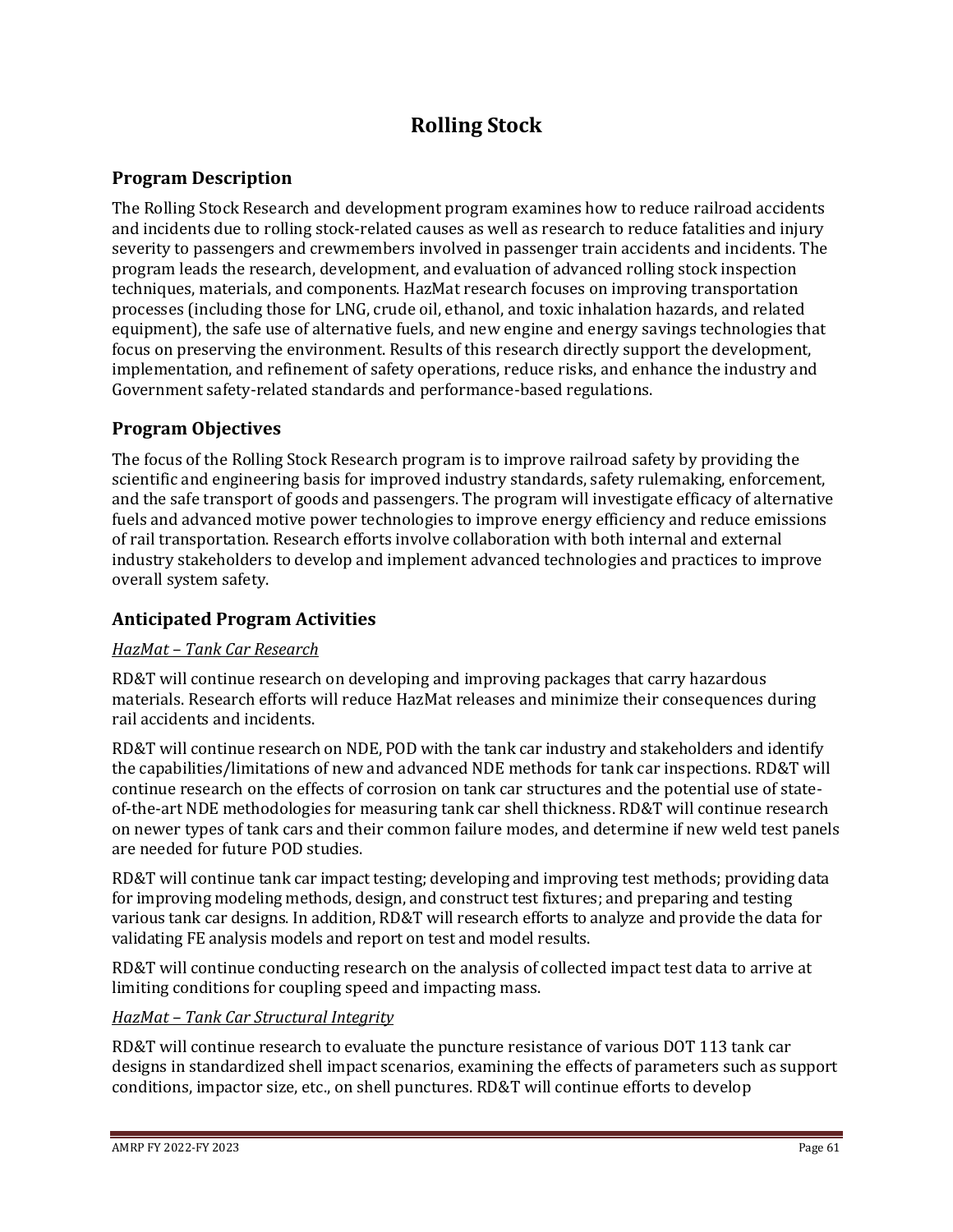computational models of tank car designs under impact conditions and compare test data with model results to validate models.

## *HazMat – Accident Consequence Reduction*

RD&T will continue research to evaluate the performance of top fittings protection used on current tank car designs, particularly those on unit trains carrying flammable materials under rollover conditions.

## *HazMat – Risk Analysis*

RD&T will continue to conduct phased research involving full-scale fire tests on portable tanks to obtain experimental data. Research efforts will improve internal instrumentation which will be used for future computer model validation.

#### *Energy Products Research*<sup>14</sup>

RD&T will continue this research to help assess the operational safety risks associated with hazardous material unit trains and determine if unit trains carrying hazardous materials present unique or additional risks compared with unit train operations of non-hazardous materials, and if the same risks apply for HazMat transported in mixed-freight operations. RD&T will continue research to develop a risk model for quantifying risks associated with the operation of hazardous material unit trains and on risk mitigation. RD&T will continue to research Fire Performance of Alternative Fuel Tenders, Risk Analysis and Mitigation, and Rapid Brake Signal Propagation on Freight Trains.

RD&T will continue research to provide data to help evaluate the survivability of the valve functions or gas flow under certain grade crossing accident conditions.

## *Natural Gas Safety Research*<sup>15</sup>

RD&T will continue to review railroads' natural gas fuel usage programs and develop standards for natural gas fuel tenders. The research provides FRA with the scientific basis for decision-making and the development of standards and requirements. FRA will collaborate with other Federal agencies to ensure the use of such products is safe.

#### *RSEC – Rolling Stock Component Safety*

RD&T will continue to research train makeup, train operations, and train handling developments to address air brake signal propagation time, impact on application and release, air brake system leakage on long trains, and brake pipe pressure on cars near the tail end of trains. RD&T will continue to research high buff and draft forces under undulating territories, train handling of 200 car trains or longer, and individual car dynamic behavior and safety during curve negotiation.

RD&T will continue to identify malfunctioning brake systems by detecting excessively hot or cold wheels, and assess the implementation of WTD technology and its effectiveness in improving the safety of train operations and detection of air brake system defects on moving trains. RD&T will continue research to develop a database for maintaining the pilot study data supplied by railroads for the WTD system and car maintenance, and to develop methodologies for data analysis to support the Test Waiver Committee.

<sup>&</sup>lt;sup>14</sup> Funding is provided annually by Congress for Energy Products Research. This is included in the total budget for FRA RD&T.

<sup>&</sup>lt;sup>15</sup> Funding comes from Congress and is not included in the FY 2023 appropriations. Funding will be spent on LNG if RD&T has carryover from the last appropriation.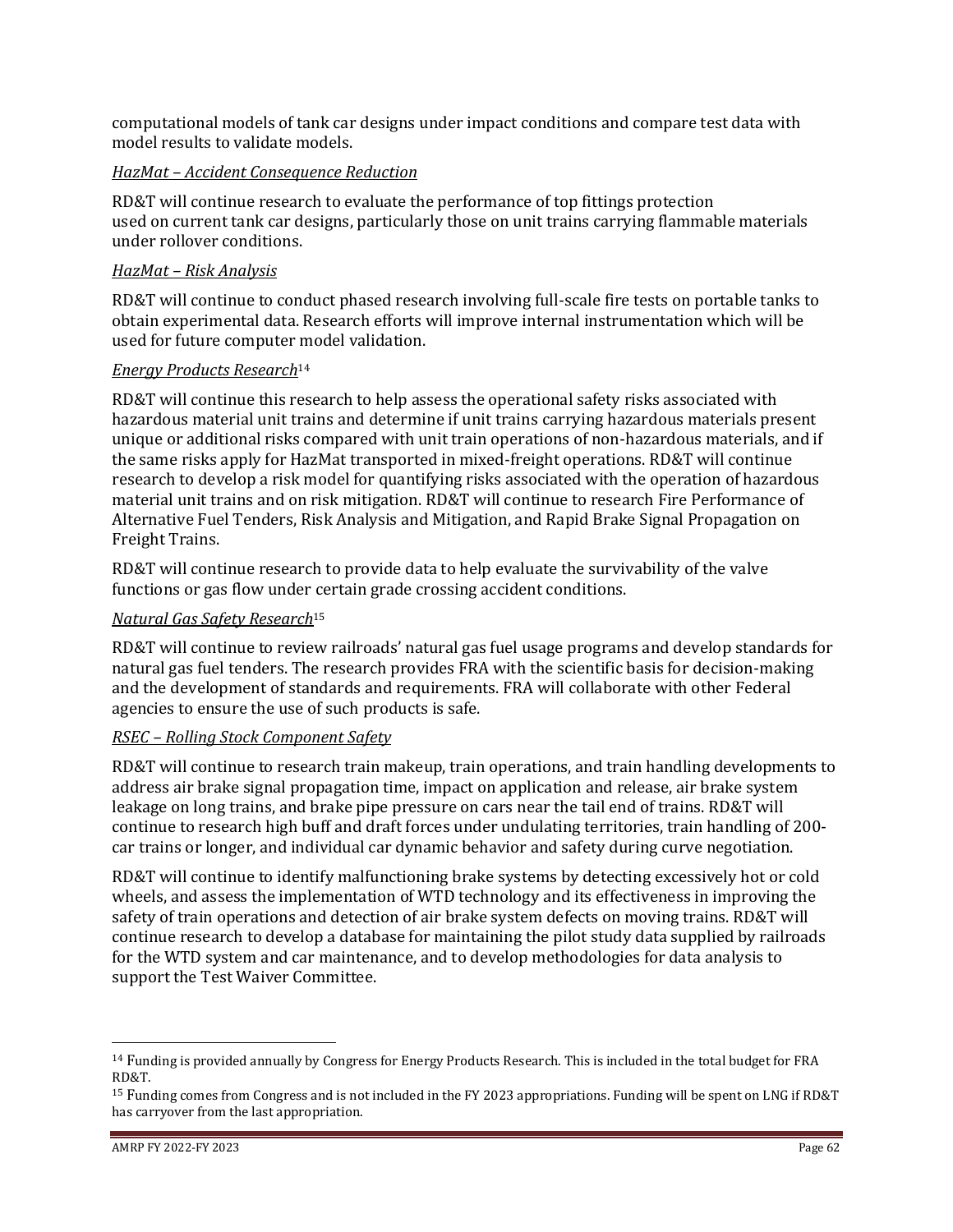RD&T, in collaboration with industry, will continue research to reduce wheel failures, including the causes of vertical split rims and shattered rims. RD&T will continue to research the effects of contact pressure, slip ratio, lubrication, and temperature on the development of RCF cracks and wear of railway wheels and investigate how temperature at the wheel-rail interface can affect wheel surface performance.

RD&T will continue research to test the ability of the current baseline bearing rubbing lip seals versus frictionless seals to prevent water ingress over the life of the bearing.

RD&T will continue to research, design, prototype, and test an EPSS DC access/battery charger that provides a standard 24-volt DC interface to safety and security devices where desired. RD&T will continue research to initiate the development and acceptance of AAR interchange specifications/standards for an electrical power supply, electrical hand brake, and the subject ecosystem platform.

RD&T will continue research to optimize the controller/motor interface design.

## *RSEC – Rolling Stock Maintenance and Inspection*

RD&T will continue research to capture best practices with pilot demonstrations of wayside technology systems to detect defects and precursors to safety-critical rolling stock defects. RD&T will continue research to document wayside system installations at MNR, LIRR and NYA, detect threshold analysis to help the railroads establish detection thresholds for inspection, alarm emergency level actions balanced against shop capacity and commuter service demands, identify best practices for implementation, and revise the Wayside Implementation Guide.

RD&T will continue research to investigate the current state of train line systems, assist organizations with DTL development, and explore wireless extensions to DTL. RD&T will continue research to work closely with the Next Generation Equipment Committee, AAR, AASHTO, and Amtrak, among others.

## *RSEC – Train Handling and Operations*

RD&T will continue conducting research on a roadmap for next generation brake technology and development of a "mini-network" with representative characteristics of the North American rail system, including various types of traffic, tracks, signaling systems, and train configurations. RD&T will continue to develop network simulation scenarios based on adjusting train braking algorithms with certain daily traffic volume out of the entire network. RD&T will continue research to conduct a comprehensive analysis of the simulated results in terms of network capacity parameters such as train delay, dwell time, train conflicts, train speed, network velocity, track occupancy level, number of meet-pass and stops, safety, and accident mitigation. RD&T will also develop the necessary technology to analyze the topology of railroad networks to quantify, assess and enhance their resilience and improve safety, productivity, and cost effectiveness.

## *TOP*

## *TOP – Fire Safety Research*

RD&T will conduct small-scale tests of various passenger rail car designs to evaluate the efficacy of smaller scaled test articles to predict the performance of full-size railcars for floor fire compliance testing. RD&T will evaluate the test layout and support of test articles to support the update of industry standards. Small-scale tests will be conducted to validate computer modeling and scaling laws to determine and quantify the heat release rate for passenger railcars.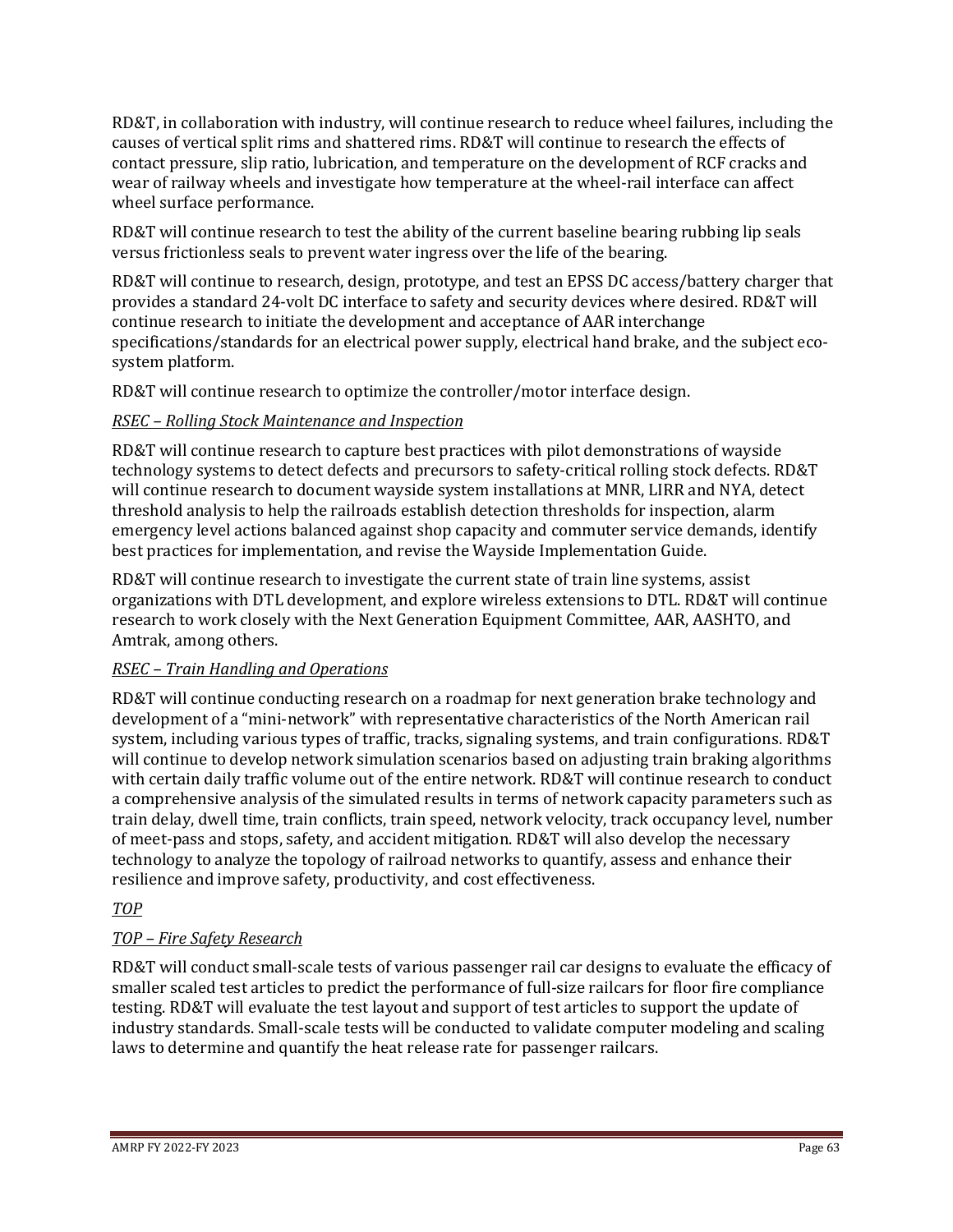## *TOP – Emergency Preparedness Research*

RD&T will continue to evaluate technologies for the safe and efficient evacuation of rail passengers under emergency scenarios. Rail passenger evacuation data will be gathered and integrated into the egress models to better predict passenger evacuation. Evacuation models, coupled with fire dynamics models, will be updated to include the effect fire suppression and detection systems technologies would have on passenger evacuation.

RD&T will continue research to develop an underlying methodology for analyzing the topology of railroad networks, mainly to study and improve the capability of railroad networks to offer robustness, resiliency, efficiency, and effectiveness.

#### *TOP – Cab Displays, Controls, and Environment*

RD&T will continue research to test and validate candidate LED headlights for railroad applications.

#### *TOP – Passenger Locomotive Crashworthiness and Occupant Protection*

RD&T will continue research to develop strategies for improved passenger railcar occupant protection including the conduct of full-scale testing to develop data to corroborate the current FRA regulations related to the crash pulse used to evaluate the attachment strength of railcar components. RD&T will continue research to assess the deceleration environment to which passenger car occupants in WhMDs are exposed, and the efficacy of various means to secure these devices in passenger trains. Results from full-scale testing analytical models validated with those results will be used to evaluate safety performance under conditions for which actual testing was not performed. RD&T will also use novel collision analyses and simulation techniques along with collision evaluation criteria to objectively assess the adequacy or potential shortcoming of a modern locomotive's existing crashworthiness requirements. Advanced simulations with highfidelity computer models and crashworthiness evaluation technology will enhance freight rail operational efficiency and safety through ensuring improved crashworthiness in the event of freight rail collisions.

#### *TOP – Glazing Standards*

RD&T will continue research to develop realistic test protocols and evaluation metrics for glazing retention capacity. RD&T will continue research to inform potential Federal regulations or APTA standards on glazing integrity as recommended by NTSB as a result of its investigations of recent passenger train accidents. RD&T will continue research to aggregate industry recommendations for passenger car design alternatives.

RD&T will continue research to develop secondary impact protection for locomotive engineers and develop findings for consideration in the design of new or retrofitted locomotive cabs.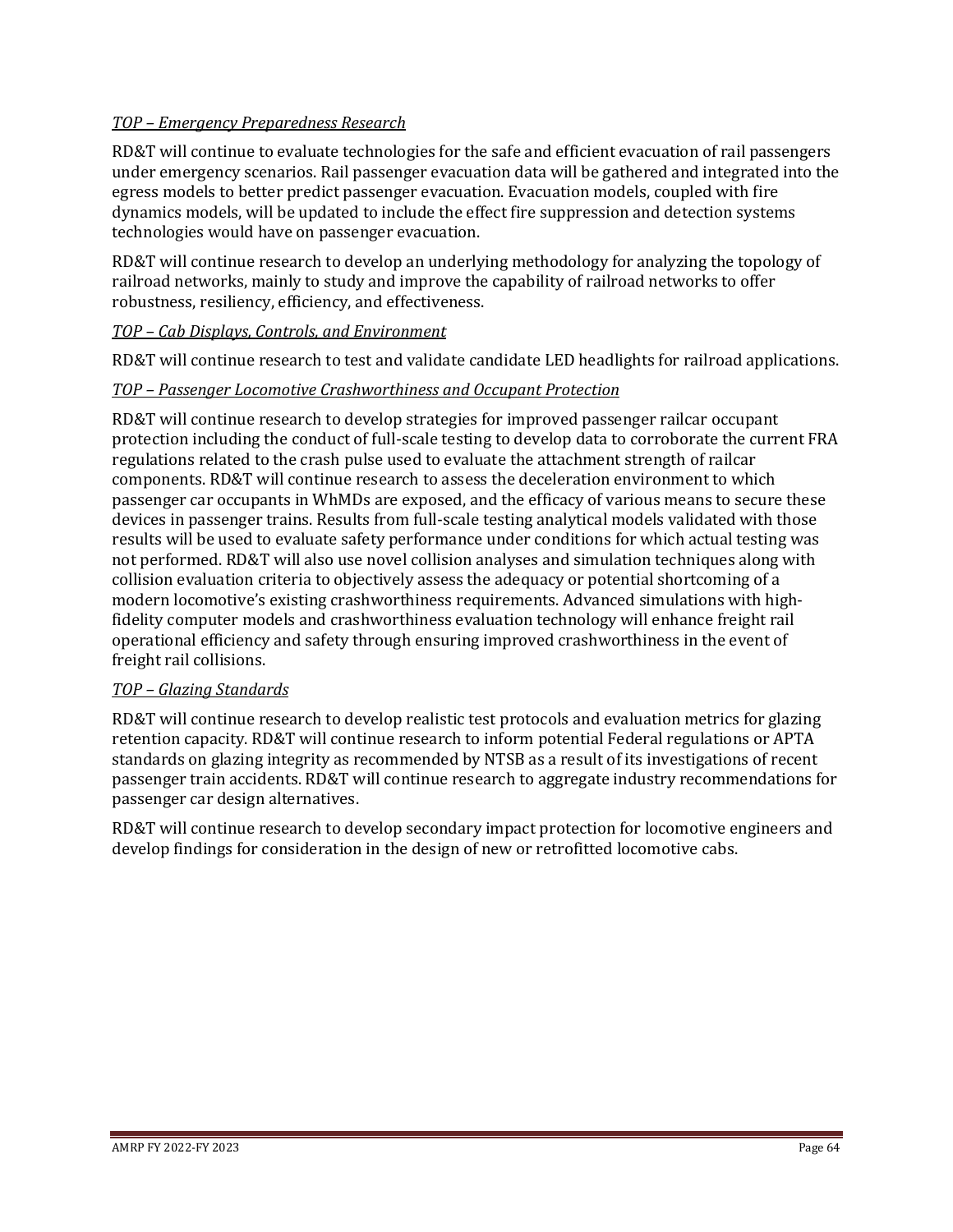# **Train Control and Communication**

## **Program Description**

The TC&C Research program focuses on improving railroad operation safety through the development and testing of train control and communication systems and grade crossing safety technologies. The program conducts pilot studies, creates prototypes, and demonstrates safety and security systems—including intelligent rail systems, blocked crossings, and trespass prevention. It also provides scientific research and data to support FRA regulations. This research program actively collaborates with stakeholders to build on existing research to advance train control technologies and design the next generation train control safety systems. There are two primary research areas included in the program:

- Train control and communication
- Grade crossings and trespass

## **Program Objectives**

TC&C research program objectives are to improve railroad operation safety, reduce train-to-train collisions and train collisions with objects on the line and at grade crossings, and prevent trespassing. This program adapts innovative and emerging technologies from other industries to support its mission and provides stakeholders the benefits of its research through T2. Program staff collaborate with stakeholders to research, develop, and test safety systems, grade crossing protection, trespassing countermeasures, and issue best practices to communities.

## **Anticipated Program Activities**<sup>16</sup>

## *PTC Technology*

RD&T will support evolutionary and innovative technologies to ensure PTC interoperability and reliability continue to evolve with the pace of technological development. RD&T will coordinate with industry to develop solutions to improve reliability, availability, and maintainability of deployed PTC systems. This work will continue to improve rail network capacity and safety while reducing life cycle costs for railroads and streamlining regulatory compliance.

## *PTC Interoperability*

RD&T will continue interoperability research to ensure compliance with RSIA '08 and assist industry in improving testing protocols and centralizing/streamlining the testing and validation of PTC systems. FRA will support the development of interoperable train automation technologies, hazard sensing solutions, and associated industry standards.

#### *PTC Next Generation*

Multiple areas of consideration are under review for potential development, including signaling, communications, and infrastructure enhancements to reduce PTC burden and improve safety. RD&T will conduct research into advanced PTC concepts and architectures that support higher levels of railroad automation, such as Full Moving Block and Line of Road Remote Locomotive Control. Also, RD&T will research advanced methods of track circuit-based rail break detection to support moving block operations.

<sup>&</sup>lt;sup>16</sup> Activities and outcomes are similar to previous fiscal years because projects that span multiple years are selected, executed, and monitored until completion.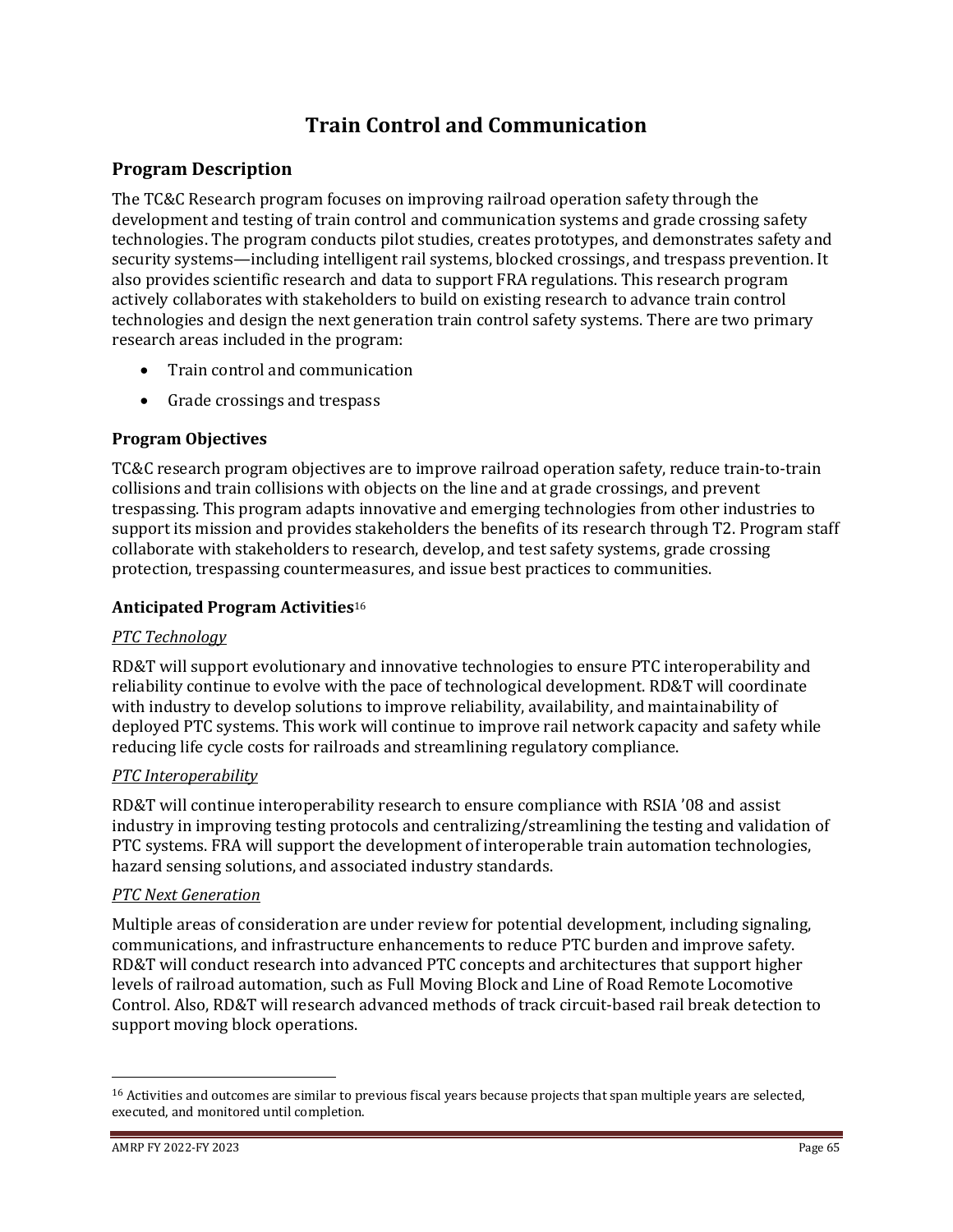### *Intelligent Transportation Systems*

RD&T will continue to conduct research on new sensor, computer, and digital communications for train control, braking systems, grade crossings, and defect detection; and new, innovative technologies in automation, AI, and UAVs to improve safety and reduce incidents around railroad operations. Activities include research into the feasibility of a vital connected vehicle communication protocol for grade crossing accident mitigation, and the development of novel concepts for integrating road vehicle active safety systems into rail crossing infrastructure systems.

#### *Trespass Countermeasures*

Trespassing is the leading cause of incidents that occur on a railroad property; without this research, the number of accidents on railroad property due to trespass will likely not decrease. RD&T will work with all relevant partners and stakeholders to research solutions that can reduce trespassing along railroad ROWs.

#### *Grade Crossing Technology*

Grade crossings, along with public railway station platforms, are where a railroad is most exposed to other modes of transportation as well as the public. RD&T will develop technologies and tools to improve warning devices and integrate grade crossing locations into mapping devices.

#### *Grade Crossing Pedestrian Safety*

RD&T will continue to explore measures to address accidents at grade crossings and along railroad ROWs that involve pedestrians. Simulation and modeling offer non-invasive and non-destructive methods to predict traffic trends and accident reduction in a controlled environment. RD&T will collaborate with industry partners in researching and testing new methods to reduce the risk of accidents where pedestrians are involved.

## *Grade Crossing Modeling and Simulation*

RD&T will continue to evaluate scenarios of possible safety improvements at grade crossings without the actual need to perform field testing. This work will involve collaborating with other DOT modes, universities, and industry partners to develop new simulation models to reduce the risk of accidents and improve grade crossing safety.

#### *Grade Crossing and Trespass Outreach and Education*

Education and awareness are the best tools to assist the public in understanding the risks of being near railroad property. In collaboration with Operation Lifesaver and other organizations, RD&T will continue to educate the public to the dangers of grade crossings.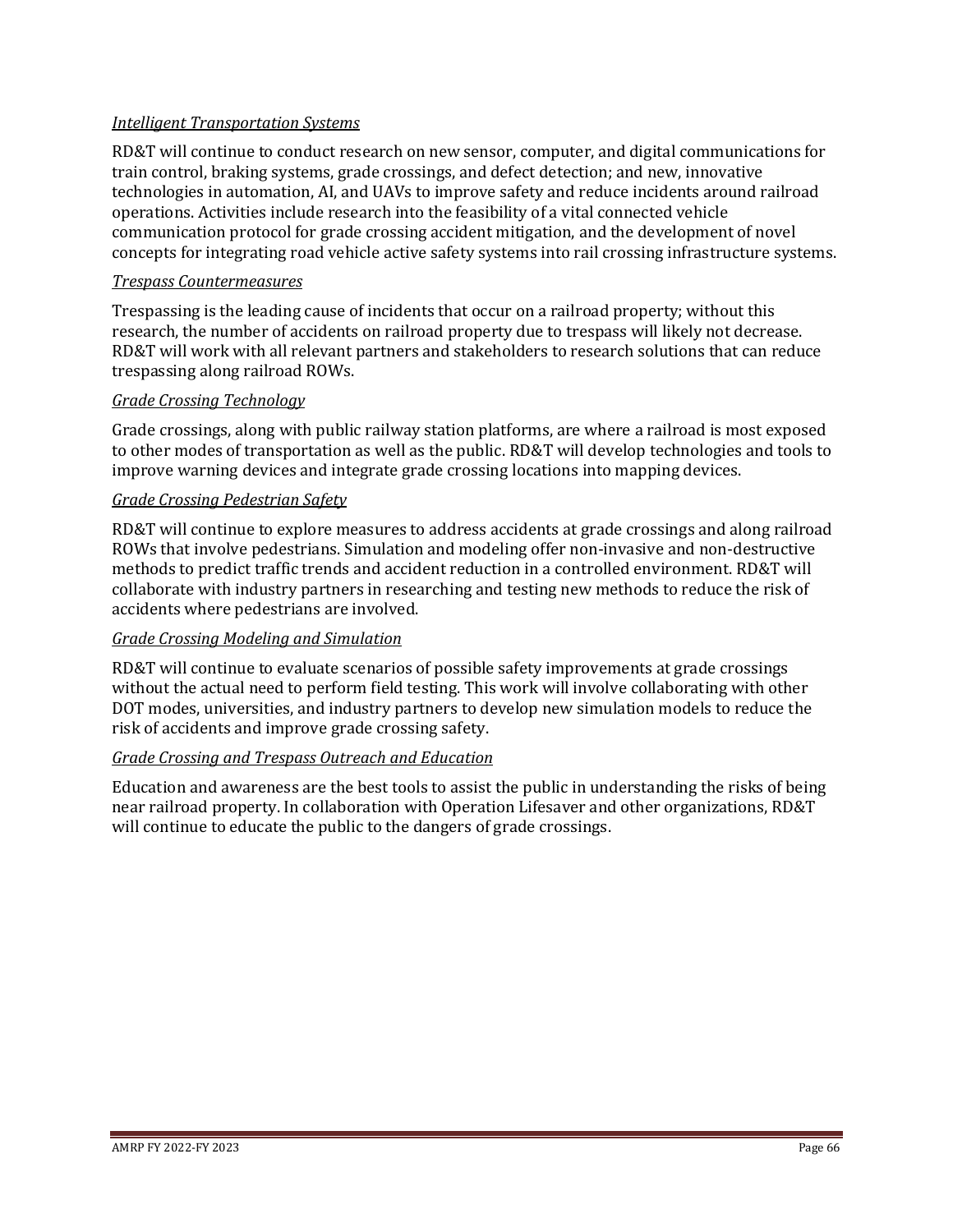## **Human Factors**

## **Program Description**

The HF Research program focuses on improving railroad safety by studying the causes of human error in railroad operations and developing new technologies, non-regulatory guidance, and programs to mitigate those causes. The program conducts research and development in the following four research areas: Railroad Technology, Automation and Systems Design; Railroad Organizational Culture and Safety Performance; Railroad Worker and Operator Performance; and Highway-Railroad Grade Crossings, and Railroad Trespass and Suicide Prevention.

## **Program Objectives**

The objective of the HF program is to improve rail safety by reducing the potential for human error in railroad operations. The program develops decision support and planning tools, and assessments of automation and HMI designs; advocates for HSI within the railroad industry; and works with stakeholders to improve safety culture. Safety is the primary driver of HF research.

## **Anticipated Program Activities**

*Program Area – Human Factors*

## *Program Area – Short Line Safety Institute*

## *Railroad Technology, Automation, and Systems Design*

RD&T will continue research to catalog and survey the various Cautions, Alerts, Warnings, and Status associated with rail automated systems and displayed to engineers and operators.

RD&T will continue operation and maintenance of the CTIL simulator, including human subjects research, providing expert advice on experimental methodology and promoting its applicability. The program will continue to explore partnerships with labor, railroads, and academia in leading research on new HMI technology and systems engineering.

Further, the program will update the CTIL website, communicating to the public the latest activities and research accomplished in FRA's simulators. The website provides recent technical reports and briefings related to automation research and meeting notes from stakeholder review panels.

## *Railroad Organizational Culture and Safety Performance*

Specific, ongoing SLSI activities include continuing safety culture assessments (SCAs); providing leadership training curriculum for Class II and III railroads; and, determining whether additional commuter railroads can participate in SLSI SCAs.

RD&T will conduct a review of data regarding PTC operations from the  $C<sup>3</sup>RS$  anonymous near-miss and safety issue reporting system. Next steps will include focus group sessions with labor or railroad management as required by the incidents under review, as well as listening sessions.

RD&T will support RRS by providing subject matter expert consultation, research, data, and tools to improve railroad safety and reduce accidents and incidents. Support to RRS includes the ongoing development and pilot testing of RISE and collaboration with railroad safety working groups, including FAMES and SOFA.